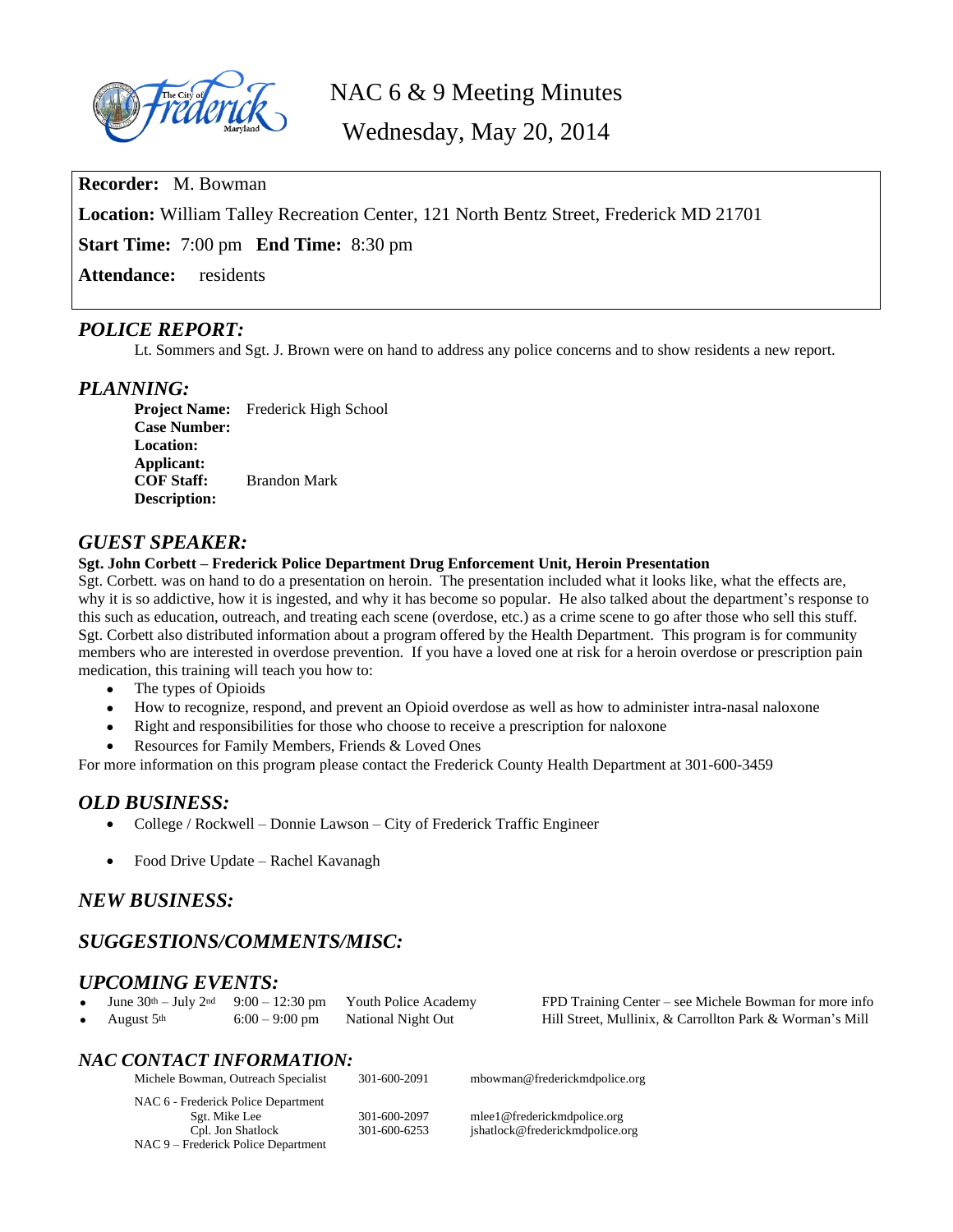Sgt. Jay Brown 301-600-3914 jbrown@frederickmdpolice.org Cpl. Jon Hollar 301-600-6388 jhollar@frederickmdpolice.org

#### **NAC 6 & 9 Coordinators:**

Rachel Kavanagh (6) [Rachel.kavanagh@gmail.com](mailto:Rachel.kavanagh@gmail.com) Erica Panjehshahi (6) [panjehshahi2@gmail.com](mailto:panjehshahi2@gmail.com) Jean O'Connor (9) magnumm2@verizon.net Peter Brehm (9) pbrehm@comcast.net Peter Brehm (9) pbrehm@comcast.net

| NAC $6/9$ MEETINGS $- 7:00$ pm              | <b>FREDERICK POLICE</b>                                         | <b>FACEBOOK</b>               |
|---------------------------------------------|-----------------------------------------------------------------|-------------------------------|
| <b>Talley Rec. Center</b>                   | <b>DEPARTMENT</b>                                               | Please "like" the following   |
| May $21st$                                  | <b>Emergency: 911</b>                                           |                               |
| June $18th$                                 | <b>Non-Emergency: 301-600-2100</b>                              | Frederick Police Department   |
| August 20 <sup>th</sup><br>September $17th$ | <b>Anonymous Crime Tips</b><br>301-600 TIPS $(8477)$ – phone    | Neighborhood Advisory Council |
| October $15th$<br>November 19th             | 240-674-TIPS (8477) - text<br>fpdcrimetip@frederickmdpolice.org | City of Frederick DPW         |

### **NAC 6 – FPD STATS**

| <b>CALL TYPE</b>              |              | Jan                              | Feb                              | Mar                 | Apr                              | May                              | June                | July             | Aug                     | Sept                           | Oct                     | Nov                            | Dec               |
|-------------------------------|--------------|----------------------------------|----------------------------------|---------------------|----------------------------------|----------------------------------|---------------------|------------------|-------------------------|--------------------------------|-------------------------|--------------------------------|-------------------|
| <b>Calls For Service</b>      | 2011         | 413                              | 426                              | 425                 | 466                              | 308                              | 330                 | 444              | 540                     | 527                            | 492                     | 443                            | 493               |
|                               | 2012         | 391                              | 499                              | 504                 | 477                              | 521                              | 433                 | 464              | 510                     | 399                            | 628                     | 475                            | 492               |
|                               | 2013         | 493                              | 394                              | 491                 | 444                              | 382                              | 536                 | 528              | 560                     | 562                            | 715                     | 582                            | 521               |
|                               | 2014         | 552                              | 593                              | 711                 | 632                              |                                  |                     |                  |                         |                                |                         |                                |                   |
| Patrol Checks (proactive)     | 2011         | 62                               | 70                               | 68                  | 67                               | $\overline{34}$                  | 19                  | 48               | $\overline{51}$         | 79                             | 67                      | 38                             | 87                |
|                               | 2012         | 53                               | 34                               | 61                  | 51                               | 59                               | 46                  | 83               | 80                      | 75                             | 70                      | 98                             | 76                |
|                               | 2013         | 87                               | 66                               | 86                  | 72                               | 45                               | 90                  | 57               | 87                      | 105                            | 150                     | 134                            | 99                |
|                               | 2014         | 130                              | 91                               | 115                 | 118                              |                                  |                     |                  |                         |                                |                         |                                |                   |
| Traffic Stops (proactive)     | 2011         | 68                               | 69                               | 65                  | 49                               | 40                               | 31                  | 58               | 70                      | 58                             | 48                      | 67                             | 64                |
|                               | 2012<br>2013 | 43                               | 105<br>40                        | 69                  | 70<br>32                         | 47                               | 45<br>38            | 48<br>40         | 38<br>29                | 36                             | 103<br>75               | 74<br>52                       | 84<br>49          |
|                               | 2014         | 58<br>74                         | 79                               | 64<br>97            | 55                               | 98                               |                     |                  |                         | 36                             |                         |                                |                   |
| <b>Calls Minus Above</b>      | 2011         | 283                              | 287                              | 292                 | 350                              | 234                              | 280                 | 338              | 419                     | 290                            | 377                     | 338                            | 342               |
|                               | 2012         | 348                              | 394                              | 374                 | 356                              | 415                              | 342                 | 333              | 392                     | 288                            | 455                     | 303                            | 332               |
| (proactive)                   | 2013         | 348                              | 288                              | 341                 | 340                              | 239                              | 408                 | 431              | 444                     | 421                            | 490                     | 396                            | 373               |
|                               | 2014         | 348                              | 423                              | 499                 | 459                              |                                  |                     |                  |                         |                                |                         |                                |                   |
| <b>Average Calls Per Day</b>  | 2011         | $\overline{9}$                   | $\overline{10}$                  | 10                  | 12                               | $\overline{\mathbf{8}}$          | $\overline{9}$      | 11               | 14                      | 13                             | 13                      | $\overline{11}$                | 11                |
|                               | 2012         | 10                               | 12                               | 12                  | 12                               | 13                               | 11                  | 11               | 13                      | $\boldsymbol{9}$               | 15                      | 10                             | 11                |
|                               | 2013         | 11                               | 9                                | 11                  | 11                               | 8                                | 13                  | 14               | 14                      | 14                             | 16                      | 13                             | 12                |
|                               | 2014         | 11                               | 14                               | 16                  | 15                               |                                  |                     |                  |                         |                                |                         |                                |                   |
| 911                           | 2011         | $\overline{32}$                  | 48                               | $\overline{35}$     | $\overline{32}$                  | 41                               | $\overline{32}$     | $\overline{33}$  | 45                      | $\overline{32}$                | 43                      | 41                             | 45                |
|                               | 2012         | 36                               | 39                               | 46                  | 39                               | 56                               | 27                  | 38               | 41                      | 33                             | 52                      | 33                             | 39                |
|                               | 2013         | 31                               | 31                               | 46                  | 31                               | 27                               | 37                  | 51               | 41                      | 38                             | 37                      | 38                             | 31                |
|                               | 2014         | 30                               | 59                               | 66                  | 51                               |                                  |                     |                  |                         |                                |                         |                                |                   |
| Misc. (funerals, Noise, etc.) | 2011         | 58                               | 61                               | 52                  | 77                               | 41                               | 50                  | 50               | 70                      | 76                             | 71                      | 63                             | 55                |
|                               | 2012         | 44                               | 45                               | 31                  | 40                               | 41                               | 40                  | 29               | 39                      | 18                             | 36                      | 34                             | 41                |
|                               | 2013         | 43<br>36                         | 27<br>46                         | 47<br>49            | 33<br>68                         | 31                               | 45                  | 43               | 65                      | 52                             | 49                      | 48                             | 47                |
|                               | 2014<br>2011 | $\overline{4}$                   | $\overline{0}$                   | $\overline{1}$      | $\overline{\mathbf{3}}$          | $\mathbf{1}$                     | $\mathbf{1}$        | 7                | $\overline{\mathbf{3}}$ | $\overline{0}$                 | $\overline{\mathbf{3}}$ | $\overline{1}$                 | $\overline{1}$    |
| Accident, Personal Injury     | 2012         | 3                                | $\sqrt{2}$                       | $\overline{0}$      | $\boldsymbol{0}$                 | 1                                | $\boldsymbol{0}$    | $\boldsymbol{0}$ | $\mathfrak{Z}$          | $\mathbf{1}$                   | $\overline{c}$          | $\mathbf{1}$                   | $\mathbf{1}$      |
|                               | 2013         | $\mathbf{2}$                     | $\mathbf{1}$                     | $\overline{c}$      | $\overline{c}$                   | $\mathbf{0}$                     | $\mathbf{1}$        | $\overline{c}$   | $\overline{c}$          | $\overline{c}$                 | $\overline{4}$          | 3                              | $\mathbf{1}$      |
|                               | 2014         | $\mathbf{1}$                     | $\mathbf{1}$                     | $\mathbf{1}$        | 3                                |                                  |                     |                  |                         |                                |                         |                                |                   |
| Accident, Property Damage     | 2011         | 10                               | 6                                | 6                   | $\overline{9}$                   | $\overline{\mathbf{3}}$          | $\overline{4}$      | $\overline{0}$   | $\overline{8}$          | 15                             | 11                      | $\overline{9}$                 | 6                 |
|                               | 2012         | 5                                | $\overline{7}$                   | 15                  | 11                               | $\overline{7}$                   | $\mathfrak{Z}$      | 5                | 11                      | 8                              | 9                       | 5                              | 6                 |
|                               | 2013         | $\tau$                           | $\tau$                           | 8                   | 9                                | 5                                | $\,8\,$             | 3                | 12                      | 6                              | 10                      | 13                             | 6                 |
|                               | 2014         | 8                                | 10                               | 6                   | 5                                |                                  |                     |                  |                         |                                |                         |                                |                   |
| Accident, Vehicle             | 2011         | 18                               | 11                               | 13                  | 16                               | $\overline{6}$                   | $\overline{10}$     | $\overline{11}$  | 16                      | $\overline{20}$                | 18                      | $\overline{21}$                | $\overline{11}$   |
|                               | 2012         | 12                               | 22                               | 30                  | 19                               | 19                               | 10                  | 16               | 25                      | 16                             | 24                      | 10                             | 15                |
|                               | 2013         | 17                               | 15                               | 16                  | 25                               | 9                                | 22                  | 15               | 27                      | 18                             | 23                      | 29                             | 20                |
|                               | 2014         | 18                               | 27                               | 24                  | 22                               |                                  |                     |                  |                         |                                |                         |                                |                   |
| <b>Alcohol Complaint</b>      | 2011         | $\overline{0}$                   | $\overline{0}$                   | $\overline{0}$      | $\overline{0}$                   | $\overline{0}$                   | $\mathbf{1}$        | $\overline{0}$   | $\overline{1}$          | $\overline{0}$                 | $\overline{0}$          | $\overline{4}$                 | $\overline{0}$    |
|                               | 2012         | $\boldsymbol{0}$                 | $\boldsymbol{0}$                 | $\overline{0}$      | $\boldsymbol{0}$                 | $\boldsymbol{0}$                 | $\boldsymbol{0}$    | $\boldsymbol{0}$ | $\boldsymbol{0}$        | $\boldsymbol{0}$               | $\overline{0}$          | $\boldsymbol{0}$               | $\boldsymbol{0}$  |
|                               | 2013         | $\boldsymbol{0}$<br>$\mathbf{0}$ | $\boldsymbol{0}$<br>$\mathbf{1}$ | $\boldsymbol{0}$    | $\boldsymbol{0}$                 | $\mathbf{0}$                     | $\overline{0}$      | $\overline{0}$   | $\overline{0}$          | $\overline{0}$                 | $\overline{0}$          | $\boldsymbol{0}$               | $\boldsymbol{0}$  |
|                               | 2014         |                                  |                                  | $\boldsymbol{0}$    | 1                                |                                  |                     |                  |                         |                                |                         |                                |                   |
| Assault                       | 2011<br>2012 | $\overline{0}$<br>$\mathbf{2}$   | $\mathbf{1}$<br>$\mathbf{1}$     | $\overline{7}$<br>6 | $\overline{2}$<br>$\overline{4}$ | $\overline{c}$<br>$\overline{c}$ | 6<br>$\overline{4}$ | 5<br>3           | $\sqrt{2}$<br>6         | $\overline{c}$<br>$\mathbf{2}$ | 5<br>$\mathbf{1}$       | $\mathbf{0}$<br>$\overline{4}$ | $\mathbf{1}$<br>3 |
|                               | 2013         | 5                                | $\mathbf{0}$                     | 3                   | $\overline{4}$                   | $\overline{4}$                   | 3                   | $\overline{7}$   | 3                       | 1                              | 5                       | $\overline{4}$                 | $\mathbf{1}$      |
|                               | 2014         | $\Omega$                         | $\overline{4}$                   | 3                   | 1                                |                                  |                     |                  |                         |                                |                         |                                |                   |
| Attempt to Locate             | 2011         | $\overline{1}$                   | $\overline{0}$                   | $\overline{0}$      | $\mathbf{1}$                     | $\overline{0}$                   | $\overline{0}$      | $\overline{0}$   | $\overline{1}$          | $\overline{5}$                 | $\overline{1}$          | $\overline{0}$                 | $\overline{2}$    |
|                               | 2012         | $\mathbf{1}$                     | $\overline{0}$                   | $\overline{c}$      | $\sqrt{2}$                       | $\overline{0}$                   | $\boldsymbol{0}$    | $\boldsymbol{0}$ | $\boldsymbol{0}$        | $\boldsymbol{0}$               | $\boldsymbol{0}$        | $\mathbf{1}$                   | $\boldsymbol{0}$  |
|                               | 2013         | $\mathbf{2}$                     | $\mathbf{1}$                     | $\boldsymbol{0}$    | $\boldsymbol{0}$                 | $\mathbf{0}$                     | $\mathbf{1}$        | $\overline{0}$   | $\overline{0}$          | 1                              | $\mathbf{1}$            | $\mathbf{1}$                   | $\mathbf{1}$      |
|                               | 2014         | $\overline{0}$                   | 1                                | $\overline{0}$      | $\mathbf{0}$                     |                                  |                     |                  |                         |                                |                         |                                |                   |
| Burglary, B&E In Progress     | 2011         | $\overline{0}$                   | $\overline{0}$                   | $\overline{0}$      | $\theta$                         | $\overline{0}$                   | $\overline{0}$      | $\overline{0}$   | $\overline{0}$          | $\overline{0}$                 | $\mathbf{0}$            | $\mathbf{0}$                   | $\mathbf{0}$      |
|                               | 2012         | $\mathbf{0}$                     | $\mathbf{0}$                     | $\overline{0}$      | $\mathbf{0}$                     | $\mathbf{0}$                     | $\mathbf{1}$        | $\overline{0}$   | $1\,$                   | $\overline{0}$                 | $\mathbf{1}$            | $\mathbf{1}$                   | $\mathbf{1}$      |
|                               | 2013         | $\boldsymbol{0}$                 | $\boldsymbol{0}$                 | $\mathbf{1}$        | $\boldsymbol{0}$                 | $\Omega$                         | $\boldsymbol{0}$    | $\overline{0}$   | $\boldsymbol{0}$        | $\Omega$                       | $\Omega$                | $\boldsymbol{0}$               | $\boldsymbol{0}$  |
|                               | 2014         | $\mathbf{0}$                     | $\overline{0}$                   | $\overline{c}$      | $\overline{0}$                   |                                  |                     |                  |                         |                                |                         |                                |                   |
| <b>Burglary</b> , Commercial  | 2011         | $\overline{0}$                   | $\overline{0}$                   | $\overline{0}$      | $\overline{0}$                   | $\overline{0}$                   | $\overline{0}$      | $\overline{0}$   | $\overline{1}$          | $\overline{0}$                 | $\overline{0}$          | $\overline{0}$                 | $\overline{0}$    |
|                               | 2012         | $\overline{0}$                   | $\boldsymbol{0}$                 | $\overline{0}$      | $\mathbf{0}$                     | 1                                | $\mathbf{2}$        | $\overline{0}$   | $\boldsymbol{0}$        | $\overline{0}$                 | $\mathbf{1}$            | $\mathbf{2}$                   | $\mathbf{0}$      |
|                               | 2013         | $\overline{0}$                   | $\theta$                         | $\Omega$            | $\Omega$                         | $\Omega$                         | $\theta$            | $\overline{c}$   | 1                       | $\theta$                       | $\Omega$                | $\mathbf{1}$                   | $\mathbf{0}$      |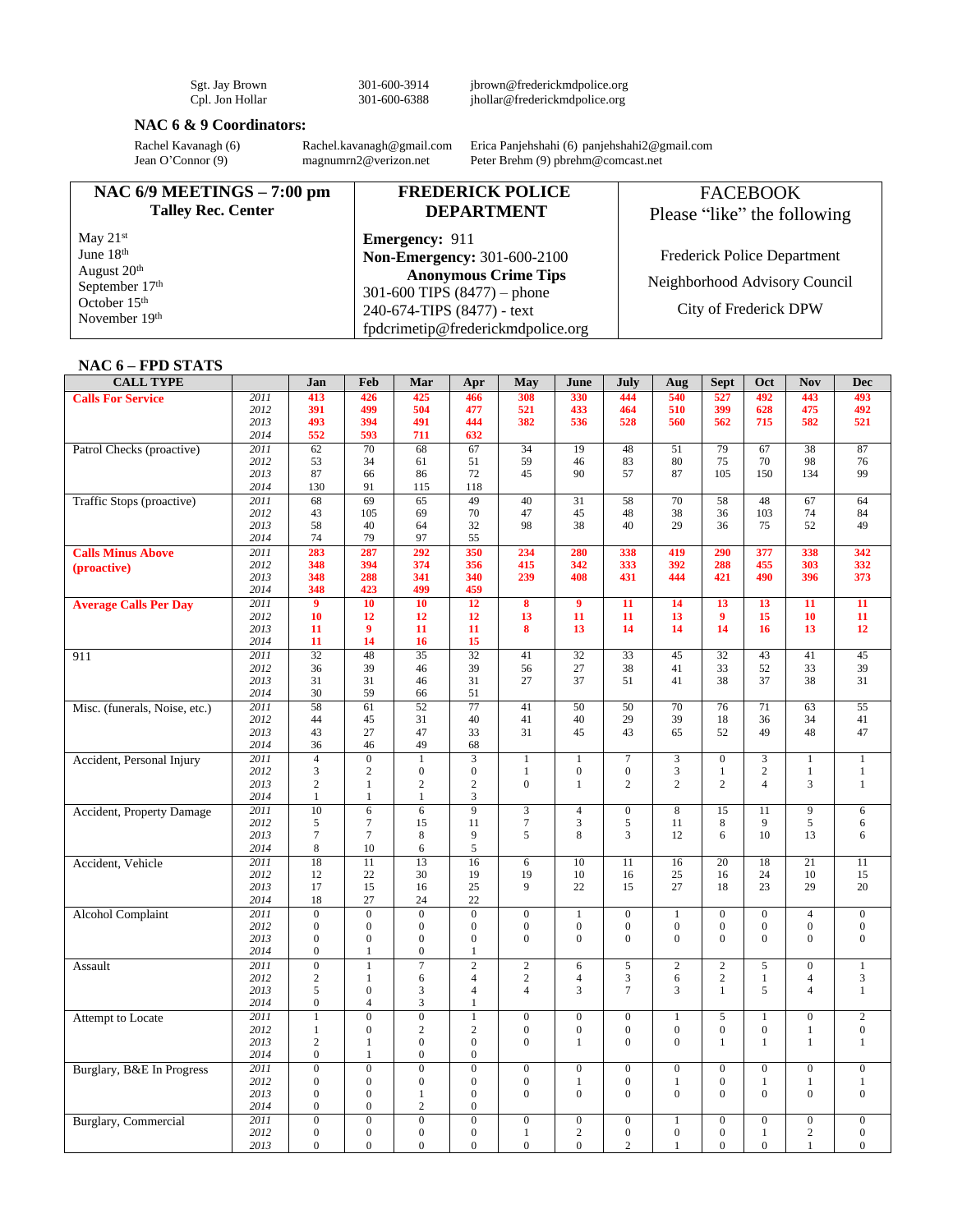|                             | 2014              | $\mathbf{0}$     | $\boldsymbol{0}$ | $\boldsymbol{0}$ | $\boldsymbol{0}$        |                  |                  |                  |                  |                   |                                |                  |                    |
|-----------------------------|-------------------|------------------|------------------|------------------|-------------------------|------------------|------------------|------------------|------------------|-------------------|--------------------------------|------------------|--------------------|
| Burglary, Residential       | 2011              | $\boldsymbol{0}$ | $\overline{0}$   | $\mathbf{1}$     | $\mathbf{1}$            | $\overline{c}$   | $\mathfrak{Z}$   | $\boldsymbol{0}$ | $\overline{4}$   | $\mathbf{0}$      | $\overline{2}$                 | $\sqrt{2}$       | $\boldsymbol{0}$   |
|                             | 2012              | $\boldsymbol{0}$ | 3                | $\overline{c}$   | $\boldsymbol{0}$        | $\boldsymbol{0}$ | $\sqrt{2}$       | $\boldsymbol{0}$ | 3                | 5                 | $\mathbf{0}$                   | $\mathbf{1}$     | $\mathbf{1}$       |
|                             | 2013              | $\overline{c}$   | $\boldsymbol{0}$ | $\overline{c}$   | 3                       | $\overline{c}$   | 3                | $\overline{0}$   | 1                | 1                 | 3                              | $\mathbf{1}$     | $\boldsymbol{0}$   |
|                             | 2014              | 1                | $\boldsymbol{0}$ | $\mathbf{0}$     | 1                       |                  |                  |                  |                  |                   |                                |                  |                    |
| Destruction of Property /   | 2011              | $\overline{6}$   | $\overline{2}$   | $\mathbf{1}$     | $\overline{\mathbf{3}}$ | $\mathbf{0}$     | $\overline{4}$   | 11               | $\mathbf{1}$     | 6                 | 3                              | 9                | $\overline{\bf 8}$ |
|                             | 2012              | $\overline{c}$   | $\mathfrak{2}$   | 6                | 10                      | $\overline{4}$   | $\boldsymbol{0}$ | $\sqrt{2}$       | $\overline{4}$   | 6                 | $\tau$                         | $\boldsymbol{7}$ | $\mathbf{1}$       |
| Vandalism                   | 2013              | $\boldsymbol{2}$ | $\mathbf{1}$     | 3                | 3                       | 1                | $\overline{4}$   | 3                | 3                | 4                 | 6                              | $\mathbf{2}$     | 3                  |
|                             | 2014              | 3                | $\sqrt{2}$       | $\overline{c}$   | $\mathbf{2}$            |                  |                  |                  |                  |                   |                                |                  |                    |
|                             |                   |                  |                  |                  |                         |                  |                  |                  |                  |                   |                                |                  |                    |
| <b>Discharging Firearm</b>  | 2011              | $\boldsymbol{0}$ | $\boldsymbol{0}$ | $\overline{0}$   | $\boldsymbol{0}$        | $\boldsymbol{0}$ | $\mathbf{0}$     | $\overline{0}$   | $\mathbf{1}$     | $\mathbf{1}$      | $\mathbf{0}$                   | $\boldsymbol{0}$ | $\mathbf{1}$       |
|                             | 2012              | $\boldsymbol{0}$ | $\boldsymbol{0}$ | $\overline{0}$   | $\boldsymbol{0}$        | $\mathbf{1}$     | $\boldsymbol{0}$ | $\boldsymbol{0}$ | $\boldsymbol{0}$ | $\mathbf{1}$      | $\overline{0}$                 | $\boldsymbol{0}$ | $\boldsymbol{0}$   |
|                             | 2013              | 1                | $\mathbf{2}$     | 1                | $\boldsymbol{0}$        | 1                | $\mathbf{1}$     | 1                | $\mathbf{1}$     | $\overline{c}$    | $\overline{0}$                 | $\mathbf{0}$     | $\mathbf{0}$       |
|                             | 2014              | $\boldsymbol{0}$ | $\boldsymbol{0}$ | $\mathbf{1}$     | $\mathbf{1}$            |                  |                  |                  |                  |                   |                                |                  |                    |
| Disorderly Conduct/         | $\overline{2011}$ | $\overline{3}$   | $\overline{0}$   | $\mathbf{1}$     | $\boldsymbol{0}$        | $\sqrt{2}$       | $\boldsymbol{0}$ | $\sqrt{2}$       | 3                | $\sqrt{2}$        | $\sqrt{2}$                     | $\mathbf{1}$     | $\overline{2}$     |
| Disturbance / Fight         | 2012              | 1                | $\mathbf{1}$     | 1                | $\sqrt{2}$              | $\mathbf{0}$     | $\sqrt{2}$       | $\sqrt{2}$       | $\boldsymbol{0}$ | $\boldsymbol{0}$  | 3                              | $\sqrt{2}$       | $\mathfrak{Z}$     |
|                             | 2013              | 5                | $\mathfrak{2}$   | $\boldsymbol{0}$ | $\mathbf{2}$            | 1                | $\overline{4}$   | $\overline{4}$   | 2                | $\overline{c}$    | $\mathbf{2}$                   | $\boldsymbol{0}$ | $\mathbf{0}$       |
|                             | 2014              | $\overline{4}$   | $\overline{4}$   | $\overline{4}$   | $\mathbf{1}$            |                  |                  |                  |                  |                   |                                |                  |                    |
| Domestic Assault/Dispute    | 2011              | $\mathbf{1}$     | $\mathbf{1}$     | $\overline{0}$   | $\boldsymbol{0}$        | 1                | $\boldsymbol{0}$ | $\mathbf{1}$     | $\sqrt{2}$       | $\boldsymbol{0}$  | $\overline{c}$                 | $\mathbf{1}$     | $\mathbf{1}$       |
|                             | 2012              | 1                | $\mathbf{0}$     | 1                | 1                       | $\mathfrak{Z}$   | 3                | $\boldsymbol{0}$ | $\mathbf{1}$     | 4                 | $\mathbf{1}$                   | $\boldsymbol{0}$ | $\mathbf{1}$       |
|                             | 2013              | $\boldsymbol{0}$ | $\boldsymbol{0}$ | $\mathbf{1}$     | $\boldsymbol{0}$        | $\mathbf{0}$     | $\mathbf{1}$     | $\mathbf{1}$     | $\mathbf{1}$     | $\overline{0}$    | $\mathbf{1}$                   | $\boldsymbol{0}$ | $\mathbf{1}$       |
|                             | 2014              | 1                | $\mathbf{1}$     | $\mathbf{1}$     | 1                       |                  |                  |                  |                  |                   |                                |                  |                    |
| Drug Complaint              | 2011              | $\boldsymbol{0}$ | $\overline{0}$   | $\mathbf{1}$     | $\mathbf{1}$            | $\boldsymbol{0}$ | $\mathbf{0}$     | $\boldsymbol{0}$ | $\boldsymbol{0}$ | $\boldsymbol{0}$  | $\mathbf{1}$                   | $\boldsymbol{0}$ | $\boldsymbol{0}$   |
|                             | 2012              | $\boldsymbol{0}$ | $\boldsymbol{0}$ | $\mathbf{0}$     | $\boldsymbol{0}$        | 1                | $\sqrt{2}$       | $\boldsymbol{0}$ | $\boldsymbol{0}$ | $\mathbf{1}$      | $\boldsymbol{0}$               | $\boldsymbol{0}$ | 3                  |
|                             | 2013              | $\mathbf{1}$     | $\mathbf{1}$     | 2                | $\boldsymbol{0}$        | 1                | $\mathbf{1}$     | $\overline{c}$   | $\mathbf{1}$     | 1                 | $\mathbf{1}$                   | 2                | $\mathbf{0}$       |
|                             | 2014              | $\boldsymbol{0}$ | $\boldsymbol{0}$ | 1                | 1                       |                  |                  |                  |                  |                   |                                |                  |                    |
|                             | 2011              | $\overline{0}$   | $\overline{0}$   | $\boldsymbol{0}$ | $\mathbf{1}$            | $\boldsymbol{0}$ | $\overline{c}$   | $\mathbf{0}$     | $\boldsymbol{0}$ | $\boldsymbol{0}$  | $\overline{c}$                 | $\overline{4}$   | $\overline{4}$     |
| Fraud                       | 2012              | $\boldsymbol{2}$ | $\boldsymbol{0}$ | $\overline{c}$   | 1                       | 3                | $\boldsymbol{0}$ | $\boldsymbol{0}$ | $\mathbf{1}$     | $\mathbf{1}$      | $\mathbf{1}$                   | $\boldsymbol{0}$ | $\boldsymbol{0}$   |
|                             | 2013              | $\overline{0}$   | $\boldsymbol{0}$ | 3                | 6                       | $\overline{0}$   | 3                | 3                | 5                | $\overline{c}$    | 3                              | $\mathbf{2}$     | 3                  |
|                             | 2014              | $\boldsymbol{0}$ | $\overline{4}$   | 5                | $\mathfrak{Z}$          |                  |                  |                  |                  |                   |                                |                  |                    |
|                             |                   |                  |                  |                  |                         |                  |                  |                  |                  |                   |                                |                  |                    |
| Graffiti                    | 2011              | $\boldsymbol{0}$ | $\overline{0}$   | $\overline{2}$   | $\overline{0}$          | 1                | $\mathbf{0}$     | $\boldsymbol{0}$ | $\boldsymbol{0}$ | $\boldsymbol{0}$  | $\mathbf{0}$                   | $\boldsymbol{0}$ | $\overline{0}$     |
|                             | 2012              | 1                | $\boldsymbol{0}$ | $\mathbf{0}$     | $\boldsymbol{0}$        | $\boldsymbol{0}$ | $\mathbf{1}$     | $\mathbf{1}$     | $\boldsymbol{0}$ | $\mathbf{1}$      | $\boldsymbol{0}$               | $\boldsymbol{0}$ | $\mathbf{0}$       |
|                             | 2013              | $\mathbf{1}$     | $\mathbf{1}$     | $\boldsymbol{0}$ | $\mathbf{0}$            | $\mathbf{0}$     | $\mathbf{1}$     | $\mathbf{0}$     | $\mathbf{1}$     | $\mathbf{1}$      | $\overline{0}$                 | $\mathbf{1}$     | $\mathbf{0}$       |
|                             | 2014              | $\boldsymbol{0}$ | $\mathbf{1}$     | $\boldsymbol{0}$ | $\boldsymbol{0}$        |                  |                  |                  |                  |                   |                                |                  |                    |
| Harassment                  | 2011              | $\mathbf{1}$     | $\overline{0}$   | $\mathbf{1}$     | $\mathbf{1}$            | $\boldsymbol{0}$ | $\mathbf{0}$     | $\boldsymbol{0}$ | $\boldsymbol{0}$ | $\boldsymbol{0}$  | $\mathbf{0}$                   | $\boldsymbol{0}$ | $\mathbf{0}$       |
|                             | 2012              | $\mathbf{1}$     | $\mathbf{1}$     | $\mathbf{1}$     | $\mathbf{2}$            | $\boldsymbol{2}$ | $\boldsymbol{0}$ | $\mathbf{1}$     | $\mathbf{1}$     | $\boldsymbol{0}$  | $\boldsymbol{0}$               | $\mathbf{1}$     | $\boldsymbol{0}$   |
|                             | 2013              | $\mathbf{0}$     | $\mathbf{1}$     | $\boldsymbol{0}$ | $\boldsymbol{0}$        | $\mathbf{1}$     | $\overline{0}$   | $\mathbf{1}$     | $\mathbf{1}$     | $\overline{c}$    | $\mathbf{1}$                   | $\mathbf{1}$     | $\mathbf{0}$       |
|                             | 2014              | $\boldsymbol{0}$ | $\mathbf{1}$     | $\boldsymbol{0}$ | $\boldsymbol{0}$        |                  |                  |                  |                  |                   |                                |                  |                    |
| Hit and Run, Property       | 2011              | $\overline{c}$   | 6                | $\overline{2}$   | $\overline{7}$          | $\overline{4}$   | $\overline{4}$   | 1                | $\boldsymbol{0}$ | $\sqrt{2}$        | $\overline{4}$                 | $\sqrt{2}$       | 9                  |
| Damage                      | 2012              | $\overline{4}$   | $\overline{4}$   | 6                | $\mathfrak{Z}$          | $\overline{4}$   | 5                | 3                | 5                | 3                 | 3                              | $\sqrt{2}$       | $\sqrt{5}$         |
|                             | 2013              | 3                | $\sqrt{2}$       | 5                | 8                       | $\mathbf{1}$     | $\overline{7}$   | 6                | 6                | $\overline{7}$    | $\overline{4}$                 | $\boldsymbol{7}$ | $\overline{4}$     |
|                             | 2014              | $\overline{c}$   | $\tau$           | $\tau$           | 10                      |                  |                  |                  |                  |                   |                                |                  |                    |
| Juvenile Complaints         | 2011              | $\mathbf{1}$     | $\mathbf{1}$     | $\overline{2}$   | $\overline{\mathbf{3}}$ | $\boldsymbol{0}$ | 5                | 3                | 6                | 16                | $\tau$                         | $\overline{4}$   | $\overline{4}$     |
|                             | 2012              | 6                | $\mathfrak{Z}$   | $\tau$           | $\mathfrak{Z}$          | 6                | $\boldsymbol{0}$ | $\boldsymbol{0}$ | $\overline{4}$   | 16                | 5                              | $\tau$           | $\overline{c}$     |
|                             | 2013              | 3                | 3                | $\boldsymbol{0}$ | $\sqrt{2}$              | 3                | 11               | 7                | 2                | $\overline{c}$    | $\overline{4}$                 | $\overline{4}$   | 3                  |
|                             | 2014              | 5                | $\mathbf{1}$     | $\overline{c}$   | $\mathbf{2}$            |                  |                  |                  |                  |                   |                                |                  |                    |
|                             | 2011              | $\boldsymbol{0}$ | $\boldsymbol{0}$ | $\mathbf{0}$     | $\boldsymbol{0}$        | $\boldsymbol{0}$ | $\mathbf{0}$     | $\overline{c}$   | $\boldsymbol{0}$ | $\boldsymbol{0}$  | $\overline{0}$                 | $\boldsymbol{0}$ | $\boldsymbol{0}$   |
| Noise Complaint             | 2012              | $\boldsymbol{0}$ | $\boldsymbol{0}$ | $\overline{0}$   | $\boldsymbol{0}$        | $\boldsymbol{0}$ | $\boldsymbol{0}$ | $\boldsymbol{0}$ | $\boldsymbol{0}$ |                   |                                | $\boldsymbol{0}$ | $\boldsymbol{0}$   |
|                             | 2013              | $\boldsymbol{0}$ | $\boldsymbol{0}$ | $\overline{0}$   | $\mathbf{0}$            | $\mathbf{0}$     | $\boldsymbol{0}$ | $\mathbf{0}$     | $\mathbf{0}$     | 1<br>$\mathbf{0}$ | $\mathbf{1}$<br>$\overline{0}$ | $\mathbf{0}$     | $\mathbf{0}$       |
|                             |                   |                  |                  |                  |                         |                  |                  |                  |                  |                   |                                |                  |                    |
|                             | 2014              | $\overline{0}$   | $\mathbf{0}$     | $\overline{0}$   | $\boldsymbol{0}$        |                  |                  |                  |                  |                   |                                |                  |                    |
| Parking Complaint/Violation | 2011              | $\overline{0}$   | $\overline{0}$   | $\overline{0}$   | $\overline{0}$          | $\boldsymbol{0}$ | $\mathbf{1}$     | $\boldsymbol{0}$ | $\boldsymbol{0}$ | 3                 | $\overline{c}$                 | $\boldsymbol{0}$ | $\mathbf{1}$       |
|                             | 2012              | $\boldsymbol{0}$ | 1                | $\boldsymbol{0}$ | $\boldsymbol{0}$        | $\boldsymbol{0}$ | $\boldsymbol{0}$ | 1                | $\boldsymbol{0}$ | $\boldsymbol{0}$  | 1                              | $\sqrt{2}$       | $\boldsymbol{0}$   |
|                             | 2013              | 1                | $\sqrt{2}$       | 1                | $\boldsymbol{0}$        | 1                | $\boldsymbol{0}$ | $\mathbf{1}$     | $\boldsymbol{0}$ | $\overline{0}$    | $\mathbf{0}$                   | $\boldsymbol{0}$ | $\boldsymbol{0}$   |
|                             | 2014              | $\boldsymbol{0}$ | 1                | 1                | 1                       |                  |                  |                  |                  |                   |                                |                  |                    |
| Robbery, Armed              | 2011              |                  | $\overline{0}$   | $\overline{0}$   | $\overline{0}$          | $\boldsymbol{0}$ | $\overline{0}$   | $\boldsymbol{0}$ |                  | $\overline{0}$    | $\overline{0}$                 | $\mathbf{0}$     | 3                  |
|                             | 2012              | $\mathbf{1}$     | $\boldsymbol{0}$ | $\mathbf{0}$     | $\boldsymbol{0}$        | $\mathbf{1}$     | $\boldsymbol{0}$ | $\boldsymbol{0}$ | $\boldsymbol{0}$ | $\boldsymbol{0}$  | $\boldsymbol{0}$               | $\boldsymbol{0}$ | $\boldsymbol{0}$   |
|                             | 2013              | $\boldsymbol{0}$ | $\boldsymbol{0}$ | $\overline{0}$   | $\boldsymbol{0}$        | $\mathbf{0}$     | $\overline{c}$   | $\mathbf{0}$     | $\overline{0}$   | $\mathbf{0}$      | $\mathbf{1}$                   | $\mathbf{0}$     | $\boldsymbol{0}$   |
|                             | 2014              | $\boldsymbol{0}$ | $\boldsymbol{0}$ | 1                | $\boldsymbol{0}$        |                  |                  |                  |                  |                   |                                |                  |                    |
| Robbery In Progress         | 2011              | $\overline{0}$   | $\overline{0}$   | $\overline{0}$   | $\overline{0}$          | $\overline{0}$   | $\overline{0}$   | $\overline{0}$   | $\overline{0}$   | $\overline{0}$    | $\overline{0}$                 | $\overline{0}$   | $\overline{0}$     |
|                             | 2012              | $\boldsymbol{0}$ | $\boldsymbol{0}$ | $\mathbf{0}$     | $\mathbf{0}$            | $\boldsymbol{0}$ | $\mathbf{0}$     | $\mathbf{1}$     | $\boldsymbol{0}$ | $\mathbf{0}$      | $\boldsymbol{0}$               | $\mathbf{1}$     | $\boldsymbol{0}$   |
|                             | 2013              | $\boldsymbol{0}$ | $\boldsymbol{0}$ | $\boldsymbol{0}$ | $\boldsymbol{0}$        | $\mathbf{0}$     | $\mathbf{0}$     | $\overline{0}$   | $\mathbf{0}$     | $\boldsymbol{0}$  | $\overline{0}$                 | $\mathbf{0}$     | $\boldsymbol{0}$   |
|                             | 2014              | $\boldsymbol{0}$ | $\boldsymbol{0}$ | $\mathbf{0}$     | $\boldsymbol{0}$        |                  |                  |                  |                  |                   |                                |                  |                    |
| Robbery, Strong Arm/        | 2011              | $\mathbf{1}$     | $\overline{0}$   | $\overline{0}$   | $\overline{0}$          | 1                | $\mathbf{0}$     | $\boldsymbol{0}$ | $\boldsymbol{0}$ | $\mathbf{1}$      | $\mathbf{1}$                   | $\overline{0}$   | $\mathbf{1}$       |
| <b>Occurred Earlier</b>     | 2012              | $\boldsymbol{0}$ | $\mathbf{0}$     | $\mathbf{0}$     | $\mathbf{0}$            | $\boldsymbol{0}$ | $\boldsymbol{0}$ | $\boldsymbol{0}$ | $\boldsymbol{0}$ | $\boldsymbol{0}$  | $\boldsymbol{0}$               | $\boldsymbol{0}$ | $\boldsymbol{0}$   |
|                             | 2013              | $\boldsymbol{0}$ | $\boldsymbol{0}$ | $\mathbf{0}$     | $\boldsymbol{0}$        | $\boldsymbol{0}$ | $\mathbf{0}$     | $\mathbf{1}$     | $\overline{2}$   | $\mathbf{0}$      | $\overline{0}$                 | $\overline{0}$   | $\mathbf{0}$       |
|                             | 2014              | $\boldsymbol{0}$ | $\boldsymbol{0}$ | 1                | $\boldsymbol{0}$        |                  |                  |                  |                  |                   |                                |                  |                    |
| Sex Offense/Rape            | 2011              | $\mathbf{1}$     | $\overline{0}$   | $\overline{0}$   | $\overline{0}$          | $\overline{4}$   | $\overline{2}$   | $\overline{c}$   | $\mathbf{0}$     | $\overline{0}$    | $\mathbf{1}$                   | $\mathbf{0}$     | $\overline{4}$     |
|                             | 2012              | $\overline{4}$   | $\boldsymbol{0}$ | 3                | $\mathbf{1}$            | $\boldsymbol{0}$ | $\,1$            | $\overline{4}$   | $\boldsymbol{0}$ | $\boldsymbol{0}$  | $\overline{c}$                 | $\boldsymbol{0}$ | $\mathbf{0}$       |
|                             | 2013              | $\mathbf{1}$     | 3                | $\mathbf{1}$     | $\boldsymbol{2}$        | $\boldsymbol{0}$ | $\overline{c}$   | $\overline{0}$   | $\mathbf{0}$     | $\mathbf{1}$      | $\overline{0}$                 | $\mathbf{0}$     | $\boldsymbol{0}$   |
|                             | 2014              | $\mathbf{1}$     | 3                | $\mathbf{1}$     | $\boldsymbol{0}$        |                  |                  |                  |                  |                   |                                |                  |                    |
|                             |                   |                  |                  |                  |                         |                  |                  |                  |                  |                   |                                |                  |                    |
| Shooting                    | 2011              | $\overline{2}$   | $\boldsymbol{0}$ | $\boldsymbol{0}$ | $\boldsymbol{0}$        | $\mathbf{0}$     | $\mathbf{0}$     | $\overline{0}$   | $\mathbf{0}$     | $\boldsymbol{0}$  | $\boldsymbol{0}$               | $\mathbf{0}$     | $\boldsymbol{0}$   |
|                             | 2012              | $\boldsymbol{0}$ | $\boldsymbol{0}$ | $\overline{0}$   | $\boldsymbol{0}$        | $\boldsymbol{0}$ | $\boldsymbol{0}$ | $\boldsymbol{0}$ | $\mathbf{1}$     | $\boldsymbol{0}$  | $\overline{c}$                 | $\mathbf{1}$     | $\boldsymbol{0}$   |
|                             | 2013              | $\boldsymbol{0}$ | $\boldsymbol{0}$ | $\boldsymbol{0}$ | $\boldsymbol{0}$        | $\boldsymbol{0}$ | $\boldsymbol{0}$ | $\boldsymbol{0}$ | $\mathbf{0}$     | $\mathbf{0}$      | $\overline{0}$                 | $\mathbf{0}$     | $\boldsymbol{0}$   |
|                             | 2014              | $\boldsymbol{0}$ | $\boldsymbol{0}$ | $\mathbf{0}$     | $\mathbf{1}$            |                  |                  |                  |                  |                   |                                |                  |                    |
| Stabbing                    | 2011              | $\boldsymbol{0}$ | $\overline{0}$   | $\boldsymbol{0}$ | $\boldsymbol{0}$        | $\boldsymbol{0}$ | $\boldsymbol{0}$ | $\mathbf{0}$     | $\mathbf{0}$     | $\boldsymbol{0}$  | $\overline{0}$                 | $\mathbf{0}$     | $\boldsymbol{0}$   |
|                             | 2012              | $\boldsymbol{0}$ | $\boldsymbol{0}$ | $\overline{0}$   | $\boldsymbol{0}$        | $\boldsymbol{0}$ | $\boldsymbol{0}$ | $\boldsymbol{0}$ | $\mathbf{0}$     | $\boldsymbol{0}$  | $\overline{0}$                 | $\boldsymbol{0}$ | $\overline{0}$     |
|                             | 2013              | $\boldsymbol{0}$ | $\mathbf{1}$     | $\mathbf{1}$     | $\mathbf{1}$            | $\mathbf{0}$     | $\boldsymbol{0}$ | $\boldsymbol{0}$ | $\mathbf{0}$     | $\boldsymbol{0}$  | $\overline{0}$                 | $\mathbf{1}$     | $\boldsymbol{0}$   |
|                             | 2014              | $\mathbf{1}$     | $\boldsymbol{0}$ | $\boldsymbol{0}$ | $\mathbf{0}$            |                  |                  |                  |                  |                   |                                |                  |                    |
| Suspicious - Activity/      | 2011              | $\overline{21}$  | 32               | 33               | 30                      | 13               | $25\,$           | 47               | 57               | 51                | 44                             | 36               | 22                 |
| Person/Situation/Vehicle    | 2012              | 21               | 31               | 30               | 36                      | 36               | $\overline{9}$   | 40               | 37               | 20                | 69                             | 31               | $39\,$             |
|                             | 2013              | 35               | 16               | 32               | 32                      | 20               | 39               | 45               | 30               | 29                | 51                             | 24               | 32                 |
|                             | 2014              | 30               | 29               | $50\,$           | 38                      |                  |                  |                  |                  |                   |                                |                  |                    |
| Tampering with a vehicle    | 2011              | $\overline{0}$   | $\overline{0}$   | $\overline{0}$   | $\overline{0}$          | $\boldsymbol{0}$ | $\overline{0}$   | $\boldsymbol{0}$ | $\boldsymbol{0}$ | $\boldsymbol{0}$  | $\boldsymbol{0}$               | $\boldsymbol{0}$ | $\boldsymbol{0}$   |
|                             | 2012              | $\mathbf{1}$     | $\boldsymbol{0}$ | $\boldsymbol{0}$ | $\overline{c}$          | $\boldsymbol{0}$ | $\sqrt{2}$       | $\mathbf{1}$     | $\mathbf{1}$     | $\mathfrak{2}$    | $\mathbf{1}$                   | $\mathbf{0}$     | $\overline{4}$     |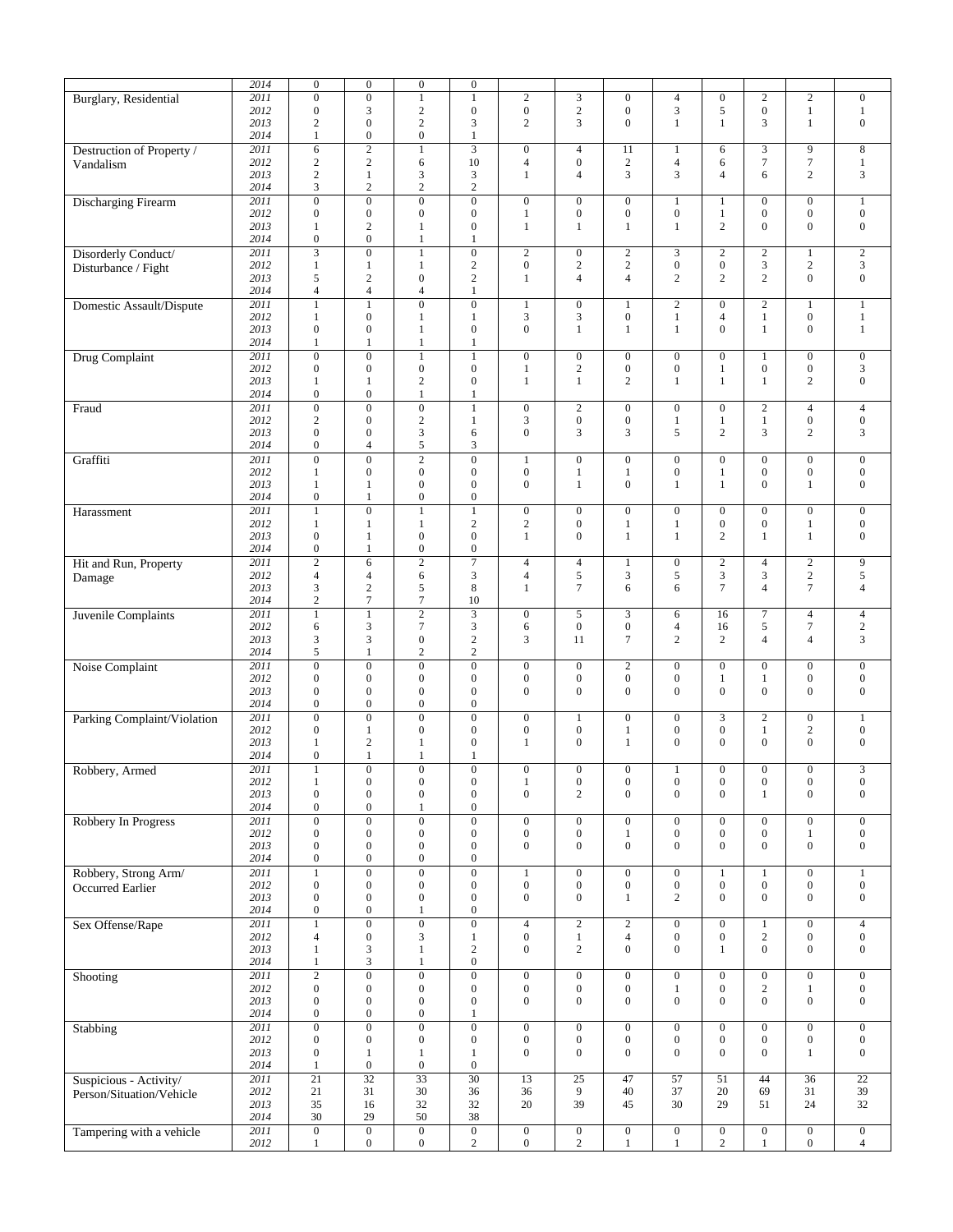|                            | 2013 |          |              |          |              |    | $\Omega$ | $\Omega$       | $\sim$   | $\sim$       | 0  |              | $\mathbf{0}$ |
|----------------------------|------|----------|--------------|----------|--------------|----|----------|----------------|----------|--------------|----|--------------|--------------|
|                            | 2014 |          | $\Omega$     |          |              |    |          |                |          |              |    |              |              |
| Theft                      | 2011 | 12       | 10           | 11       |              | e  | 11       | Q              | 13       |              | Q  | 10           | 13           |
|                            | 2012 | $\Omega$ | 6            |          | 12           | 15 | 16       | 15             | 12       | 10           | 10 | Q            | 21           |
|                            | 2013 | 8        | 14           | 8        | 6            | 8  | $\Omega$ | 13             | 14       | 10           | 11 | 10           |              |
|                            | 2014 | -11      | 12           |          | 13           |    |          |                |          |              |    |              |              |
| Vehicle Theft              | 2011 | $\Omega$ | $\mathbf{0}$ | 0        |              |    | 0        | $\overline{0}$ |          |              |    | $\mathbf{0}$ | O            |
|                            | 2012 |          | $\Omega$     |          | $\Omega$     |    |          |                |          | $\Omega$     |    |              |              |
|                            | 2013 |          | $\Omega$     |          | $\Omega$     | 0  | $\Omega$ |                | $\Omega$ |              | 0  |              |              |
|                            | 2014 | 0        | $\Omega$     | $\Omega$ | $\mathbf{0}$ |    |          |                |          |              |    |              |              |
| Weapon Complaint/Violation | 2011 | $\Omega$ | $\Omega$     | $\Omega$ |              |    | $\Omega$ | $\theta$       |          | $\Omega$     |    |              | $\Omega$     |
|                            | 2012 |          | $\Omega$     |          |              |    | 0        |                |          |              |    |              |              |
|                            | 2013 | $\Omega$ | $\Omega$     | ⌒        | $\Omega$     |    | $\Omega$ |                | $\Omega$ | $\mathbf{0}$ | 0  |              |              |
|                            | 2014 |          | $\Omega$     |          | $\Omega$     |    |          |                |          |              |    |              |              |

| Accident, PD/PI<br>2011<br>$\boldsymbol{0}$<br>$\boldsymbol{0}$<br>$\overline{0}$<br>$\boldsymbol{0}$<br>$\mathbf{0}$<br>$\overline{0}$<br>$\boldsymbol{0}$<br>$\mathbf{0}$<br>$\overline{0}$<br>$\overline{0}$<br>$\boldsymbol{0}$<br>1<br>$\boldsymbol{0}$<br>2012<br>$\boldsymbol{0}$<br>$\boldsymbol{0}$<br>$\sqrt{2}$<br>$\boldsymbol{0}$<br>$\boldsymbol{0}$<br>$\boldsymbol{0}$<br>$\boldsymbol{0}$<br>$\boldsymbol{0}$<br>$\boldsymbol{0}$<br>$\mathbf{0}$<br>1<br>2013<br>$\boldsymbol{0}$<br>$\boldsymbol{0}$<br>$\overline{0}$<br>$\overline{0}$<br>$\mathbf{0}$<br>$\overline{0}$<br>$\boldsymbol{0}$<br>$\boldsymbol{0}$<br>$\mathbf{1}$<br>$\overline{0}$<br>$\mathbf{1}$<br>$\mathbf{1}$<br>2014<br>$\boldsymbol{0}$<br>$\boldsymbol{0}$<br>$\overline{0}$<br>$\mathbf{0}$<br>2011<br>$\overline{0}$<br>$\overline{0}$<br>$\overline{0}$<br>$\overline{0}$<br>$\boldsymbol{0}$<br>$\mathbf{0}$<br>$\boldsymbol{0}$<br>$\mathbf{0}$<br>$\mathbf{2}$<br>$\mathbf{0}$<br>$\mathbf{1}$<br>1<br>Assault<br>$\boldsymbol{0}$<br>$\boldsymbol{0}$<br>$\boldsymbol{0}$<br>$\boldsymbol{0}$<br>$\boldsymbol{0}$<br>$\boldsymbol{0}$<br>$\boldsymbol{0}$<br>2012<br>$\boldsymbol{0}$<br>$\mathbf{1}$<br>$\mathbf{1}$<br>$\mathbf{1}$<br>$\mathbf{1}$<br>2013<br>$\boldsymbol{0}$<br>$\overline{0}$<br>$\overline{0}$<br>$\overline{0}$<br>$\boldsymbol{0}$<br>$\boldsymbol{0}$<br>$\boldsymbol{0}$<br>$\boldsymbol{0}$<br>$\mathbf{0}$<br>$\mathbf{0}$<br>$\mathbf{1}$<br>$\mathbf{1}$<br>2014<br>$\boldsymbol{0}$<br>$\boldsymbol{0}$<br>$\boldsymbol{0}$<br>$\boldsymbol{0}$<br>$\overline{2011}$<br>$\overline{0}$<br>$\overline{0}$<br>$\overline{0}$<br>$\overline{0}$<br>$\boldsymbol{0}$<br>$\boldsymbol{0}$<br>$\mathbf{0}$<br>$\boldsymbol{0}$<br><b>Burglary</b><br>$\mathbf{1}$<br>1<br>1<br>1<br>$\boldsymbol{0}$<br>$\boldsymbol{0}$<br>$\boldsymbol{0}$<br>2012<br>$\boldsymbol{0}$<br>$\boldsymbol{0}$<br>$\boldsymbol{0}$<br>$\boldsymbol{0}$<br>$\boldsymbol{0}$<br>$\mathbf{1}$<br>0<br>$\boldsymbol{0}$<br>$\mathbf{0}$<br>2013<br>$\overline{0}$<br>$\boldsymbol{0}$<br>$\overline{0}$<br>$\overline{0}$<br>$\boldsymbol{0}$<br>$\mathbf{0}$<br>$\overline{0}$<br>$\overline{0}$<br>$\overline{0}$<br>$\mathbf{0}$<br>$\mathbf{0}$<br>1<br>2014<br>$\boldsymbol{0}$<br>$\boldsymbol{0}$<br>$\boldsymbol{0}$<br>$\mathbf{1}$<br>$\overline{0}$<br>$\boldsymbol{0}$<br>$\boldsymbol{0}$<br><b>Destruction of Property</b><br>2011<br>$\boldsymbol{0}$<br>$\boldsymbol{0}$<br>$\boldsymbol{0}$<br>$\mathbf{0}$<br>$\boldsymbol{0}$<br>$\boldsymbol{0}$<br>1<br>$\boldsymbol{0}$<br>$\mathbf{1}$<br>$\boldsymbol{0}$<br>$\boldsymbol{0}$<br>$\boldsymbol{0}$<br>$\boldsymbol{0}$<br>$\boldsymbol{0}$<br>$\boldsymbol{0}$<br>2012<br>$\boldsymbol{0}$<br>$\mathbf{1}$<br>$\boldsymbol{0}$<br>$\boldsymbol{0}$<br>$\mathbf{0}$<br>$\mathbf{1}$<br>2013<br>$\overline{0}$<br>$\overline{0}$<br>$\overline{0}$<br>$\overline{0}$<br>$\overline{0}$<br>$\overline{0}$<br>$\mathbf{0}$<br>$\overline{0}$<br>$\overline{0}$<br>$\overline{0}$<br>$\mathbf{0}$<br>$\boldsymbol{0}$<br>2014<br>$\boldsymbol{0}$<br>$\boldsymbol{0}$<br>$\boldsymbol{0}$<br>$\boldsymbol{0}$<br>2011<br>$\overline{0}$<br>$\overline{0}$<br>Disorderly Conduct/<br>$\boldsymbol{0}$<br>$\boldsymbol{0}$<br>$\sqrt{2}$<br>$\mathbf{0}$<br>$\mathbf{2}$<br>$\boldsymbol{0}$<br>$\mathbf{0}$<br>$\mathbf{1}$<br>$\mathbf{1}$<br>$\mathbf{1}$<br>2012<br>$\boldsymbol{0}$<br>$\boldsymbol{0}$<br>$\boldsymbol{0}$<br>$\overline{0}$<br>$\boldsymbol{0}$<br>$\mathbf{0}$<br>$\mathbf{1}$<br>$\mathbf{1}$<br>$\mathbf{0}$<br>$\mathbf{1}$<br>$\mathbf{1}$<br>$\mathbf{1}$<br>Disturbance<br>$\boldsymbol{0}$<br>2013<br>$\sqrt{2}$<br>$\overline{0}$<br>$\boldsymbol{0}$<br>$\mathbf{0}$<br>$\overline{0}$<br>$\mathbf{0}$<br>$\mathbf{0}$<br>$\boldsymbol{0}$<br>$\mathbf{1}$<br>$\mathbf{1}$<br>1<br>$\sqrt{2}$<br>2014<br>3<br>$\boldsymbol{0}$<br>1<br>2011<br>$\overline{0}$<br>$\mathbf{1}$<br>$\boldsymbol{0}$<br>$\mathbf{1}$<br>$\boldsymbol{0}$<br>$\boldsymbol{0}$<br>$\mathbf{0}$<br>$\mathbf{0}$<br>$\boldsymbol{0}$<br>$\mathbf{0}$<br>Domestic Assault/Dispute<br>$\mathbf{1}$<br>$\mathbf{1}$<br>2012<br>$\boldsymbol{0}$<br>3<br>$\mathbf{0}$<br>$\mathbf{2}$<br>$\mathbf{1}$<br>$\boldsymbol{0}$<br>$\mathbf{1}$<br>$\mathbf{1}$<br>$\mathbf{1}$<br>$\mathbf{1}$<br>$\mathbf{1}$<br>1<br>2013<br>$\overline{0}$<br>$\overline{0}$<br>$\boldsymbol{0}$<br>$\overline{0}$<br>$\overline{0}$<br>$\mathbf{0}$<br>$\mathbf{1}$<br>$\mathbf{0}$<br>$\mathbf{1}$<br>$\mathbf{1}$<br>1<br>$\mathbf{1}$<br>2014<br>$\boldsymbol{0}$<br>$\mathbf{1}$<br>$\mathbf{1}$<br>$\mathbf{1}$<br>$\overline{0}$<br>2011<br>$\boldsymbol{0}$<br>$\boldsymbol{0}$<br>$\boldsymbol{0}$<br>$\boldsymbol{0}$<br>$\boldsymbol{0}$<br>$\boldsymbol{0}$<br>$\mathbf{0}$<br>$\boldsymbol{0}$<br>$\boldsymbol{0}$<br>$\boldsymbol{0}$<br>$\mathbf{1}$<br>Drug Complaint<br>$\sqrt{2}$<br>2012<br>$\boldsymbol{0}$<br>$\boldsymbol{0}$<br>$\boldsymbol{0}$<br>$\boldsymbol{0}$<br>$\boldsymbol{0}$<br>$\boldsymbol{0}$<br>$\boldsymbol{0}$<br>$\boldsymbol{0}$<br>$\boldsymbol{0}$<br>$\mathbf{1}$<br>1<br>$\mathbf{0}$<br>2013<br>$\boldsymbol{0}$<br>$\boldsymbol{0}$<br>$\boldsymbol{0}$<br>$\boldsymbol{0}$<br>1<br>$\mathbf{0}$<br>2<br>1<br>1<br>$\mathbf{1}$<br>$\mathbf{0}$<br>2014<br>$\overline{0}$<br>$\overline{0}$<br>1<br>1<br>$\overline{0}$<br>Hit and Run, Property<br>2011<br>$\boldsymbol{0}$<br>$\boldsymbol{0}$<br>$\overline{0}$<br>$\boldsymbol{0}$<br>$\boldsymbol{0}$<br>$\boldsymbol{0}$<br>$\boldsymbol{0}$<br>$\boldsymbol{0}$<br>$\mathbf{1}$<br>$\boldsymbol{0}$<br>$\mathbf{0}$<br>$\overline{0}$<br>$\boldsymbol{0}$<br>2012<br>$\boldsymbol{0}$<br>$\boldsymbol{0}$<br>$\boldsymbol{0}$<br>$\boldsymbol{0}$<br>$\boldsymbol{0}$<br>$\boldsymbol{0}$<br>$\boldsymbol{0}$<br>$\boldsymbol{0}$<br>$\boldsymbol{0}$<br>$\boldsymbol{0}$<br>Damage<br>2013<br>$\overline{0}$<br>$\overline{0}$<br>$\boldsymbol{0}$<br>$\overline{0}$<br>$\overline{0}$<br>$\overline{0}$<br>$\boldsymbol{0}$<br>$\mathbf{0}$<br>$\boldsymbol{0}$<br>$\mathbf{0}$<br>$\mathbf{0}$<br>$\mathbf{1}$<br>2014<br>$\boldsymbol{0}$<br>$\boldsymbol{0}$<br>$\boldsymbol{0}$<br>$\mathbf{1}$<br>2011<br>$\overline{0}$<br>$\overline{3}$<br>$\overline{2}$<br>$\boldsymbol{0}$<br>$\boldsymbol{0}$<br>1<br>$\mathbf{1}$<br>3<br>$\boldsymbol{0}$<br>3<br>$\overline{0}$<br>$\mathbf{0}$<br>Misc. (attempt to locate,<br>$\boldsymbol{0}$<br>$\sqrt{2}$<br>$\boldsymbol{0}$<br>2012<br>$\overline{c}$<br>$\overline{\mathbf{c}}$<br>$\mathbf{1}$<br>0<br>$\mathbf{1}$<br>$\mathbf{0}$<br>$\overline{c}$<br>$\mathbf{1}$<br>1<br>harassment, trespassing, juvenile,<br>2013<br>$\overline{4}$<br>$\mathbf{2}$<br>$\mathbf{0}$<br>$\overline{0}$<br>$\boldsymbol{0}$<br>$\mathbf{1}$<br>$\mathbf{1}$<br>$\overline{4}$<br>$\mathbf{1}$<br>$\mathbf{1}$<br>1<br>$\mathbf{1}$<br>welfare check, etc)<br>2014<br>3<br>3<br>$\mathbf{1}$<br>1<br>2011<br>$\overline{0}$<br>$\overline{0}$<br>$\overline{0}$<br>$\overline{0}$<br>$\overline{0}$<br>$\overline{0}$<br>$\overline{0}$<br>$\overline{1}$<br>$\overline{0}$<br>$\overline{0}$<br>$\overline{1}$<br>$\mathbf{1}$<br>Robbery<br>$\boldsymbol{0}$<br>2012<br>$\boldsymbol{0}$<br>$\boldsymbol{0}$<br>$\boldsymbol{0}$<br>$\boldsymbol{0}$<br>$\boldsymbol{0}$<br>$\boldsymbol{0}$<br>0<br>$\boldsymbol{0}$<br>$\boldsymbol{0}$<br>$\boldsymbol{0}$<br>$\mathbf{0}$<br>2013<br>$\overline{0}$<br>$\overline{0}$<br>$\overline{0}$<br>$\overline{0}$<br>$\overline{0}$<br>$\overline{0}$<br>$\mathbf{0}$<br>$\overline{0}$<br>$\overline{0}$<br>$\overline{0}$<br>$\mathbf{0}$<br>$\boldsymbol{0}$<br>2014<br>$\boldsymbol{0}$<br>$\boldsymbol{0}$<br>$\boldsymbol{0}$<br>$\boldsymbol{0}$<br>2011<br>$\overline{0}$<br>$\overline{0}$<br>$\overline{0}$<br>$\overline{0}$<br>$\overline{0}$<br>$\overline{0}$<br>$\overline{0}$<br>$\overline{0}$<br>$\boldsymbol{0}$<br>$\overline{0}$<br>$\boldsymbol{0}$<br>$\boldsymbol{0}$<br>Shooting<br>$\mathbf{0}$<br>2012<br>$\boldsymbol{0}$<br>$\boldsymbol{0}$<br>$\boldsymbol{0}$<br>$\boldsymbol{0}$<br>$\boldsymbol{0}$<br>$\boldsymbol{0}$<br>$\boldsymbol{0}$<br>$\boldsymbol{0}$<br>$\boldsymbol{0}$<br>$\boldsymbol{0}$<br>$\mathbf{0}$<br>2013<br>$\boldsymbol{0}$<br>$\overline{0}$<br>$\boldsymbol{0}$<br>$\overline{0}$<br>$\overline{0}$<br>$\mathbf{0}$<br>$\overline{0}$<br>$\overline{0}$<br>$\overline{0}$<br>$\mathbf{0}$<br>$\overline{0}$<br>$\mathbf{0}$<br>2014<br>$\boldsymbol{0}$<br>$\boldsymbol{0}$<br>$\boldsymbol{0}$<br>1<br>$\overline{2}$<br>$\overline{2}$<br>2011<br>$\overline{0}$<br>$\overline{0}$<br>$\overline{0}$<br>Selective Enforcement<br>$\mathbf{1}$<br>$\boldsymbol{0}$<br>$\mathbf{0}$<br>$\boldsymbol{0}$<br>$\boldsymbol{0}$<br>$\mathbf{0}$<br>$\mathbf{0}$<br>$\boldsymbol{0}$<br>$\boldsymbol{0}$<br>$\boldsymbol{0}$<br>$\boldsymbol{0}$<br>2012<br>$\boldsymbol{0}$<br>$\boldsymbol{0}$<br>$\boldsymbol{0}$<br>$\boldsymbol{0}$<br>$\boldsymbol{0}$<br>$\boldsymbol{0}$<br>$\boldsymbol{0}$<br>$\mathbf{0}$<br>$\boldsymbol{0}$<br>$\boldsymbol{0}$<br>$\boldsymbol{0}$<br>$\boldsymbol{0}$<br>$\overline{0}$<br>$\overline{0}$<br>$\overline{0}$<br>$\mathbf{0}$<br>$\boldsymbol{0}$<br>2013<br>$\boldsymbol{0}$<br>$\mathbf{0}$<br>$\overline{0}$<br>2014<br>$\boldsymbol{0}$<br>$\boldsymbol{0}$<br>$\boldsymbol{0}$<br>$\boldsymbol{0}$<br>2011<br>$\overline{0}$<br>$\boldsymbol{0}$<br>1<br>$\mathbf{1}$<br>$\boldsymbol{0}$<br>$\mathbf{0}$<br>$\mathbf{1}$<br>$\boldsymbol{2}$<br>$\overline{4}$<br>$\boldsymbol{0}$<br>$\mathbf{1}$<br>Suspicious<br>1<br>2012<br>$\overline{0}$<br>$\boldsymbol{0}$<br>$\boldsymbol{0}$<br>$\sqrt{2}$<br>$\boldsymbol{0}$<br>$\boldsymbol{0}$<br>3<br>$\boldsymbol{0}$<br>$\overline{c}$<br>$\mathbf{1}$<br>$\mathbf{1}$<br>$\mathbf{1}$<br>Person/Situation/Vehicle<br>$\overline{c}$<br>$\boldsymbol{0}$<br>2013<br>$\boldsymbol{0}$<br>3<br>$\overline{c}$<br>$\mathbf{0}$<br>$\mathbf{0}$<br>1<br>1<br>1<br>1<br>1<br>2014<br>$\overline{c}$<br>$\overline{c}$<br>2<br>$\mathbf{1}$<br>Theft<br>7<br>2011<br>6<br>9<br>4<br>$\theta$<br>$\theta$<br>1<br>3<br>$\theta$<br>$\mathbf{0}$<br>$\theta$<br>$\mathbf{z}$<br>$\mathfrak z$<br>2012<br>$\boldsymbol{0}$<br>$\boldsymbol{0}$<br>$\boldsymbol{0}$<br>$\boldsymbol{0}$<br>$\sqrt{2}$<br>$\boldsymbol{0}$<br>$\boldsymbol{0}$<br>$\boldsymbol{0}$<br>$\boldsymbol{0}$<br>$\mathbf{1}$<br>$\mathbf{1}$<br>2013<br>$\boldsymbol{0}$<br>$\overline{0}$<br>$\overline{c}$<br>$\boldsymbol{0}$<br>$\mathbf{1}$<br>$\mathbf{1}$<br>$\boldsymbol{0}$<br>$\mathbf{0}$<br>$\overline{0}$<br>$\mathbf{1}$<br>2<br>$\mathbf{1}$<br>2014<br>$\overline{0}$<br>3<br>$\mathbf{1}$<br>$\mathbf{1}$<br>2011<br>$\overline{0}$<br>$\overline{0}$<br>$\overline{5}$<br>$\boldsymbol{0}$<br>$\boldsymbol{0}$<br>3<br>$\overline{2}$<br>$\overline{4}$<br>$\sqrt{5}$<br>Traffic<br>6<br>$\mathbf{1}$<br>6<br>$\mathbf{3}$<br>2012<br>$\ensuremath{\mathfrak{Z}}$<br>$\mathfrak{Z}$<br>3<br>3<br>$\mathbf{1}$<br>$\mathbf{1}$<br>$\mathbf{1}$<br>6<br>4<br>6<br>6<br>12<br>2013<br>$\sqrt{2}$<br>$\boldsymbol{2}$<br>3<br>$\overline{c}$<br>$\overline{4}$<br>$\overline{4}$<br>$\overline{4}$<br>6<br>$\mathbf{1}$<br>5<br>3<br>9<br>2014<br>8<br>8<br>$\mathbf{1}$<br>$\overline{0}$<br>2011<br>$\overline{0}$<br>$\overline{0}$<br>$\overline{0}$<br>$\overline{2}$<br>Trespassing<br>$\mathbf{1}$<br>$\boldsymbol{0}$<br>$\boldsymbol{0}$<br>$\boldsymbol{0}$<br>$\mathbf{1}$<br>$\boldsymbol{0}$<br>$\mathbf{1}$<br>2012<br>$\overline{c}$<br>$\boldsymbol{0}$<br>$\overline{0}$<br>$\boldsymbol{0}$<br>$\boldsymbol{0}$<br>$\boldsymbol{0}$<br>$\mathbf{0}$<br>$\mathbf{0}$<br>$\mathbf{1}$<br>$\mathbf{1}$<br>$\mathbf{1}$<br>1<br>2013<br>$\boldsymbol{0}$<br>$\boldsymbol{0}$<br>$\boldsymbol{0}$<br>$\mathbf{0}$<br>$\overline{c}$<br>$\mathbf{2}$<br>$\mathbf{0}$<br>$\boldsymbol{0}$<br>$\mathbf{1}$<br>$\mathbf{1}$<br>$\mathbf{1}$<br>$\mathbf{1}$<br>2014<br>$\boldsymbol{0}$<br>3<br>$\overline{c}$<br>$\mathbf{1}$<br>2011<br>$\overline{0}$<br>$\overline{0}$<br>$\overline{0}$<br>$\overline{0}$<br><b>Weapons Violation</b><br>$\mathbf{0}$<br>$\boldsymbol{0}$<br>$\overline{0}$<br>$\boldsymbol{0}$<br>$\overline{0}$<br>$\overline{0}$<br>$\boldsymbol{0}$<br>$\overline{0}$ | <b>ARRESTS</b> |      | Jan            | Feb              | Mar          | Apr            | May            | June           | July           | Aug            | <b>Sept</b>    | Oct            | <b>Nov</b> | <b>Dec</b>     |
|------------------------------------------------------------------------------------------------------------------------------------------------------------------------------------------------------------------------------------------------------------------------------------------------------------------------------------------------------------------------------------------------------------------------------------------------------------------------------------------------------------------------------------------------------------------------------------------------------------------------------------------------------------------------------------------------------------------------------------------------------------------------------------------------------------------------------------------------------------------------------------------------------------------------------------------------------------------------------------------------------------------------------------------------------------------------------------------------------------------------------------------------------------------------------------------------------------------------------------------------------------------------------------------------------------------------------------------------------------------------------------------------------------------------------------------------------------------------------------------------------------------------------------------------------------------------------------------------------------------------------------------------------------------------------------------------------------------------------------------------------------------------------------------------------------------------------------------------------------------------------------------------------------------------------------------------------------------------------------------------------------------------------------------------------------------------------------------------------------------------------------------------------------------------------------------------------------------------------------------------------------------------------------------------------------------------------------------------------------------------------------------------------------------------------------------------------------------------------------------------------------------------------------------------------------------------------------------------------------------------------------------------------------------------------------------------------------------------------------------------------------------------------------------------------------------------------------------------------------------------------------------------------------------------------------------------------------------------------------------------------------------------------------------------------------------------------------------------------------------------------------------------------------------------------------------------------------------------------------------------------------------------------------------------------------------------------------------------------------------------------------------------------------------------------------------------------------------------------------------------------------------------------------------------------------------------------------------------------------------------------------------------------------------------------------------------------------------------------------------------------------------------------------------------------------------------------------------------------------------------------------------------------------------------------------------------------------------------------------------------------------------------------------------------------------------------------------------------------------------------------------------------------------------------------------------------------------------------------------------------------------------------------------------------------------------------------------------------------------------------------------------------------------------------------------------------------------------------------------------------------------------------------------------------------------------------------------------------------------------------------------------------------------------------------------------------------------------------------------------------------------------------------------------------------------------------------------------------------------------------------------------------------------------------------------------------------------------------------------------------------------------------------------------------------------------------------------------------------------------------------------------------------------------------------------------------------------------------------------------------------------------------------------------------------------------------------------------------------------------------------------------------------------------------------------------------------------------------------------------------------------------------------------------------------------------------------------------------------------------------------------------------------------------------------------------------------------------------------------------------------------------------------------------------------------------------------------------------------------------------------------------------------------------------------------------------------------------------------------------------------------------------------------------------------------------------------------------------------------------------------------------------------------------------------------------------------------------------------------------------------------------------------------------------------------------------------------------------------------------------------------------------------------------------------------------------------------------------------------------------------------------------------------------------------------------------------------------------------------------------------------------------------------------------------------------------------------------------------------------------------------------------------------------------------------------------------------------------------------------------------------------------------------------------------------------------------------------------------------------------------------------------------------------------------------------------------------------------------------------------------------------------------------------------------------------------------------------------------------------------------------------------------------------------------------------------------------------------------------------------------------------------------------------------------------------------------------------------------------------------------------------------------------------------------------------------------------------------------------------------------------------------------------------------------------------------------------------------------------------------------------------------------------------------------------------------------------------------------------------------------------------------------------------------------------------------------------------------------------------------------------------------------------------------------------------------------------------------------------------------------------------------------------------------------------------------------------------------------------------------------------------------------------------------------------------------------------------------------------------------------------------------------------------------------------------------------------------------------------------------------------------------------------------------------------------------------------------------------------------------------------------------------------------------------------------------------------------------------------------------------------------------------------------------------------------------------------------------------------------------------------------------------------------------------------------------------------------------------------------------------------------------------------------------------------------------------------------------------------------------------------------------------------------------------------------------------------------------------------------------------------------------------------------------------------------------------------------------------------------------------------------------------------------------------------------------------------------------------------------------------------------------------------------------------------------------------------------------------------------------------------------------------------------------------------------------------------------------------------------------------------------------------------------------------------------------------------------------------------------------------------------------------------------------------------------------------------------------------------------------------------------------------------------------------------------------------------------------------------------------------------------------------------------------------------------------------------------------------------------------------------------------------------------------------------------------------------------------------------------------------------------------------------------------------------------------------------------------------------------------------------------------------------------------------------------------------------------------------------------------------------------------------------------------------------------------------------------------------------------------------------------------------------------------------------------------------------------------------------------------------------------------------------------------------------------------------------------------------------------------------------------------------------------------------------------------------------------------------------------------------------------------------------------------------------------------------------------------------------------------------------------------------------------------------------------------------------------------------------------------------------------------------------------------------------------------------------------------------------------------------------------------------------------------------------------------------------------------------------------------------------------------------------------------------------------------------------------------------------------------------------------------------------------------------------------------------------------------------------------------------------------------------------------------------------------------------------------------------------------------------------------------------------------------------------------------------------------------------------------------------------------------------------------------------------------------------------------------------------------------------------------------------------------------------------------------------------------------------------------------------------------------------------------|----------------|------|----------------|------------------|--------------|----------------|----------------|----------------|----------------|----------------|----------------|----------------|------------|----------------|
|                                                                                                                                                                                                                                                                                                                                                                                                                                                                                                                                                                                                                                                                                                                                                                                                                                                                                                                                                                                                                                                                                                                                                                                                                                                                                                                                                                                                                                                                                                                                                                                                                                                                                                                                                                                                                                                                                                                                                                                                                                                                                                                                                                                                                                                                                                                                                                                                                                                                                                                                                                                                                                                                                                                                                                                                                                                                                                                                                                                                                                                                                                                                                                                                                                                                                                                                                                                                                                                                                                                                                                                                                                                                                                                                                                                                                                                                                                                                                                                                                                                                                                                                                                                                                                                                                                                                                                                                                                                                                                                                                                                                                                                                                                                                                                                                                                                                                                                                                                                                                                                                                                                                                                                                                                                                                                                                                                                                                                                                                                                                                                                                                                                                                                                                                                                                                                                                                                                                                                                                                                                                                                                                                                                                                                                                                                                                                                                                                                                                                                                                                                                                                                                                                                                                                                                                                                                                                                                                                                                                                                                                                                                                                                                                                                                                                                                                                                                                                                                                                                                                                                                                                                                                                                                                                                                                                                                                                                                                                                                                                                                                                                                                                                                                                                                                                                                                                                                                                                                                                                                                                                                                                                                                                                                                                                                                                                                                                                                                                                                                                                                                                                                                                                                                                                                                                                                                                                                                                                                                                                                                                                                                                                                                                                                                                                                                                                                                                                                                                                                                                                                                                                                                                                                                                                                                                                                                                                                                                                                                                                                                                                                                                                                                                                                                                                                                                                                                                                                                                                                                                                                                                                                                                                                                                                                                                                                                                                                                                                                                                                                                                                                                                                                                                                                                                                                                                                                                                                                                                                                                                                                                                                                                                                                                                                                                                                                                                                                                                  |                |      |                |                  |              |                |                |                |                |                |                |                |            |                |
|                                                                                                                                                                                                                                                                                                                                                                                                                                                                                                                                                                                                                                                                                                                                                                                                                                                                                                                                                                                                                                                                                                                                                                                                                                                                                                                                                                                                                                                                                                                                                                                                                                                                                                                                                                                                                                                                                                                                                                                                                                                                                                                                                                                                                                                                                                                                                                                                                                                                                                                                                                                                                                                                                                                                                                                                                                                                                                                                                                                                                                                                                                                                                                                                                                                                                                                                                                                                                                                                                                                                                                                                                                                                                                                                                                                                                                                                                                                                                                                                                                                                                                                                                                                                                                                                                                                                                                                                                                                                                                                                                                                                                                                                                                                                                                                                                                                                                                                                                                                                                                                                                                                                                                                                                                                                                                                                                                                                                                                                                                                                                                                                                                                                                                                                                                                                                                                                                                                                                                                                                                                                                                                                                                                                                                                                                                                                                                                                                                                                                                                                                                                                                                                                                                                                                                                                                                                                                                                                                                                                                                                                                                                                                                                                                                                                                                                                                                                                                                                                                                                                                                                                                                                                                                                                                                                                                                                                                                                                                                                                                                                                                                                                                                                                                                                                                                                                                                                                                                                                                                                                                                                                                                                                                                                                                                                                                                                                                                                                                                                                                                                                                                                                                                                                                                                                                                                                                                                                                                                                                                                                                                                                                                                                                                                                                                                                                                                                                                                                                                                                                                                                                                                                                                                                                                                                                                                                                                                                                                                                                                                                                                                                                                                                                                                                                                                                                                                                                                                                                                                                                                                                                                                                                                                                                                                                                                                                                                                                                                                                                                                                                                                                                                                                                                                                                                                                                                                                                                                                                                                                                                                                                                                                                                                                                                                                                                                                                                                                                  |                |      |                |                  |              |                |                |                |                |                |                |                |            |                |
|                                                                                                                                                                                                                                                                                                                                                                                                                                                                                                                                                                                                                                                                                                                                                                                                                                                                                                                                                                                                                                                                                                                                                                                                                                                                                                                                                                                                                                                                                                                                                                                                                                                                                                                                                                                                                                                                                                                                                                                                                                                                                                                                                                                                                                                                                                                                                                                                                                                                                                                                                                                                                                                                                                                                                                                                                                                                                                                                                                                                                                                                                                                                                                                                                                                                                                                                                                                                                                                                                                                                                                                                                                                                                                                                                                                                                                                                                                                                                                                                                                                                                                                                                                                                                                                                                                                                                                                                                                                                                                                                                                                                                                                                                                                                                                                                                                                                                                                                                                                                                                                                                                                                                                                                                                                                                                                                                                                                                                                                                                                                                                                                                                                                                                                                                                                                                                                                                                                                                                                                                                                                                                                                                                                                                                                                                                                                                                                                                                                                                                                                                                                                                                                                                                                                                                                                                                                                                                                                                                                                                                                                                                                                                                                                                                                                                                                                                                                                                                                                                                                                                                                                                                                                                                                                                                                                                                                                                                                                                                                                                                                                                                                                                                                                                                                                                                                                                                                                                                                                                                                                                                                                                                                                                                                                                                                                                                                                                                                                                                                                                                                                                                                                                                                                                                                                                                                                                                                                                                                                                                                                                                                                                                                                                                                                                                                                                                                                                                                                                                                                                                                                                                                                                                                                                                                                                                                                                                                                                                                                                                                                                                                                                                                                                                                                                                                                                                                                                                                                                                                                                                                                                                                                                                                                                                                                                                                                                                                                                                                                                                                                                                                                                                                                                                                                                                                                                                                                                                                                                                                                                                                                                                                                                                                                                                                                                                                                                                                                                  |                |      |                |                  |              |                |                |                |                |                |                |                |            |                |
|                                                                                                                                                                                                                                                                                                                                                                                                                                                                                                                                                                                                                                                                                                                                                                                                                                                                                                                                                                                                                                                                                                                                                                                                                                                                                                                                                                                                                                                                                                                                                                                                                                                                                                                                                                                                                                                                                                                                                                                                                                                                                                                                                                                                                                                                                                                                                                                                                                                                                                                                                                                                                                                                                                                                                                                                                                                                                                                                                                                                                                                                                                                                                                                                                                                                                                                                                                                                                                                                                                                                                                                                                                                                                                                                                                                                                                                                                                                                                                                                                                                                                                                                                                                                                                                                                                                                                                                                                                                                                                                                                                                                                                                                                                                                                                                                                                                                                                                                                                                                                                                                                                                                                                                                                                                                                                                                                                                                                                                                                                                                                                                                                                                                                                                                                                                                                                                                                                                                                                                                                                                                                                                                                                                                                                                                                                                                                                                                                                                                                                                                                                                                                                                                                                                                                                                                                                                                                                                                                                                                                                                                                                                                                                                                                                                                                                                                                                                                                                                                                                                                                                                                                                                                                                                                                                                                                                                                                                                                                                                                                                                                                                                                                                                                                                                                                                                                                                                                                                                                                                                                                                                                                                                                                                                                                                                                                                                                                                                                                                                                                                                                                                                                                                                                                                                                                                                                                                                                                                                                                                                                                                                                                                                                                                                                                                                                                                                                                                                                                                                                                                                                                                                                                                                                                                                                                                                                                                                                                                                                                                                                                                                                                                                                                                                                                                                                                                                                                                                                                                                                                                                                                                                                                                                                                                                                                                                                                                                                                                                                                                                                                                                                                                                                                                                                                                                                                                                                                                                                                                                                                                                                                                                                                                                                                                                                                                                                                                                                                  |                |      |                |                  |              |                |                |                |                |                |                |                |            |                |
|                                                                                                                                                                                                                                                                                                                                                                                                                                                                                                                                                                                                                                                                                                                                                                                                                                                                                                                                                                                                                                                                                                                                                                                                                                                                                                                                                                                                                                                                                                                                                                                                                                                                                                                                                                                                                                                                                                                                                                                                                                                                                                                                                                                                                                                                                                                                                                                                                                                                                                                                                                                                                                                                                                                                                                                                                                                                                                                                                                                                                                                                                                                                                                                                                                                                                                                                                                                                                                                                                                                                                                                                                                                                                                                                                                                                                                                                                                                                                                                                                                                                                                                                                                                                                                                                                                                                                                                                                                                                                                                                                                                                                                                                                                                                                                                                                                                                                                                                                                                                                                                                                                                                                                                                                                                                                                                                                                                                                                                                                                                                                                                                                                                                                                                                                                                                                                                                                                                                                                                                                                                                                                                                                                                                                                                                                                                                                                                                                                                                                                                                                                                                                                                                                                                                                                                                                                                                                                                                                                                                                                                                                                                                                                                                                                                                                                                                                                                                                                                                                                                                                                                                                                                                                                                                                                                                                                                                                                                                                                                                                                                                                                                                                                                                                                                                                                                                                                                                                                                                                                                                                                                                                                                                                                                                                                                                                                                                                                                                                                                                                                                                                                                                                                                                                                                                                                                                                                                                                                                                                                                                                                                                                                                                                                                                                                                                                                                                                                                                                                                                                                                                                                                                                                                                                                                                                                                                                                                                                                                                                                                                                                                                                                                                                                                                                                                                                                                                                                                                                                                                                                                                                                                                                                                                                                                                                                                                                                                                                                                                                                                                                                                                                                                                                                                                                                                                                                                                                                                                                                                                                                                                                                                                                                                                                                                                                                                                                                                                                  |                |      |                |                  |              |                |                |                |                |                |                |                |            |                |
|                                                                                                                                                                                                                                                                                                                                                                                                                                                                                                                                                                                                                                                                                                                                                                                                                                                                                                                                                                                                                                                                                                                                                                                                                                                                                                                                                                                                                                                                                                                                                                                                                                                                                                                                                                                                                                                                                                                                                                                                                                                                                                                                                                                                                                                                                                                                                                                                                                                                                                                                                                                                                                                                                                                                                                                                                                                                                                                                                                                                                                                                                                                                                                                                                                                                                                                                                                                                                                                                                                                                                                                                                                                                                                                                                                                                                                                                                                                                                                                                                                                                                                                                                                                                                                                                                                                                                                                                                                                                                                                                                                                                                                                                                                                                                                                                                                                                                                                                                                                                                                                                                                                                                                                                                                                                                                                                                                                                                                                                                                                                                                                                                                                                                                                                                                                                                                                                                                                                                                                                                                                                                                                                                                                                                                                                                                                                                                                                                                                                                                                                                                                                                                                                                                                                                                                                                                                                                                                                                                                                                                                                                                                                                                                                                                                                                                                                                                                                                                                                                                                                                                                                                                                                                                                                                                                                                                                                                                                                                                                                                                                                                                                                                                                                                                                                                                                                                                                                                                                                                                                                                                                                                                                                                                                                                                                                                                                                                                                                                                                                                                                                                                                                                                                                                                                                                                                                                                                                                                                                                                                                                                                                                                                                                                                                                                                                                                                                                                                                                                                                                                                                                                                                                                                                                                                                                                                                                                                                                                                                                                                                                                                                                                                                                                                                                                                                                                                                                                                                                                                                                                                                                                                                                                                                                                                                                                                                                                                                                                                                                                                                                                                                                                                                                                                                                                                                                                                                                                                                                                                                                                                                                                                                                                                                                                                                                                                                                                                                                  |                |      |                |                  |              |                |                |                |                |                |                |                |            |                |
|                                                                                                                                                                                                                                                                                                                                                                                                                                                                                                                                                                                                                                                                                                                                                                                                                                                                                                                                                                                                                                                                                                                                                                                                                                                                                                                                                                                                                                                                                                                                                                                                                                                                                                                                                                                                                                                                                                                                                                                                                                                                                                                                                                                                                                                                                                                                                                                                                                                                                                                                                                                                                                                                                                                                                                                                                                                                                                                                                                                                                                                                                                                                                                                                                                                                                                                                                                                                                                                                                                                                                                                                                                                                                                                                                                                                                                                                                                                                                                                                                                                                                                                                                                                                                                                                                                                                                                                                                                                                                                                                                                                                                                                                                                                                                                                                                                                                                                                                                                                                                                                                                                                                                                                                                                                                                                                                                                                                                                                                                                                                                                                                                                                                                                                                                                                                                                                                                                                                                                                                                                                                                                                                                                                                                                                                                                                                                                                                                                                                                                                                                                                                                                                                                                                                                                                                                                                                                                                                                                                                                                                                                                                                                                                                                                                                                                                                                                                                                                                                                                                                                                                                                                                                                                                                                                                                                                                                                                                                                                                                                                                                                                                                                                                                                                                                                                                                                                                                                                                                                                                                                                                                                                                                                                                                                                                                                                                                                                                                                                                                                                                                                                                                                                                                                                                                                                                                                                                                                                                                                                                                                                                                                                                                                                                                                                                                                                                                                                                                                                                                                                                                                                                                                                                                                                                                                                                                                                                                                                                                                                                                                                                                                                                                                                                                                                                                                                                                                                                                                                                                                                                                                                                                                                                                                                                                                                                                                                                                                                                                                                                                                                                                                                                                                                                                                                                                                                                                                                                                                                                                                                                                                                                                                                                                                                                                                                                                                                                                                  |                |      |                |                  |              |                |                |                |                |                |                |                |            |                |
|                                                                                                                                                                                                                                                                                                                                                                                                                                                                                                                                                                                                                                                                                                                                                                                                                                                                                                                                                                                                                                                                                                                                                                                                                                                                                                                                                                                                                                                                                                                                                                                                                                                                                                                                                                                                                                                                                                                                                                                                                                                                                                                                                                                                                                                                                                                                                                                                                                                                                                                                                                                                                                                                                                                                                                                                                                                                                                                                                                                                                                                                                                                                                                                                                                                                                                                                                                                                                                                                                                                                                                                                                                                                                                                                                                                                                                                                                                                                                                                                                                                                                                                                                                                                                                                                                                                                                                                                                                                                                                                                                                                                                                                                                                                                                                                                                                                                                                                                                                                                                                                                                                                                                                                                                                                                                                                                                                                                                                                                                                                                                                                                                                                                                                                                                                                                                                                                                                                                                                                                                                                                                                                                                                                                                                                                                                                                                                                                                                                                                                                                                                                                                                                                                                                                                                                                                                                                                                                                                                                                                                                                                                                                                                                                                                                                                                                                                                                                                                                                                                                                                                                                                                                                                                                                                                                                                                                                                                                                                                                                                                                                                                                                                                                                                                                                                                                                                                                                                                                                                                                                                                                                                                                                                                                                                                                                                                                                                                                                                                                                                                                                                                                                                                                                                                                                                                                                                                                                                                                                                                                                                                                                                                                                                                                                                                                                                                                                                                                                                                                                                                                                                                                                                                                                                                                                                                                                                                                                                                                                                                                                                                                                                                                                                                                                                                                                                                                                                                                                                                                                                                                                                                                                                                                                                                                                                                                                                                                                                                                                                                                                                                                                                                                                                                                                                                                                                                                                                                                                                                                                                                                                                                                                                                                                                                                                                                                                                                                                                  |                |      |                |                  |              |                |                |                |                |                |                |                |            |                |
|                                                                                                                                                                                                                                                                                                                                                                                                                                                                                                                                                                                                                                                                                                                                                                                                                                                                                                                                                                                                                                                                                                                                                                                                                                                                                                                                                                                                                                                                                                                                                                                                                                                                                                                                                                                                                                                                                                                                                                                                                                                                                                                                                                                                                                                                                                                                                                                                                                                                                                                                                                                                                                                                                                                                                                                                                                                                                                                                                                                                                                                                                                                                                                                                                                                                                                                                                                                                                                                                                                                                                                                                                                                                                                                                                                                                                                                                                                                                                                                                                                                                                                                                                                                                                                                                                                                                                                                                                                                                                                                                                                                                                                                                                                                                                                                                                                                                                                                                                                                                                                                                                                                                                                                                                                                                                                                                                                                                                                                                                                                                                                                                                                                                                                                                                                                                                                                                                                                                                                                                                                                                                                                                                                                                                                                                                                                                                                                                                                                                                                                                                                                                                                                                                                                                                                                                                                                                                                                                                                                                                                                                                                                                                                                                                                                                                                                                                                                                                                                                                                                                                                                                                                                                                                                                                                                                                                                                                                                                                                                                                                                                                                                                                                                                                                                                                                                                                                                                                                                                                                                                                                                                                                                                                                                                                                                                                                                                                                                                                                                                                                                                                                                                                                                                                                                                                                                                                                                                                                                                                                                                                                                                                                                                                                                                                                                                                                                                                                                                                                                                                                                                                                                                                                                                                                                                                                                                                                                                                                                                                                                                                                                                                                                                                                                                                                                                                                                                                                                                                                                                                                                                                                                                                                                                                                                                                                                                                                                                                                                                                                                                                                                                                                                                                                                                                                                                                                                                                                                                                                                                                                                                                                                                                                                                                                                                                                                                                                                                                  |                |      |                |                  |              |                |                |                |                |                |                |                |            |                |
|                                                                                                                                                                                                                                                                                                                                                                                                                                                                                                                                                                                                                                                                                                                                                                                                                                                                                                                                                                                                                                                                                                                                                                                                                                                                                                                                                                                                                                                                                                                                                                                                                                                                                                                                                                                                                                                                                                                                                                                                                                                                                                                                                                                                                                                                                                                                                                                                                                                                                                                                                                                                                                                                                                                                                                                                                                                                                                                                                                                                                                                                                                                                                                                                                                                                                                                                                                                                                                                                                                                                                                                                                                                                                                                                                                                                                                                                                                                                                                                                                                                                                                                                                                                                                                                                                                                                                                                                                                                                                                                                                                                                                                                                                                                                                                                                                                                                                                                                                                                                                                                                                                                                                                                                                                                                                                                                                                                                                                                                                                                                                                                                                                                                                                                                                                                                                                                                                                                                                                                                                                                                                                                                                                                                                                                                                                                                                                                                                                                                                                                                                                                                                                                                                                                                                                                                                                                                                                                                                                                                                                                                                                                                                                                                                                                                                                                                                                                                                                                                                                                                                                                                                                                                                                                                                                                                                                                                                                                                                                                                                                                                                                                                                                                                                                                                                                                                                                                                                                                                                                                                                                                                                                                                                                                                                                                                                                                                                                                                                                                                                                                                                                                                                                                                                                                                                                                                                                                                                                                                                                                                                                                                                                                                                                                                                                                                                                                                                                                                                                                                                                                                                                                                                                                                                                                                                                                                                                                                                                                                                                                                                                                                                                                                                                                                                                                                                                                                                                                                                                                                                                                                                                                                                                                                                                                                                                                                                                                                                                                                                                                                                                                                                                                                                                                                                                                                                                                                                                                                                                                                                                                                                                                                                                                                                                                                                                                                                                                                                  |                |      |                |                  |              |                |                |                |                |                |                |                |            |                |
|                                                                                                                                                                                                                                                                                                                                                                                                                                                                                                                                                                                                                                                                                                                                                                                                                                                                                                                                                                                                                                                                                                                                                                                                                                                                                                                                                                                                                                                                                                                                                                                                                                                                                                                                                                                                                                                                                                                                                                                                                                                                                                                                                                                                                                                                                                                                                                                                                                                                                                                                                                                                                                                                                                                                                                                                                                                                                                                                                                                                                                                                                                                                                                                                                                                                                                                                                                                                                                                                                                                                                                                                                                                                                                                                                                                                                                                                                                                                                                                                                                                                                                                                                                                                                                                                                                                                                                                                                                                                                                                                                                                                                                                                                                                                                                                                                                                                                                                                                                                                                                                                                                                                                                                                                                                                                                                                                                                                                                                                                                                                                                                                                                                                                                                                                                                                                                                                                                                                                                                                                                                                                                                                                                                                                                                                                                                                                                                                                                                                                                                                                                                                                                                                                                                                                                                                                                                                                                                                                                                                                                                                                                                                                                                                                                                                                                                                                                                                                                                                                                                                                                                                                                                                                                                                                                                                                                                                                                                                                                                                                                                                                                                                                                                                                                                                                                                                                                                                                                                                                                                                                                                                                                                                                                                                                                                                                                                                                                                                                                                                                                                                                                                                                                                                                                                                                                                                                                                                                                                                                                                                                                                                                                                                                                                                                                                                                                                                                                                                                                                                                                                                                                                                                                                                                                                                                                                                                                                                                                                                                                                                                                                                                                                                                                                                                                                                                                                                                                                                                                                                                                                                                                                                                                                                                                                                                                                                                                                                                                                                                                                                                                                                                                                                                                                                                                                                                                                                                                                                                                                                                                                                                                                                                                                                                                                                                                                                                                                                                  |                |      |                |                  |              |                |                |                |                |                |                |                |            |                |
|                                                                                                                                                                                                                                                                                                                                                                                                                                                                                                                                                                                                                                                                                                                                                                                                                                                                                                                                                                                                                                                                                                                                                                                                                                                                                                                                                                                                                                                                                                                                                                                                                                                                                                                                                                                                                                                                                                                                                                                                                                                                                                                                                                                                                                                                                                                                                                                                                                                                                                                                                                                                                                                                                                                                                                                                                                                                                                                                                                                                                                                                                                                                                                                                                                                                                                                                                                                                                                                                                                                                                                                                                                                                                                                                                                                                                                                                                                                                                                                                                                                                                                                                                                                                                                                                                                                                                                                                                                                                                                                                                                                                                                                                                                                                                                                                                                                                                                                                                                                                                                                                                                                                                                                                                                                                                                                                                                                                                                                                                                                                                                                                                                                                                                                                                                                                                                                                                                                                                                                                                                                                                                                                                                                                                                                                                                                                                                                                                                                                                                                                                                                                                                                                                                                                                                                                                                                                                                                                                                                                                                                                                                                                                                                                                                                                                                                                                                                                                                                                                                                                                                                                                                                                                                                                                                                                                                                                                                                                                                                                                                                                                                                                                                                                                                                                                                                                                                                                                                                                                                                                                                                                                                                                                                                                                                                                                                                                                                                                                                                                                                                                                                                                                                                                                                                                                                                                                                                                                                                                                                                                                                                                                                                                                                                                                                                                                                                                                                                                                                                                                                                                                                                                                                                                                                                                                                                                                                                                                                                                                                                                                                                                                                                                                                                                                                                                                                                                                                                                                                                                                                                                                                                                                                                                                                                                                                                                                                                                                                                                                                                                                                                                                                                                                                                                                                                                                                                                                                                                                                                                                                                                                                                                                                                                                                                                                                                                                                                                                  |                |      |                |                  |              |                |                |                |                |                |                |                |            |                |
|                                                                                                                                                                                                                                                                                                                                                                                                                                                                                                                                                                                                                                                                                                                                                                                                                                                                                                                                                                                                                                                                                                                                                                                                                                                                                                                                                                                                                                                                                                                                                                                                                                                                                                                                                                                                                                                                                                                                                                                                                                                                                                                                                                                                                                                                                                                                                                                                                                                                                                                                                                                                                                                                                                                                                                                                                                                                                                                                                                                                                                                                                                                                                                                                                                                                                                                                                                                                                                                                                                                                                                                                                                                                                                                                                                                                                                                                                                                                                                                                                                                                                                                                                                                                                                                                                                                                                                                                                                                                                                                                                                                                                                                                                                                                                                                                                                                                                                                                                                                                                                                                                                                                                                                                                                                                                                                                                                                                                                                                                                                                                                                                                                                                                                                                                                                                                                                                                                                                                                                                                                                                                                                                                                                                                                                                                                                                                                                                                                                                                                                                                                                                                                                                                                                                                                                                                                                                                                                                                                                                                                                                                                                                                                                                                                                                                                                                                                                                                                                                                                                                                                                                                                                                                                                                                                                                                                                                                                                                                                                                                                                                                                                                                                                                                                                                                                                                                                                                                                                                                                                                                                                                                                                                                                                                                                                                                                                                                                                                                                                                                                                                                                                                                                                                                                                                                                                                                                                                                                                                                                                                                                                                                                                                                                                                                                                                                                                                                                                                                                                                                                                                                                                                                                                                                                                                                                                                                                                                                                                                                                                                                                                                                                                                                                                                                                                                                                                                                                                                                                                                                                                                                                                                                                                                                                                                                                                                                                                                                                                                                                                                                                                                                                                                                                                                                                                                                                                                                                                                                                                                                                                                                                                                                                                                                                                                                                                                                                                                                  |                |      |                |                  |              |                |                |                |                |                |                |                |            |                |
|                                                                                                                                                                                                                                                                                                                                                                                                                                                                                                                                                                                                                                                                                                                                                                                                                                                                                                                                                                                                                                                                                                                                                                                                                                                                                                                                                                                                                                                                                                                                                                                                                                                                                                                                                                                                                                                                                                                                                                                                                                                                                                                                                                                                                                                                                                                                                                                                                                                                                                                                                                                                                                                                                                                                                                                                                                                                                                                                                                                                                                                                                                                                                                                                                                                                                                                                                                                                                                                                                                                                                                                                                                                                                                                                                                                                                                                                                                                                                                                                                                                                                                                                                                                                                                                                                                                                                                                                                                                                                                                                                                                                                                                                                                                                                                                                                                                                                                                                                                                                                                                                                                                                                                                                                                                                                                                                                                                                                                                                                                                                                                                                                                                                                                                                                                                                                                                                                                                                                                                                                                                                                                                                                                                                                                                                                                                                                                                                                                                                                                                                                                                                                                                                                                                                                                                                                                                                                                                                                                                                                                                                                                                                                                                                                                                                                                                                                                                                                                                                                                                                                                                                                                                                                                                                                                                                                                                                                                                                                                                                                                                                                                                                                                                                                                                                                                                                                                                                                                                                                                                                                                                                                                                                                                                                                                                                                                                                                                                                                                                                                                                                                                                                                                                                                                                                                                                                                                                                                                                                                                                                                                                                                                                                                                                                                                                                                                                                                                                                                                                                                                                                                                                                                                                                                                                                                                                                                                                                                                                                                                                                                                                                                                                                                                                                                                                                                                                                                                                                                                                                                                                                                                                                                                                                                                                                                                                                                                                                                                                                                                                                                                                                                                                                                                                                                                                                                                                                                                                                                                                                                                                                                                                                                                                                                                                                                                                                                                                                                  |                |      |                |                  |              |                |                |                |                |                |                |                |            |                |
|                                                                                                                                                                                                                                                                                                                                                                                                                                                                                                                                                                                                                                                                                                                                                                                                                                                                                                                                                                                                                                                                                                                                                                                                                                                                                                                                                                                                                                                                                                                                                                                                                                                                                                                                                                                                                                                                                                                                                                                                                                                                                                                                                                                                                                                                                                                                                                                                                                                                                                                                                                                                                                                                                                                                                                                                                                                                                                                                                                                                                                                                                                                                                                                                                                                                                                                                                                                                                                                                                                                                                                                                                                                                                                                                                                                                                                                                                                                                                                                                                                                                                                                                                                                                                                                                                                                                                                                                                                                                                                                                                                                                                                                                                                                                                                                                                                                                                                                                                                                                                                                                                                                                                                                                                                                                                                                                                                                                                                                                                                                                                                                                                                                                                                                                                                                                                                                                                                                                                                                                                                                                                                                                                                                                                                                                                                                                                                                                                                                                                                                                                                                                                                                                                                                                                                                                                                                                                                                                                                                                                                                                                                                                                                                                                                                                                                                                                                                                                                                                                                                                                                                                                                                                                                                                                                                                                                                                                                                                                                                                                                                                                                                                                                                                                                                                                                                                                                                                                                                                                                                                                                                                                                                                                                                                                                                                                                                                                                                                                                                                                                                                                                                                                                                                                                                                                                                                                                                                                                                                                                                                                                                                                                                                                                                                                                                                                                                                                                                                                                                                                                                                                                                                                                                                                                                                                                                                                                                                                                                                                                                                                                                                                                                                                                                                                                                                                                                                                                                                                                                                                                                                                                                                                                                                                                                                                                                                                                                                                                                                                                                                                                                                                                                                                                                                                                                                                                                                                                                                                                                                                                                                                                                                                                                                                                                                                                                                                                                                                  |                |      |                |                  |              |                |                |                |                |                |                |                |            |                |
|                                                                                                                                                                                                                                                                                                                                                                                                                                                                                                                                                                                                                                                                                                                                                                                                                                                                                                                                                                                                                                                                                                                                                                                                                                                                                                                                                                                                                                                                                                                                                                                                                                                                                                                                                                                                                                                                                                                                                                                                                                                                                                                                                                                                                                                                                                                                                                                                                                                                                                                                                                                                                                                                                                                                                                                                                                                                                                                                                                                                                                                                                                                                                                                                                                                                                                                                                                                                                                                                                                                                                                                                                                                                                                                                                                                                                                                                                                                                                                                                                                                                                                                                                                                                                                                                                                                                                                                                                                                                                                                                                                                                                                                                                                                                                                                                                                                                                                                                                                                                                                                                                                                                                                                                                                                                                                                                                                                                                                                                                                                                                                                                                                                                                                                                                                                                                                                                                                                                                                                                                                                                                                                                                                                                                                                                                                                                                                                                                                                                                                                                                                                                                                                                                                                                                                                                                                                                                                                                                                                                                                                                                                                                                                                                                                                                                                                                                                                                                                                                                                                                                                                                                                                                                                                                                                                                                                                                                                                                                                                                                                                                                                                                                                                                                                                                                                                                                                                                                                                                                                                                                                                                                                                                                                                                                                                                                                                                                                                                                                                                                                                                                                                                                                                                                                                                                                                                                                                                                                                                                                                                                                                                                                                                                                                                                                                                                                                                                                                                                                                                                                                                                                                                                                                                                                                                                                                                                                                                                                                                                                                                                                                                                                                                                                                                                                                                                                                                                                                                                                                                                                                                                                                                                                                                                                                                                                                                                                                                                                                                                                                                                                                                                                                                                                                                                                                                                                                                                                                                                                                                                                                                                                                                                                                                                                                                                                                                                                                                                  |                |      |                |                  |              |                |                |                |                |                |                |                |            |                |
|                                                                                                                                                                                                                                                                                                                                                                                                                                                                                                                                                                                                                                                                                                                                                                                                                                                                                                                                                                                                                                                                                                                                                                                                                                                                                                                                                                                                                                                                                                                                                                                                                                                                                                                                                                                                                                                                                                                                                                                                                                                                                                                                                                                                                                                                                                                                                                                                                                                                                                                                                                                                                                                                                                                                                                                                                                                                                                                                                                                                                                                                                                                                                                                                                                                                                                                                                                                                                                                                                                                                                                                                                                                                                                                                                                                                                                                                                                                                                                                                                                                                                                                                                                                                                                                                                                                                                                                                                                                                                                                                                                                                                                                                                                                                                                                                                                                                                                                                                                                                                                                                                                                                                                                                                                                                                                                                                                                                                                                                                                                                                                                                                                                                                                                                                                                                                                                                                                                                                                                                                                                                                                                                                                                                                                                                                                                                                                                                                                                                                                                                                                                                                                                                                                                                                                                                                                                                                                                                                                                                                                                                                                                                                                                                                                                                                                                                                                                                                                                                                                                                                                                                                                                                                                                                                                                                                                                                                                                                                                                                                                                                                                                                                                                                                                                                                                                                                                                                                                                                                                                                                                                                                                                                                                                                                                                                                                                                                                                                                                                                                                                                                                                                                                                                                                                                                                                                                                                                                                                                                                                                                                                                                                                                                                                                                                                                                                                                                                                                                                                                                                                                                                                                                                                                                                                                                                                                                                                                                                                                                                                                                                                                                                                                                                                                                                                                                                                                                                                                                                                                                                                                                                                                                                                                                                                                                                                                                                                                                                                                                                                                                                                                                                                                                                                                                                                                                                                                                                                                                                                                                                                                                                                                                                                                                                                                                                                                                                                                                  |                |      |                |                  |              |                |                |                |                |                |                |                |            |                |
|                                                                                                                                                                                                                                                                                                                                                                                                                                                                                                                                                                                                                                                                                                                                                                                                                                                                                                                                                                                                                                                                                                                                                                                                                                                                                                                                                                                                                                                                                                                                                                                                                                                                                                                                                                                                                                                                                                                                                                                                                                                                                                                                                                                                                                                                                                                                                                                                                                                                                                                                                                                                                                                                                                                                                                                                                                                                                                                                                                                                                                                                                                                                                                                                                                                                                                                                                                                                                                                                                                                                                                                                                                                                                                                                                                                                                                                                                                                                                                                                                                                                                                                                                                                                                                                                                                                                                                                                                                                                                                                                                                                                                                                                                                                                                                                                                                                                                                                                                                                                                                                                                                                                                                                                                                                                                                                                                                                                                                                                                                                                                                                                                                                                                                                                                                                                                                                                                                                                                                                                                                                                                                                                                                                                                                                                                                                                                                                                                                                                                                                                                                                                                                                                                                                                                                                                                                                                                                                                                                                                                                                                                                                                                                                                                                                                                                                                                                                                                                                                                                                                                                                                                                                                                                                                                                                                                                                                                                                                                                                                                                                                                                                                                                                                                                                                                                                                                                                                                                                                                                                                                                                                                                                                                                                                                                                                                                                                                                                                                                                                                                                                                                                                                                                                                                                                                                                                                                                                                                                                                                                                                                                                                                                                                                                                                                                                                                                                                                                                                                                                                                                                                                                                                                                                                                                                                                                                                                                                                                                                                                                                                                                                                                                                                                                                                                                                                                                                                                                                                                                                                                                                                                                                                                                                                                                                                                                                                                                                                                                                                                                                                                                                                                                                                                                                                                                                                                                                                                                                                                                                                                                                                                                                                                                                                                                                                                                                                                                                                  |                |      |                |                  |              |                |                |                |                |                |                |                |            |                |
|                                                                                                                                                                                                                                                                                                                                                                                                                                                                                                                                                                                                                                                                                                                                                                                                                                                                                                                                                                                                                                                                                                                                                                                                                                                                                                                                                                                                                                                                                                                                                                                                                                                                                                                                                                                                                                                                                                                                                                                                                                                                                                                                                                                                                                                                                                                                                                                                                                                                                                                                                                                                                                                                                                                                                                                                                                                                                                                                                                                                                                                                                                                                                                                                                                                                                                                                                                                                                                                                                                                                                                                                                                                                                                                                                                                                                                                                                                                                                                                                                                                                                                                                                                                                                                                                                                                                                                                                                                                                                                                                                                                                                                                                                                                                                                                                                                                                                                                                                                                                                                                                                                                                                                                                                                                                                                                                                                                                                                                                                                                                                                                                                                                                                                                                                                                                                                                                                                                                                                                                                                                                                                                                                                                                                                                                                                                                                                                                                                                                                                                                                                                                                                                                                                                                                                                                                                                                                                                                                                                                                                                                                                                                                                                                                                                                                                                                                                                                                                                                                                                                                                                                                                                                                                                                                                                                                                                                                                                                                                                                                                                                                                                                                                                                                                                                                                                                                                                                                                                                                                                                                                                                                                                                                                                                                                                                                                                                                                                                                                                                                                                                                                                                                                                                                                                                                                                                                                                                                                                                                                                                                                                                                                                                                                                                                                                                                                                                                                                                                                                                                                                                                                                                                                                                                                                                                                                                                                                                                                                                                                                                                                                                                                                                                                                                                                                                                                                                                                                                                                                                                                                                                                                                                                                                                                                                                                                                                                                                                                                                                                                                                                                                                                                                                                                                                                                                                                                                                                                                                                                                                                                                                                                                                                                                                                                                                                                                                                                                                  |                |      |                |                  |              |                |                |                |                |                |                |                |            |                |
|                                                                                                                                                                                                                                                                                                                                                                                                                                                                                                                                                                                                                                                                                                                                                                                                                                                                                                                                                                                                                                                                                                                                                                                                                                                                                                                                                                                                                                                                                                                                                                                                                                                                                                                                                                                                                                                                                                                                                                                                                                                                                                                                                                                                                                                                                                                                                                                                                                                                                                                                                                                                                                                                                                                                                                                                                                                                                                                                                                                                                                                                                                                                                                                                                                                                                                                                                                                                                                                                                                                                                                                                                                                                                                                                                                                                                                                                                                                                                                                                                                                                                                                                                                                                                                                                                                                                                                                                                                                                                                                                                                                                                                                                                                                                                                                                                                                                                                                                                                                                                                                                                                                                                                                                                                                                                                                                                                                                                                                                                                                                                                                                                                                                                                                                                                                                                                                                                                                                                                                                                                                                                                                                                                                                                                                                                                                                                                                                                                                                                                                                                                                                                                                                                                                                                                                                                                                                                                                                                                                                                                                                                                                                                                                                                                                                                                                                                                                                                                                                                                                                                                                                                                                                                                                                                                                                                                                                                                                                                                                                                                                                                                                                                                                                                                                                                                                                                                                                                                                                                                                                                                                                                                                                                                                                                                                                                                                                                                                                                                                                                                                                                                                                                                                                                                                                                                                                                                                                                                                                                                                                                                                                                                                                                                                                                                                                                                                                                                                                                                                                                                                                                                                                                                                                                                                                                                                                                                                                                                                                                                                                                                                                                                                                                                                                                                                                                                                                                                                                                                                                                                                                                                                                                                                                                                                                                                                                                                                                                                                                                                                                                                                                                                                                                                                                                                                                                                                                                                                                                                                                                                                                                                                                                                                                                                                                                                                                                                                                                  |                |      |                |                  |              |                |                |                |                |                |                |                |            |                |
|                                                                                                                                                                                                                                                                                                                                                                                                                                                                                                                                                                                                                                                                                                                                                                                                                                                                                                                                                                                                                                                                                                                                                                                                                                                                                                                                                                                                                                                                                                                                                                                                                                                                                                                                                                                                                                                                                                                                                                                                                                                                                                                                                                                                                                                                                                                                                                                                                                                                                                                                                                                                                                                                                                                                                                                                                                                                                                                                                                                                                                                                                                                                                                                                                                                                                                                                                                                                                                                                                                                                                                                                                                                                                                                                                                                                                                                                                                                                                                                                                                                                                                                                                                                                                                                                                                                                                                                                                                                                                                                                                                                                                                                                                                                                                                                                                                                                                                                                                                                                                                                                                                                                                                                                                                                                                                                                                                                                                                                                                                                                                                                                                                                                                                                                                                                                                                                                                                                                                                                                                                                                                                                                                                                                                                                                                                                                                                                                                                                                                                                                                                                                                                                                                                                                                                                                                                                                                                                                                                                                                                                                                                                                                                                                                                                                                                                                                                                                                                                                                                                                                                                                                                                                                                                                                                                                                                                                                                                                                                                                                                                                                                                                                                                                                                                                                                                                                                                                                                                                                                                                                                                                                                                                                                                                                                                                                                                                                                                                                                                                                                                                                                                                                                                                                                                                                                                                                                                                                                                                                                                                                                                                                                                                                                                                                                                                                                                                                                                                                                                                                                                                                                                                                                                                                                                                                                                                                                                                                                                                                                                                                                                                                                                                                                                                                                                                                                                                                                                                                                                                                                                                                                                                                                                                                                                                                                                                                                                                                                                                                                                                                                                                                                                                                                                                                                                                                                                                                                                                                                                                                                                                                                                                                                                                                                                                                                                                                                                                                  |                |      |                |                  |              |                |                |                |                |                |                |                |            |                |
|                                                                                                                                                                                                                                                                                                                                                                                                                                                                                                                                                                                                                                                                                                                                                                                                                                                                                                                                                                                                                                                                                                                                                                                                                                                                                                                                                                                                                                                                                                                                                                                                                                                                                                                                                                                                                                                                                                                                                                                                                                                                                                                                                                                                                                                                                                                                                                                                                                                                                                                                                                                                                                                                                                                                                                                                                                                                                                                                                                                                                                                                                                                                                                                                                                                                                                                                                                                                                                                                                                                                                                                                                                                                                                                                                                                                                                                                                                                                                                                                                                                                                                                                                                                                                                                                                                                                                                                                                                                                                                                                                                                                                                                                                                                                                                                                                                                                                                                                                                                                                                                                                                                                                                                                                                                                                                                                                                                                                                                                                                                                                                                                                                                                                                                                                                                                                                                                                                                                                                                                                                                                                                                                                                                                                                                                                                                                                                                                                                                                                                                                                                                                                                                                                                                                                                                                                                                                                                                                                                                                                                                                                                                                                                                                                                                                                                                                                                                                                                                                                                                                                                                                                                                                                                                                                                                                                                                                                                                                                                                                                                                                                                                                                                                                                                                                                                                                                                                                                                                                                                                                                                                                                                                                                                                                                                                                                                                                                                                                                                                                                                                                                                                                                                                                                                                                                                                                                                                                                                                                                                                                                                                                                                                                                                                                                                                                                                                                                                                                                                                                                                                                                                                                                                                                                                                                                                                                                                                                                                                                                                                                                                                                                                                                                                                                                                                                                                                                                                                                                                                                                                                                                                                                                                                                                                                                                                                                                                                                                                                                                                                                                                                                                                                                                                                                                                                                                                                                                                                                                                                                                                                                                                                                                                                                                                                                                                                                                                                                                  |                |      |                |                  |              |                |                |                |                |                |                |                |            |                |
|                                                                                                                                                                                                                                                                                                                                                                                                                                                                                                                                                                                                                                                                                                                                                                                                                                                                                                                                                                                                                                                                                                                                                                                                                                                                                                                                                                                                                                                                                                                                                                                                                                                                                                                                                                                                                                                                                                                                                                                                                                                                                                                                                                                                                                                                                                                                                                                                                                                                                                                                                                                                                                                                                                                                                                                                                                                                                                                                                                                                                                                                                                                                                                                                                                                                                                                                                                                                                                                                                                                                                                                                                                                                                                                                                                                                                                                                                                                                                                                                                                                                                                                                                                                                                                                                                                                                                                                                                                                                                                                                                                                                                                                                                                                                                                                                                                                                                                                                                                                                                                                                                                                                                                                                                                                                                                                                                                                                                                                                                                                                                                                                                                                                                                                                                                                                                                                                                                                                                                                                                                                                                                                                                                                                                                                                                                                                                                                                                                                                                                                                                                                                                                                                                                                                                                                                                                                                                                                                                                                                                                                                                                                                                                                                                                                                                                                                                                                                                                                                                                                                                                                                                                                                                                                                                                                                                                                                                                                                                                                                                                                                                                                                                                                                                                                                                                                                                                                                                                                                                                                                                                                                                                                                                                                                                                                                                                                                                                                                                                                                                                                                                                                                                                                                                                                                                                                                                                                                                                                                                                                                                                                                                                                                                                                                                                                                                                                                                                                                                                                                                                                                                                                                                                                                                                                                                                                                                                                                                                                                                                                                                                                                                                                                                                                                                                                                                                                                                                                                                                                                                                                                                                                                                                                                                                                                                                                                                                                                                                                                                                                                                                                                                                                                                                                                                                                                                                                                                                                                                                                                                                                                                                                                                                                                                                                                                                                                                                                                                  |                |      |                |                  |              |                |                |                |                |                |                |                |            |                |
|                                                                                                                                                                                                                                                                                                                                                                                                                                                                                                                                                                                                                                                                                                                                                                                                                                                                                                                                                                                                                                                                                                                                                                                                                                                                                                                                                                                                                                                                                                                                                                                                                                                                                                                                                                                                                                                                                                                                                                                                                                                                                                                                                                                                                                                                                                                                                                                                                                                                                                                                                                                                                                                                                                                                                                                                                                                                                                                                                                                                                                                                                                                                                                                                                                                                                                                                                                                                                                                                                                                                                                                                                                                                                                                                                                                                                                                                                                                                                                                                                                                                                                                                                                                                                                                                                                                                                                                                                                                                                                                                                                                                                                                                                                                                                                                                                                                                                                                                                                                                                                                                                                                                                                                                                                                                                                                                                                                                                                                                                                                                                                                                                                                                                                                                                                                                                                                                                                                                                                                                                                                                                                                                                                                                                                                                                                                                                                                                                                                                                                                                                                                                                                                                                                                                                                                                                                                                                                                                                                                                                                                                                                                                                                                                                                                                                                                                                                                                                                                                                                                                                                                                                                                                                                                                                                                                                                                                                                                                                                                                                                                                                                                                                                                                                                                                                                                                                                                                                                                                                                                                                                                                                                                                                                                                                                                                                                                                                                                                                                                                                                                                                                                                                                                                                                                                                                                                                                                                                                                                                                                                                                                                                                                                                                                                                                                                                                                                                                                                                                                                                                                                                                                                                                                                                                                                                                                                                                                                                                                                                                                                                                                                                                                                                                                                                                                                                                                                                                                                                                                                                                                                                                                                                                                                                                                                                                                                                                                                                                                                                                                                                                                                                                                                                                                                                                                                                                                                                                                                                                                                                                                                                                                                                                                                                                                                                                                                                                                                                  |                |      |                |                  |              |                |                |                |                |                |                |                |            |                |
|                                                                                                                                                                                                                                                                                                                                                                                                                                                                                                                                                                                                                                                                                                                                                                                                                                                                                                                                                                                                                                                                                                                                                                                                                                                                                                                                                                                                                                                                                                                                                                                                                                                                                                                                                                                                                                                                                                                                                                                                                                                                                                                                                                                                                                                                                                                                                                                                                                                                                                                                                                                                                                                                                                                                                                                                                                                                                                                                                                                                                                                                                                                                                                                                                                                                                                                                                                                                                                                                                                                                                                                                                                                                                                                                                                                                                                                                                                                                                                                                                                                                                                                                                                                                                                                                                                                                                                                                                                                                                                                                                                                                                                                                                                                                                                                                                                                                                                                                                                                                                                                                                                                                                                                                                                                                                                                                                                                                                                                                                                                                                                                                                                                                                                                                                                                                                                                                                                                                                                                                                                                                                                                                                                                                                                                                                                                                                                                                                                                                                                                                                                                                                                                                                                                                                                                                                                                                                                                                                                                                                                                                                                                                                                                                                                                                                                                                                                                                                                                                                                                                                                                                                                                                                                                                                                                                                                                                                                                                                                                                                                                                                                                                                                                                                                                                                                                                                                                                                                                                                                                                                                                                                                                                                                                                                                                                                                                                                                                                                                                                                                                                                                                                                                                                                                                                                                                                                                                                                                                                                                                                                                                                                                                                                                                                                                                                                                                                                                                                                                                                                                                                                                                                                                                                                                                                                                                                                                                                                                                                                                                                                                                                                                                                                                                                                                                                                                                                                                                                                                                                                                                                                                                                                                                                                                                                                                                                                                                                                                                                                                                                                                                                                                                                                                                                                                                                                                                                                                                                                                                                                                                                                                                                                                                                                                                                                                                                                                                                                  |                |      |                |                  |              |                |                |                |                |                |                |                |            |                |
|                                                                                                                                                                                                                                                                                                                                                                                                                                                                                                                                                                                                                                                                                                                                                                                                                                                                                                                                                                                                                                                                                                                                                                                                                                                                                                                                                                                                                                                                                                                                                                                                                                                                                                                                                                                                                                                                                                                                                                                                                                                                                                                                                                                                                                                                                                                                                                                                                                                                                                                                                                                                                                                                                                                                                                                                                                                                                                                                                                                                                                                                                                                                                                                                                                                                                                                                                                                                                                                                                                                                                                                                                                                                                                                                                                                                                                                                                                                                                                                                                                                                                                                                                                                                                                                                                                                                                                                                                                                                                                                                                                                                                                                                                                                                                                                                                                                                                                                                                                                                                                                                                                                                                                                                                                                                                                                                                                                                                                                                                                                                                                                                                                                                                                                                                                                                                                                                                                                                                                                                                                                                                                                                                                                                                                                                                                                                                                                                                                                                                                                                                                                                                                                                                                                                                                                                                                                                                                                                                                                                                                                                                                                                                                                                                                                                                                                                                                                                                                                                                                                                                                                                                                                                                                                                                                                                                                                                                                                                                                                                                                                                                                                                                                                                                                                                                                                                                                                                                                                                                                                                                                                                                                                                                                                                                                                                                                                                                                                                                                                                                                                                                                                                                                                                                                                                                                                                                                                                                                                                                                                                                                                                                                                                                                                                                                                                                                                                                                                                                                                                                                                                                                                                                                                                                                                                                                                                                                                                                                                                                                                                                                                                                                                                                                                                                                                                                                                                                                                                                                                                                                                                                                                                                                                                                                                                                                                                                                                                                                                                                                                                                                                                                                                                                                                                                                                                                                                                                                                                                                                                                                                                                                                                                                                                                                                                                                                                                                                                                  |                |      |                |                  |              |                |                |                |                |                |                |                |            |                |
|                                                                                                                                                                                                                                                                                                                                                                                                                                                                                                                                                                                                                                                                                                                                                                                                                                                                                                                                                                                                                                                                                                                                                                                                                                                                                                                                                                                                                                                                                                                                                                                                                                                                                                                                                                                                                                                                                                                                                                                                                                                                                                                                                                                                                                                                                                                                                                                                                                                                                                                                                                                                                                                                                                                                                                                                                                                                                                                                                                                                                                                                                                                                                                                                                                                                                                                                                                                                                                                                                                                                                                                                                                                                                                                                                                                                                                                                                                                                                                                                                                                                                                                                                                                                                                                                                                                                                                                                                                                                                                                                                                                                                                                                                                                                                                                                                                                                                                                                                                                                                                                                                                                                                                                                                                                                                                                                                                                                                                                                                                                                                                                                                                                                                                                                                                                                                                                                                                                                                                                                                                                                                                                                                                                                                                                                                                                                                                                                                                                                                                                                                                                                                                                                                                                                                                                                                                                                                                                                                                                                                                                                                                                                                                                                                                                                                                                                                                                                                                                                                                                                                                                                                                                                                                                                                                                                                                                                                                                                                                                                                                                                                                                                                                                                                                                                                                                                                                                                                                                                                                                                                                                                                                                                                                                                                                                                                                                                                                                                                                                                                                                                                                                                                                                                                                                                                                                                                                                                                                                                                                                                                                                                                                                                                                                                                                                                                                                                                                                                                                                                                                                                                                                                                                                                                                                                                                                                                                                                                                                                                                                                                                                                                                                                                                                                                                                                                                                                                                                                                                                                                                                                                                                                                                                                                                                                                                                                                                                                                                                                                                                                                                                                                                                                                                                                                                                                                                                                                                                                                                                                                                                                                                                                                                                                                                                                                                                                                                                                                  |                |      |                |                  |              |                |                |                |                |                |                |                |            |                |
|                                                                                                                                                                                                                                                                                                                                                                                                                                                                                                                                                                                                                                                                                                                                                                                                                                                                                                                                                                                                                                                                                                                                                                                                                                                                                                                                                                                                                                                                                                                                                                                                                                                                                                                                                                                                                                                                                                                                                                                                                                                                                                                                                                                                                                                                                                                                                                                                                                                                                                                                                                                                                                                                                                                                                                                                                                                                                                                                                                                                                                                                                                                                                                                                                                                                                                                                                                                                                                                                                                                                                                                                                                                                                                                                                                                                                                                                                                                                                                                                                                                                                                                                                                                                                                                                                                                                                                                                                                                                                                                                                                                                                                                                                                                                                                                                                                                                                                                                                                                                                                                                                                                                                                                                                                                                                                                                                                                                                                                                                                                                                                                                                                                                                                                                                                                                                                                                                                                                                                                                                                                                                                                                                                                                                                                                                                                                                                                                                                                                                                                                                                                                                                                                                                                                                                                                                                                                                                                                                                                                                                                                                                                                                                                                                                                                                                                                                                                                                                                                                                                                                                                                                                                                                                                                                                                                                                                                                                                                                                                                                                                                                                                                                                                                                                                                                                                                                                                                                                                                                                                                                                                                                                                                                                                                                                                                                                                                                                                                                                                                                                                                                                                                                                                                                                                                                                                                                                                                                                                                                                                                                                                                                                                                                                                                                                                                                                                                                                                                                                                                                                                                                                                                                                                                                                                                                                                                                                                                                                                                                                                                                                                                                                                                                                                                                                                                                                                                                                                                                                                                                                                                                                                                                                                                                                                                                                                                                                                                                                                                                                                                                                                                                                                                                                                                                                                                                                                                                                                                                                                                                                                                                                                                                                                                                                                                                                                                                                                                                  |                |      |                |                  |              |                |                |                |                |                |                |                |            |                |
|                                                                                                                                                                                                                                                                                                                                                                                                                                                                                                                                                                                                                                                                                                                                                                                                                                                                                                                                                                                                                                                                                                                                                                                                                                                                                                                                                                                                                                                                                                                                                                                                                                                                                                                                                                                                                                                                                                                                                                                                                                                                                                                                                                                                                                                                                                                                                                                                                                                                                                                                                                                                                                                                                                                                                                                                                                                                                                                                                                                                                                                                                                                                                                                                                                                                                                                                                                                                                                                                                                                                                                                                                                                                                                                                                                                                                                                                                                                                                                                                                                                                                                                                                                                                                                                                                                                                                                                                                                                                                                                                                                                                                                                                                                                                                                                                                                                                                                                                                                                                                                                                                                                                                                                                                                                                                                                                                                                                                                                                                                                                                                                                                                                                                                                                                                                                                                                                                                                                                                                                                                                                                                                                                                                                                                                                                                                                                                                                                                                                                                                                                                                                                                                                                                                                                                                                                                                                                                                                                                                                                                                                                                                                                                                                                                                                                                                                                                                                                                                                                                                                                                                                                                                                                                                                                                                                                                                                                                                                                                                                                                                                                                                                                                                                                                                                                                                                                                                                                                                                                                                                                                                                                                                                                                                                                                                                                                                                                                                                                                                                                                                                                                                                                                                                                                                                                                                                                                                                                                                                                                                                                                                                                                                                                                                                                                                                                                                                                                                                                                                                                                                                                                                                                                                                                                                                                                                                                                                                                                                                                                                                                                                                                                                                                                                                                                                                                                                                                                                                                                                                                                                                                                                                                                                                                                                                                                                                                                                                                                                                                                                                                                                                                                                                                                                                                                                                                                                                                                                                                                                                                                                                                                                                                                                                                                                                                                                                                                                                                  |                |      |                |                  |              |                |                |                |                |                |                |                |            |                |
|                                                                                                                                                                                                                                                                                                                                                                                                                                                                                                                                                                                                                                                                                                                                                                                                                                                                                                                                                                                                                                                                                                                                                                                                                                                                                                                                                                                                                                                                                                                                                                                                                                                                                                                                                                                                                                                                                                                                                                                                                                                                                                                                                                                                                                                                                                                                                                                                                                                                                                                                                                                                                                                                                                                                                                                                                                                                                                                                                                                                                                                                                                                                                                                                                                                                                                                                                                                                                                                                                                                                                                                                                                                                                                                                                                                                                                                                                                                                                                                                                                                                                                                                                                                                                                                                                                                                                                                                                                                                                                                                                                                                                                                                                                                                                                                                                                                                                                                                                                                                                                                                                                                                                                                                                                                                                                                                                                                                                                                                                                                                                                                                                                                                                                                                                                                                                                                                                                                                                                                                                                                                                                                                                                                                                                                                                                                                                                                                                                                                                                                                                                                                                                                                                                                                                                                                                                                                                                                                                                                                                                                                                                                                                                                                                                                                                                                                                                                                                                                                                                                                                                                                                                                                                                                                                                                                                                                                                                                                                                                                                                                                                                                                                                                                                                                                                                                                                                                                                                                                                                                                                                                                                                                                                                                                                                                                                                                                                                                                                                                                                                                                                                                                                                                                                                                                                                                                                                                                                                                                                                                                                                                                                                                                                                                                                                                                                                                                                                                                                                                                                                                                                                                                                                                                                                                                                                                                                                                                                                                                                                                                                                                                                                                                                                                                                                                                                                                                                                                                                                                                                                                                                                                                                                                                                                                                                                                                                                                                                                                                                                                                                                                                                                                                                                                                                                                                                                                                                                                                                                                                                                                                                                                                                                                                                                                                                                                                                                                                                  |                |      |                |                  |              |                |                |                |                |                |                |                |            |                |
|                                                                                                                                                                                                                                                                                                                                                                                                                                                                                                                                                                                                                                                                                                                                                                                                                                                                                                                                                                                                                                                                                                                                                                                                                                                                                                                                                                                                                                                                                                                                                                                                                                                                                                                                                                                                                                                                                                                                                                                                                                                                                                                                                                                                                                                                                                                                                                                                                                                                                                                                                                                                                                                                                                                                                                                                                                                                                                                                                                                                                                                                                                                                                                                                                                                                                                                                                                                                                                                                                                                                                                                                                                                                                                                                                                                                                                                                                                                                                                                                                                                                                                                                                                                                                                                                                                                                                                                                                                                                                                                                                                                                                                                                                                                                                                                                                                                                                                                                                                                                                                                                                                                                                                                                                                                                                                                                                                                                                                                                                                                                                                                                                                                                                                                                                                                                                                                                                                                                                                                                                                                                                                                                                                                                                                                                                                                                                                                                                                                                                                                                                                                                                                                                                                                                                                                                                                                                                                                                                                                                                                                                                                                                                                                                                                                                                                                                                                                                                                                                                                                                                                                                                                                                                                                                                                                                                                                                                                                                                                                                                                                                                                                                                                                                                                                                                                                                                                                                                                                                                                                                                                                                                                                                                                                                                                                                                                                                                                                                                                                                                                                                                                                                                                                                                                                                                                                                                                                                                                                                                                                                                                                                                                                                                                                                                                                                                                                                                                                                                                                                                                                                                                                                                                                                                                                                                                                                                                                                                                                                                                                                                                                                                                                                                                                                                                                                                                                                                                                                                                                                                                                                                                                                                                                                                                                                                                                                                                                                                                                                                                                                                                                                                                                                                                                                                                                                                                                                                                                                                                                                                                                                                                                                                                                                                                                                                                                                                                                                                  |                |      |                |                  |              |                |                |                |                |                |                |                |            |                |
|                                                                                                                                                                                                                                                                                                                                                                                                                                                                                                                                                                                                                                                                                                                                                                                                                                                                                                                                                                                                                                                                                                                                                                                                                                                                                                                                                                                                                                                                                                                                                                                                                                                                                                                                                                                                                                                                                                                                                                                                                                                                                                                                                                                                                                                                                                                                                                                                                                                                                                                                                                                                                                                                                                                                                                                                                                                                                                                                                                                                                                                                                                                                                                                                                                                                                                                                                                                                                                                                                                                                                                                                                                                                                                                                                                                                                                                                                                                                                                                                                                                                                                                                                                                                                                                                                                                                                                                                                                                                                                                                                                                                                                                                                                                                                                                                                                                                                                                                                                                                                                                                                                                                                                                                                                                                                                                                                                                                                                                                                                                                                                                                                                                                                                                                                                                                                                                                                                                                                                                                                                                                                                                                                                                                                                                                                                                                                                                                                                                                                                                                                                                                                                                                                                                                                                                                                                                                                                                                                                                                                                                                                                                                                                                                                                                                                                                                                                                                                                                                                                                                                                                                                                                                                                                                                                                                                                                                                                                                                                                                                                                                                                                                                                                                                                                                                                                                                                                                                                                                                                                                                                                                                                                                                                                                                                                                                                                                                                                                                                                                                                                                                                                                                                                                                                                                                                                                                                                                                                                                                                                                                                                                                                                                                                                                                                                                                                                                                                                                                                                                                                                                                                                                                                                                                                                                                                                                                                                                                                                                                                                                                                                                                                                                                                                                                                                                                                                                                                                                                                                                                                                                                                                                                                                                                                                                                                                                                                                                                                                                                                                                                                                                                                                                                                                                                                                                                                                                                                                                                                                                                                                                                                                                                                                                                                                                                                                                                                                                                  |                |      |                |                  |              |                |                |                |                |                |                |                |            |                |
|                                                                                                                                                                                                                                                                                                                                                                                                                                                                                                                                                                                                                                                                                                                                                                                                                                                                                                                                                                                                                                                                                                                                                                                                                                                                                                                                                                                                                                                                                                                                                                                                                                                                                                                                                                                                                                                                                                                                                                                                                                                                                                                                                                                                                                                                                                                                                                                                                                                                                                                                                                                                                                                                                                                                                                                                                                                                                                                                                                                                                                                                                                                                                                                                                                                                                                                                                                                                                                                                                                                                                                                                                                                                                                                                                                                                                                                                                                                                                                                                                                                                                                                                                                                                                                                                                                                                                                                                                                                                                                                                                                                                                                                                                                                                                                                                                                                                                                                                                                                                                                                                                                                                                                                                                                                                                                                                                                                                                                                                                                                                                                                                                                                                                                                                                                                                                                                                                                                                                                                                                                                                                                                                                                                                                                                                                                                                                                                                                                                                                                                                                                                                                                                                                                                                                                                                                                                                                                                                                                                                                                                                                                                                                                                                                                                                                                                                                                                                                                                                                                                                                                                                                                                                                                                                                                                                                                                                                                                                                                                                                                                                                                                                                                                                                                                                                                                                                                                                                                                                                                                                                                                                                                                                                                                                                                                                                                                                                                                                                                                                                                                                                                                                                                                                                                                                                                                                                                                                                                                                                                                                                                                                                                                                                                                                                                                                                                                                                                                                                                                                                                                                                                                                                                                                                                                                                                                                                                                                                                                                                                                                                                                                                                                                                                                                                                                                                                                                                                                                                                                                                                                                                                                                                                                                                                                                                                                                                                                                                                                                                                                                                                                                                                                                                                                                                                                                                                                                                                                                                                                                                                                                                                                                                                                                                                                                                                                                                                                                                  |                |      |                |                  |              |                |                |                |                |                |                |                |            |                |
|                                                                                                                                                                                                                                                                                                                                                                                                                                                                                                                                                                                                                                                                                                                                                                                                                                                                                                                                                                                                                                                                                                                                                                                                                                                                                                                                                                                                                                                                                                                                                                                                                                                                                                                                                                                                                                                                                                                                                                                                                                                                                                                                                                                                                                                                                                                                                                                                                                                                                                                                                                                                                                                                                                                                                                                                                                                                                                                                                                                                                                                                                                                                                                                                                                                                                                                                                                                                                                                                                                                                                                                                                                                                                                                                                                                                                                                                                                                                                                                                                                                                                                                                                                                                                                                                                                                                                                                                                                                                                                                                                                                                                                                                                                                                                                                                                                                                                                                                                                                                                                                                                                                                                                                                                                                                                                                                                                                                                                                                                                                                                                                                                                                                                                                                                                                                                                                                                                                                                                                                                                                                                                                                                                                                                                                                                                                                                                                                                                                                                                                                                                                                                                                                                                                                                                                                                                                                                                                                                                                                                                                                                                                                                                                                                                                                                                                                                                                                                                                                                                                                                                                                                                                                                                                                                                                                                                                                                                                                                                                                                                                                                                                                                                                                                                                                                                                                                                                                                                                                                                                                                                                                                                                                                                                                                                                                                                                                                                                                                                                                                                                                                                                                                                                                                                                                                                                                                                                                                                                                                                                                                                                                                                                                                                                                                                                                                                                                                                                                                                                                                                                                                                                                                                                                                                                                                                                                                                                                                                                                                                                                                                                                                                                                                                                                                                                                                                                                                                                                                                                                                                                                                                                                                                                                                                                                                                                                                                                                                                                                                                                                                                                                                                                                                                                                                                                                                                                                                                                                                                                                                                                                                                                                                                                                                                                                                                                                                                                                                  |                |      |                |                  |              |                |                |                |                |                |                |                |            |                |
|                                                                                                                                                                                                                                                                                                                                                                                                                                                                                                                                                                                                                                                                                                                                                                                                                                                                                                                                                                                                                                                                                                                                                                                                                                                                                                                                                                                                                                                                                                                                                                                                                                                                                                                                                                                                                                                                                                                                                                                                                                                                                                                                                                                                                                                                                                                                                                                                                                                                                                                                                                                                                                                                                                                                                                                                                                                                                                                                                                                                                                                                                                                                                                                                                                                                                                                                                                                                                                                                                                                                                                                                                                                                                                                                                                                                                                                                                                                                                                                                                                                                                                                                                                                                                                                                                                                                                                                                                                                                                                                                                                                                                                                                                                                                                                                                                                                                                                                                                                                                                                                                                                                                                                                                                                                                                                                                                                                                                                                                                                                                                                                                                                                                                                                                                                                                                                                                                                                                                                                                                                                                                                                                                                                                                                                                                                                                                                                                                                                                                                                                                                                                                                                                                                                                                                                                                                                                                                                                                                                                                                                                                                                                                                                                                                                                                                                                                                                                                                                                                                                                                                                                                                                                                                                                                                                                                                                                                                                                                                                                                                                                                                                                                                                                                                                                                                                                                                                                                                                                                                                                                                                                                                                                                                                                                                                                                                                                                                                                                                                                                                                                                                                                                                                                                                                                                                                                                                                                                                                                                                                                                                                                                                                                                                                                                                                                                                                                                                                                                                                                                                                                                                                                                                                                                                                                                                                                                                                                                                                                                                                                                                                                                                                                                                                                                                                                                                                                                                                                                                                                                                                                                                                                                                                                                                                                                                                                                                                                                                                                                                                                                                                                                                                                                                                                                                                                                                                                                                                                                                                                                                                                                                                                                                                                                                                                                                                                                                                                                  |                |      |                |                  |              |                |                |                |                |                |                |                |            |                |
|                                                                                                                                                                                                                                                                                                                                                                                                                                                                                                                                                                                                                                                                                                                                                                                                                                                                                                                                                                                                                                                                                                                                                                                                                                                                                                                                                                                                                                                                                                                                                                                                                                                                                                                                                                                                                                                                                                                                                                                                                                                                                                                                                                                                                                                                                                                                                                                                                                                                                                                                                                                                                                                                                                                                                                                                                                                                                                                                                                                                                                                                                                                                                                                                                                                                                                                                                                                                                                                                                                                                                                                                                                                                                                                                                                                                                                                                                                                                                                                                                                                                                                                                                                                                                                                                                                                                                                                                                                                                                                                                                                                                                                                                                                                                                                                                                                                                                                                                                                                                                                                                                                                                                                                                                                                                                                                                                                                                                                                                                                                                                                                                                                                                                                                                                                                                                                                                                                                                                                                                                                                                                                                                                                                                                                                                                                                                                                                                                                                                                                                                                                                                                                                                                                                                                                                                                                                                                                                                                                                                                                                                                                                                                                                                                                                                                                                                                                                                                                                                                                                                                                                                                                                                                                                                                                                                                                                                                                                                                                                                                                                                                                                                                                                                                                                                                                                                                                                                                                                                                                                                                                                                                                                                                                                                                                                                                                                                                                                                                                                                                                                                                                                                                                                                                                                                                                                                                                                                                                                                                                                                                                                                                                                                                                                                                                                                                                                                                                                                                                                                                                                                                                                                                                                                                                                                                                                                                                                                                                                                                                                                                                                                                                                                                                                                                                                                                                                                                                                                                                                                                                                                                                                                                                                                                                                                                                                                                                                                                                                                                                                                                                                                                                                                                                                                                                                                                                                                                                                                                                                                                                                                                                                                                                                                                                                                                                                                                                                                                  |                |      |                |                  |              |                |                |                |                |                |                |                |            |                |
|                                                                                                                                                                                                                                                                                                                                                                                                                                                                                                                                                                                                                                                                                                                                                                                                                                                                                                                                                                                                                                                                                                                                                                                                                                                                                                                                                                                                                                                                                                                                                                                                                                                                                                                                                                                                                                                                                                                                                                                                                                                                                                                                                                                                                                                                                                                                                                                                                                                                                                                                                                                                                                                                                                                                                                                                                                                                                                                                                                                                                                                                                                                                                                                                                                                                                                                                                                                                                                                                                                                                                                                                                                                                                                                                                                                                                                                                                                                                                                                                                                                                                                                                                                                                                                                                                                                                                                                                                                                                                                                                                                                                                                                                                                                                                                                                                                                                                                                                                                                                                                                                                                                                                                                                                                                                                                                                                                                                                                                                                                                                                                                                                                                                                                                                                                                                                                                                                                                                                                                                                                                                                                                                                                                                                                                                                                                                                                                                                                                                                                                                                                                                                                                                                                                                                                                                                                                                                                                                                                                                                                                                                                                                                                                                                                                                                                                                                                                                                                                                                                                                                                                                                                                                                                                                                                                                                                                                                                                                                                                                                                                                                                                                                                                                                                                                                                                                                                                                                                                                                                                                                                                                                                                                                                                                                                                                                                                                                                                                                                                                                                                                                                                                                                                                                                                                                                                                                                                                                                                                                                                                                                                                                                                                                                                                                                                                                                                                                                                                                                                                                                                                                                                                                                                                                                                                                                                                                                                                                                                                                                                                                                                                                                                                                                                                                                                                                                                                                                                                                                                                                                                                                                                                                                                                                                                                                                                                                                                                                                                                                                                                                                                                                                                                                                                                                                                                                                                                                                                                                                                                                                                                                                                                                                                                                                                                                                                                                                                                                  |                |      |                |                  |              |                |                |                |                |                |                |                |            |                |
|                                                                                                                                                                                                                                                                                                                                                                                                                                                                                                                                                                                                                                                                                                                                                                                                                                                                                                                                                                                                                                                                                                                                                                                                                                                                                                                                                                                                                                                                                                                                                                                                                                                                                                                                                                                                                                                                                                                                                                                                                                                                                                                                                                                                                                                                                                                                                                                                                                                                                                                                                                                                                                                                                                                                                                                                                                                                                                                                                                                                                                                                                                                                                                                                                                                                                                                                                                                                                                                                                                                                                                                                                                                                                                                                                                                                                                                                                                                                                                                                                                                                                                                                                                                                                                                                                                                                                                                                                                                                                                                                                                                                                                                                                                                                                                                                                                                                                                                                                                                                                                                                                                                                                                                                                                                                                                                                                                                                                                                                                                                                                                                                                                                                                                                                                                                                                                                                                                                                                                                                                                                                                                                                                                                                                                                                                                                                                                                                                                                                                                                                                                                                                                                                                                                                                                                                                                                                                                                                                                                                                                                                                                                                                                                                                                                                                                                                                                                                                                                                                                                                                                                                                                                                                                                                                                                                                                                                                                                                                                                                                                                                                                                                                                                                                                                                                                                                                                                                                                                                                                                                                                                                                                                                                                                                                                                                                                                                                                                                                                                                                                                                                                                                                                                                                                                                                                                                                                                                                                                                                                                                                                                                                                                                                                                                                                                                                                                                                                                                                                                                                                                                                                                                                                                                                                                                                                                                                                                                                                                                                                                                                                                                                                                                                                                                                                                                                                                                                                                                                                                                                                                                                                                                                                                                                                                                                                                                                                                                                                                                                                                                                                                                                                                                                                                                                                                                                                                                                                                                                                                                                                                                                                                                                                                                                                                                                                                                                                                                                  |                |      |                |                  |              |                |                |                |                |                |                |                |            |                |
|                                                                                                                                                                                                                                                                                                                                                                                                                                                                                                                                                                                                                                                                                                                                                                                                                                                                                                                                                                                                                                                                                                                                                                                                                                                                                                                                                                                                                                                                                                                                                                                                                                                                                                                                                                                                                                                                                                                                                                                                                                                                                                                                                                                                                                                                                                                                                                                                                                                                                                                                                                                                                                                                                                                                                                                                                                                                                                                                                                                                                                                                                                                                                                                                                                                                                                                                                                                                                                                                                                                                                                                                                                                                                                                                                                                                                                                                                                                                                                                                                                                                                                                                                                                                                                                                                                                                                                                                                                                                                                                                                                                                                                                                                                                                                                                                                                                                                                                                                                                                                                                                                                                                                                                                                                                                                                                                                                                                                                                                                                                                                                                                                                                                                                                                                                                                                                                                                                                                                                                                                                                                                                                                                                                                                                                                                                                                                                                                                                                                                                                                                                                                                                                                                                                                                                                                                                                                                                                                                                                                                                                                                                                                                                                                                                                                                                                                                                                                                                                                                                                                                                                                                                                                                                                                                                                                                                                                                                                                                                                                                                                                                                                                                                                                                                                                                                                                                                                                                                                                                                                                                                                                                                                                                                                                                                                                                                                                                                                                                                                                                                                                                                                                                                                                                                                                                                                                                                                                                                                                                                                                                                                                                                                                                                                                                                                                                                                                                                                                                                                                                                                                                                                                                                                                                                                                                                                                                                                                                                                                                                                                                                                                                                                                                                                                                                                                                                                                                                                                                                                                                                                                                                                                                                                                                                                                                                                                                                                                                                                                                                                                                                                                                                                                                                                                                                                                                                                                                                                                                                                                                                                                                                                                                                                                                                                                                                                                                                                                                  |                |      |                |                  |              |                |                |                |                |                |                |                |            |                |
|                                                                                                                                                                                                                                                                                                                                                                                                                                                                                                                                                                                                                                                                                                                                                                                                                                                                                                                                                                                                                                                                                                                                                                                                                                                                                                                                                                                                                                                                                                                                                                                                                                                                                                                                                                                                                                                                                                                                                                                                                                                                                                                                                                                                                                                                                                                                                                                                                                                                                                                                                                                                                                                                                                                                                                                                                                                                                                                                                                                                                                                                                                                                                                                                                                                                                                                                                                                                                                                                                                                                                                                                                                                                                                                                                                                                                                                                                                                                                                                                                                                                                                                                                                                                                                                                                                                                                                                                                                                                                                                                                                                                                                                                                                                                                                                                                                                                                                                                                                                                                                                                                                                                                                                                                                                                                                                                                                                                                                                                                                                                                                                                                                                                                                                                                                                                                                                                                                                                                                                                                                                                                                                                                                                                                                                                                                                                                                                                                                                                                                                                                                                                                                                                                                                                                                                                                                                                                                                                                                                                                                                                                                                                                                                                                                                                                                                                                                                                                                                                                                                                                                                                                                                                                                                                                                                                                                                                                                                                                                                                                                                                                                                                                                                                                                                                                                                                                                                                                                                                                                                                                                                                                                                                                                                                                                                                                                                                                                                                                                                                                                                                                                                                                                                                                                                                                                                                                                                                                                                                                                                                                                                                                                                                                                                                                                                                                                                                                                                                                                                                                                                                                                                                                                                                                                                                                                                                                                                                                                                                                                                                                                                                                                                                                                                                                                                                                                                                                                                                                                                                                                                                                                                                                                                                                                                                                                                                                                                                                                                                                                                                                                                                                                                                                                                                                                                                                                                                                                                                                                                                                                                                                                                                                                                                                                                                                                                                                                                                                  |                |      |                |                  |              |                |                |                |                |                |                |                |            |                |
|                                                                                                                                                                                                                                                                                                                                                                                                                                                                                                                                                                                                                                                                                                                                                                                                                                                                                                                                                                                                                                                                                                                                                                                                                                                                                                                                                                                                                                                                                                                                                                                                                                                                                                                                                                                                                                                                                                                                                                                                                                                                                                                                                                                                                                                                                                                                                                                                                                                                                                                                                                                                                                                                                                                                                                                                                                                                                                                                                                                                                                                                                                                                                                                                                                                                                                                                                                                                                                                                                                                                                                                                                                                                                                                                                                                                                                                                                                                                                                                                                                                                                                                                                                                                                                                                                                                                                                                                                                                                                                                                                                                                                                                                                                                                                                                                                                                                                                                                                                                                                                                                                                                                                                                                                                                                                                                                                                                                                                                                                                                                                                                                                                                                                                                                                                                                                                                                                                                                                                                                                                                                                                                                                                                                                                                                                                                                                                                                                                                                                                                                                                                                                                                                                                                                                                                                                                                                                                                                                                                                                                                                                                                                                                                                                                                                                                                                                                                                                                                                                                                                                                                                                                                                                                                                                                                                                                                                                                                                                                                                                                                                                                                                                                                                                                                                                                                                                                                                                                                                                                                                                                                                                                                                                                                                                                                                                                                                                                                                                                                                                                                                                                                                                                                                                                                                                                                                                                                                                                                                                                                                                                                                                                                                                                                                                                                                                                                                                                                                                                                                                                                                                                                                                                                                                                                                                                                                                                                                                                                                                                                                                                                                                                                                                                                                                                                                                                                                                                                                                                                                                                                                                                                                                                                                                                                                                                                                                                                                                                                                                                                                                                                                                                                                                                                                                                                                                                                                                                                                                                                                                                                                                                                                                                                                                                                                                                                                                                                                                  |                |      |                |                  |              |                |                |                |                |                |                |                |            |                |
|                                                                                                                                                                                                                                                                                                                                                                                                                                                                                                                                                                                                                                                                                                                                                                                                                                                                                                                                                                                                                                                                                                                                                                                                                                                                                                                                                                                                                                                                                                                                                                                                                                                                                                                                                                                                                                                                                                                                                                                                                                                                                                                                                                                                                                                                                                                                                                                                                                                                                                                                                                                                                                                                                                                                                                                                                                                                                                                                                                                                                                                                                                                                                                                                                                                                                                                                                                                                                                                                                                                                                                                                                                                                                                                                                                                                                                                                                                                                                                                                                                                                                                                                                                                                                                                                                                                                                                                                                                                                                                                                                                                                                                                                                                                                                                                                                                                                                                                                                                                                                                                                                                                                                                                                                                                                                                                                                                                                                                                                                                                                                                                                                                                                                                                                                                                                                                                                                                                                                                                                                                                                                                                                                                                                                                                                                                                                                                                                                                                                                                                                                                                                                                                                                                                                                                                                                                                                                                                                                                                                                                                                                                                                                                                                                                                                                                                                                                                                                                                                                                                                                                                                                                                                                                                                                                                                                                                                                                                                                                                                                                                                                                                                                                                                                                                                                                                                                                                                                                                                                                                                                                                                                                                                                                                                                                                                                                                                                                                                                                                                                                                                                                                                                                                                                                                                                                                                                                                                                                                                                                                                                                                                                                                                                                                                                                                                                                                                                                                                                                                                                                                                                                                                                                                                                                                                                                                                                                                                                                                                                                                                                                                                                                                                                                                                                                                                                                                                                                                                                                                                                                                                                                                                                                                                                                                                                                                                                                                                                                                                                                                                                                                                                                                                                                                                                                                                                                                                                                                                                                                                                                                                                                                                                                                                                                                                                                                                                                                                                  |                |      |                |                  |              |                |                |                |                |                |                |                |            |                |
|                                                                                                                                                                                                                                                                                                                                                                                                                                                                                                                                                                                                                                                                                                                                                                                                                                                                                                                                                                                                                                                                                                                                                                                                                                                                                                                                                                                                                                                                                                                                                                                                                                                                                                                                                                                                                                                                                                                                                                                                                                                                                                                                                                                                                                                                                                                                                                                                                                                                                                                                                                                                                                                                                                                                                                                                                                                                                                                                                                                                                                                                                                                                                                                                                                                                                                                                                                                                                                                                                                                                                                                                                                                                                                                                                                                                                                                                                                                                                                                                                                                                                                                                                                                                                                                                                                                                                                                                                                                                                                                                                                                                                                                                                                                                                                                                                                                                                                                                                                                                                                                                                                                                                                                                                                                                                                                                                                                                                                                                                                                                                                                                                                                                                                                                                                                                                                                                                                                                                                                                                                                                                                                                                                                                                                                                                                                                                                                                                                                                                                                                                                                                                                                                                                                                                                                                                                                                                                                                                                                                                                                                                                                                                                                                                                                                                                                                                                                                                                                                                                                                                                                                                                                                                                                                                                                                                                                                                                                                                                                                                                                                                                                                                                                                                                                                                                                                                                                                                                                                                                                                                                                                                                                                                                                                                                                                                                                                                                                                                                                                                                                                                                                                                                                                                                                                                                                                                                                                                                                                                                                                                                                                                                                                                                                                                                                                                                                                                                                                                                                                                                                                                                                                                                                                                                                                                                                                                                                                                                                                                                                                                                                                                                                                                                                                                                                                                                                                                                                                                                                                                                                                                                                                                                                                                                                                                                                                                                                                                                                                                                                                                                                                                                                                                                                                                                                                                                                                                                                                                                                                                                                                                                                                                                                                                                                                                                                                                                                                                  |                |      |                |                  |              |                |                |                |                |                |                |                |            |                |
|                                                                                                                                                                                                                                                                                                                                                                                                                                                                                                                                                                                                                                                                                                                                                                                                                                                                                                                                                                                                                                                                                                                                                                                                                                                                                                                                                                                                                                                                                                                                                                                                                                                                                                                                                                                                                                                                                                                                                                                                                                                                                                                                                                                                                                                                                                                                                                                                                                                                                                                                                                                                                                                                                                                                                                                                                                                                                                                                                                                                                                                                                                                                                                                                                                                                                                                                                                                                                                                                                                                                                                                                                                                                                                                                                                                                                                                                                                                                                                                                                                                                                                                                                                                                                                                                                                                                                                                                                                                                                                                                                                                                                                                                                                                                                                                                                                                                                                                                                                                                                                                                                                                                                                                                                                                                                                                                                                                                                                                                                                                                                                                                                                                                                                                                                                                                                                                                                                                                                                                                                                                                                                                                                                                                                                                                                                                                                                                                                                                                                                                                                                                                                                                                                                                                                                                                                                                                                                                                                                                                                                                                                                                                                                                                                                                                                                                                                                                                                                                                                                                                                                                                                                                                                                                                                                                                                                                                                                                                                                                                                                                                                                                                                                                                                                                                                                                                                                                                                                                                                                                                                                                                                                                                                                                                                                                                                                                                                                                                                                                                                                                                                                                                                                                                                                                                                                                                                                                                                                                                                                                                                                                                                                                                                                                                                                                                                                                                                                                                                                                                                                                                                                                                                                                                                                                                                                                                                                                                                                                                                                                                                                                                                                                                                                                                                                                                                                                                                                                                                                                                                                                                                                                                                                                                                                                                                                                                                                                                                                                                                                                                                                                                                                                                                                                                                                                                                                                                                                                                                                                                                                                                                                                                                                                                                                                                                                                                                                                                                  |                |      |                |                  |              |                |                |                |                |                |                |                |            |                |
|                                                                                                                                                                                                                                                                                                                                                                                                                                                                                                                                                                                                                                                                                                                                                                                                                                                                                                                                                                                                                                                                                                                                                                                                                                                                                                                                                                                                                                                                                                                                                                                                                                                                                                                                                                                                                                                                                                                                                                                                                                                                                                                                                                                                                                                                                                                                                                                                                                                                                                                                                                                                                                                                                                                                                                                                                                                                                                                                                                                                                                                                                                                                                                                                                                                                                                                                                                                                                                                                                                                                                                                                                                                                                                                                                                                                                                                                                                                                                                                                                                                                                                                                                                                                                                                                                                                                                                                                                                                                                                                                                                                                                                                                                                                                                                                                                                                                                                                                                                                                                                                                                                                                                                                                                                                                                                                                                                                                                                                                                                                                                                                                                                                                                                                                                                                                                                                                                                                                                                                                                                                                                                                                                                                                                                                                                                                                                                                                                                                                                                                                                                                                                                                                                                                                                                                                                                                                                                                                                                                                                                                                                                                                                                                                                                                                                                                                                                                                                                                                                                                                                                                                                                                                                                                                                                                                                                                                                                                                                                                                                                                                                                                                                                                                                                                                                                                                                                                                                                                                                                                                                                                                                                                                                                                                                                                                                                                                                                                                                                                                                                                                                                                                                                                                                                                                                                                                                                                                                                                                                                                                                                                                                                                                                                                                                                                                                                                                                                                                                                                                                                                                                                                                                                                                                                                                                                                                                                                                                                                                                                                                                                                                                                                                                                                                                                                                                                                                                                                                                                                                                                                                                                                                                                                                                                                                                                                                                                                                                                                                                                                                                                                                                                                                                                                                                                                                                                                                                                                                                                                                                                                                                                                                                                                                                                                                                                                                                                                                                  |                |      |                |                  |              |                |                |                |                |                |                |                |            |                |
|                                                                                                                                                                                                                                                                                                                                                                                                                                                                                                                                                                                                                                                                                                                                                                                                                                                                                                                                                                                                                                                                                                                                                                                                                                                                                                                                                                                                                                                                                                                                                                                                                                                                                                                                                                                                                                                                                                                                                                                                                                                                                                                                                                                                                                                                                                                                                                                                                                                                                                                                                                                                                                                                                                                                                                                                                                                                                                                                                                                                                                                                                                                                                                                                                                                                                                                                                                                                                                                                                                                                                                                                                                                                                                                                                                                                                                                                                                                                                                                                                                                                                                                                                                                                                                                                                                                                                                                                                                                                                                                                                                                                                                                                                                                                                                                                                                                                                                                                                                                                                                                                                                                                                                                                                                                                                                                                                                                                                                                                                                                                                                                                                                                                                                                                                                                                                                                                                                                                                                                                                                                                                                                                                                                                                                                                                                                                                                                                                                                                                                                                                                                                                                                                                                                                                                                                                                                                                                                                                                                                                                                                                                                                                                                                                                                                                                                                                                                                                                                                                                                                                                                                                                                                                                                                                                                                                                                                                                                                                                                                                                                                                                                                                                                                                                                                                                                                                                                                                                                                                                                                                                                                                                                                                                                                                                                                                                                                                                                                                                                                                                                                                                                                                                                                                                                                                                                                                                                                                                                                                                                                                                                                                                                                                                                                                                                                                                                                                                                                                                                                                                                                                                                                                                                                                                                                                                                                                                                                                                                                                                                                                                                                                                                                                                                                                                                                                                                                                                                                                                                                                                                                                                                                                                                                                                                                                                                                                                                                                                                                                                                                                                                                                                                                                                                                                                                                                                                                                                                                                                                                                                                                                                                                                                                                                                                                                                                                                                                                                  |                |      |                |                  |              |                |                |                |                |                |                |                |            |                |
|                                                                                                                                                                                                                                                                                                                                                                                                                                                                                                                                                                                                                                                                                                                                                                                                                                                                                                                                                                                                                                                                                                                                                                                                                                                                                                                                                                                                                                                                                                                                                                                                                                                                                                                                                                                                                                                                                                                                                                                                                                                                                                                                                                                                                                                                                                                                                                                                                                                                                                                                                                                                                                                                                                                                                                                                                                                                                                                                                                                                                                                                                                                                                                                                                                                                                                                                                                                                                                                                                                                                                                                                                                                                                                                                                                                                                                                                                                                                                                                                                                                                                                                                                                                                                                                                                                                                                                                                                                                                                                                                                                                                                                                                                                                                                                                                                                                                                                                                                                                                                                                                                                                                                                                                                                                                                                                                                                                                                                                                                                                                                                                                                                                                                                                                                                                                                                                                                                                                                                                                                                                                                                                                                                                                                                                                                                                                                                                                                                                                                                                                                                                                                                                                                                                                                                                                                                                                                                                                                                                                                                                                                                                                                                                                                                                                                                                                                                                                                                                                                                                                                                                                                                                                                                                                                                                                                                                                                                                                                                                                                                                                                                                                                                                                                                                                                                                                                                                                                                                                                                                                                                                                                                                                                                                                                                                                                                                                                                                                                                                                                                                                                                                                                                                                                                                                                                                                                                                                                                                                                                                                                                                                                                                                                                                                                                                                                                                                                                                                                                                                                                                                                                                                                                                                                                                                                                                                                                                                                                                                                                                                                                                                                                                                                                                                                                                                                                                                                                                                                                                                                                                                                                                                                                                                                                                                                                                                                                                                                                                                                                                                                                                                                                                                                                                                                                                                                                                                                                                                                                                                                                                                                                                                                                                                                                                                                                                                                                                                                  |                |      |                |                  |              |                |                |                |                |                |                |                |            |                |
|                                                                                                                                                                                                                                                                                                                                                                                                                                                                                                                                                                                                                                                                                                                                                                                                                                                                                                                                                                                                                                                                                                                                                                                                                                                                                                                                                                                                                                                                                                                                                                                                                                                                                                                                                                                                                                                                                                                                                                                                                                                                                                                                                                                                                                                                                                                                                                                                                                                                                                                                                                                                                                                                                                                                                                                                                                                                                                                                                                                                                                                                                                                                                                                                                                                                                                                                                                                                                                                                                                                                                                                                                                                                                                                                                                                                                                                                                                                                                                                                                                                                                                                                                                                                                                                                                                                                                                                                                                                                                                                                                                                                                                                                                                                                                                                                                                                                                                                                                                                                                                                                                                                                                                                                                                                                                                                                                                                                                                                                                                                                                                                                                                                                                                                                                                                                                                                                                                                                                                                                                                                                                                                                                                                                                                                                                                                                                                                                                                                                                                                                                                                                                                                                                                                                                                                                                                                                                                                                                                                                                                                                                                                                                                                                                                                                                                                                                                                                                                                                                                                                                                                                                                                                                                                                                                                                                                                                                                                                                                                                                                                                                                                                                                                                                                                                                                                                                                                                                                                                                                                                                                                                                                                                                                                                                                                                                                                                                                                                                                                                                                                                                                                                                                                                                                                                                                                                                                                                                                                                                                                                                                                                                                                                                                                                                                                                                                                                                                                                                                                                                                                                                                                                                                                                                                                                                                                                                                                                                                                                                                                                                                                                                                                                                                                                                                                                                                                                                                                                                                                                                                                                                                                                                                                                                                                                                                                                                                                                                                                                                                                                                                                                                                                                                                                                                                                                                                                                                                                                                                                                                                                                                                                                                                                                                                                                                                                                                                                                                  |                |      |                |                  |              |                |                |                |                |                |                |                |            |                |
|                                                                                                                                                                                                                                                                                                                                                                                                                                                                                                                                                                                                                                                                                                                                                                                                                                                                                                                                                                                                                                                                                                                                                                                                                                                                                                                                                                                                                                                                                                                                                                                                                                                                                                                                                                                                                                                                                                                                                                                                                                                                                                                                                                                                                                                                                                                                                                                                                                                                                                                                                                                                                                                                                                                                                                                                                                                                                                                                                                                                                                                                                                                                                                                                                                                                                                                                                                                                                                                                                                                                                                                                                                                                                                                                                                                                                                                                                                                                                                                                                                                                                                                                                                                                                                                                                                                                                                                                                                                                                                                                                                                                                                                                                                                                                                                                                                                                                                                                                                                                                                                                                                                                                                                                                                                                                                                                                                                                                                                                                                                                                                                                                                                                                                                                                                                                                                                                                                                                                                                                                                                                                                                                                                                                                                                                                                                                                                                                                                                                                                                                                                                                                                                                                                                                                                                                                                                                                                                                                                                                                                                                                                                                                                                                                                                                                                                                                                                                                                                                                                                                                                                                                                                                                                                                                                                                                                                                                                                                                                                                                                                                                                                                                                                                                                                                                                                                                                                                                                                                                                                                                                                                                                                                                                                                                                                                                                                                                                                                                                                                                                                                                                                                                                                                                                                                                                                                                                                                                                                                                                                                                                                                                                                                                                                                                                                                                                                                                                                                                                                                                                                                                                                                                                                                                                                                                                                                                                                                                                                                                                                                                                                                                                                                                                                                                                                                                                                                                                                                                                                                                                                                                                                                                                                                                                                                                                                                                                                                                                                                                                                                                                                                                                                                                                                                                                                                                                                                                                                                                                                                                                                                                                                                                                                                                                                                                                                                                                                                                  |                |      |                |                  |              |                |                |                |                |                |                |                |            |                |
|                                                                                                                                                                                                                                                                                                                                                                                                                                                                                                                                                                                                                                                                                                                                                                                                                                                                                                                                                                                                                                                                                                                                                                                                                                                                                                                                                                                                                                                                                                                                                                                                                                                                                                                                                                                                                                                                                                                                                                                                                                                                                                                                                                                                                                                                                                                                                                                                                                                                                                                                                                                                                                                                                                                                                                                                                                                                                                                                                                                                                                                                                                                                                                                                                                                                                                                                                                                                                                                                                                                                                                                                                                                                                                                                                                                                                                                                                                                                                                                                                                                                                                                                                                                                                                                                                                                                                                                                                                                                                                                                                                                                                                                                                                                                                                                                                                                                                                                                                                                                                                                                                                                                                                                                                                                                                                                                                                                                                                                                                                                                                                                                                                                                                                                                                                                                                                                                                                                                                                                                                                                                                                                                                                                                                                                                                                                                                                                                                                                                                                                                                                                                                                                                                                                                                                                                                                                                                                                                                                                                                                                                                                                                                                                                                                                                                                                                                                                                                                                                                                                                                                                                                                                                                                                                                                                                                                                                                                                                                                                                                                                                                                                                                                                                                                                                                                                                                                                                                                                                                                                                                                                                                                                                                                                                                                                                                                                                                                                                                                                                                                                                                                                                                                                                                                                                                                                                                                                                                                                                                                                                                                                                                                                                                                                                                                                                                                                                                                                                                                                                                                                                                                                                                                                                                                                                                                                                                                                                                                                                                                                                                                                                                                                                                                                                                                                                                                                                                                                                                                                                                                                                                                                                                                                                                                                                                                                                                                                                                                                                                                                                                                                                                                                                                                                                                                                                                                                                                                                                                                                                                                                                                                                                                                                                                                                                                                                                                                                                                  |                |      |                |                  |              |                |                |                |                |                |                |                |            |                |
|                                                                                                                                                                                                                                                                                                                                                                                                                                                                                                                                                                                                                                                                                                                                                                                                                                                                                                                                                                                                                                                                                                                                                                                                                                                                                                                                                                                                                                                                                                                                                                                                                                                                                                                                                                                                                                                                                                                                                                                                                                                                                                                                                                                                                                                                                                                                                                                                                                                                                                                                                                                                                                                                                                                                                                                                                                                                                                                                                                                                                                                                                                                                                                                                                                                                                                                                                                                                                                                                                                                                                                                                                                                                                                                                                                                                                                                                                                                                                                                                                                                                                                                                                                                                                                                                                                                                                                                                                                                                                                                                                                                                                                                                                                                                                                                                                                                                                                                                                                                                                                                                                                                                                                                                                                                                                                                                                                                                                                                                                                                                                                                                                                                                                                                                                                                                                                                                                                                                                                                                                                                                                                                                                                                                                                                                                                                                                                                                                                                                                                                                                                                                                                                                                                                                                                                                                                                                                                                                                                                                                                                                                                                                                                                                                                                                                                                                                                                                                                                                                                                                                                                                                                                                                                                                                                                                                                                                                                                                                                                                                                                                                                                                                                                                                                                                                                                                                                                                                                                                                                                                                                                                                                                                                                                                                                                                                                                                                                                                                                                                                                                                                                                                                                                                                                                                                                                                                                                                                                                                                                                                                                                                                                                                                                                                                                                                                                                                                                                                                                                                                                                                                                                                                                                                                                                                                                                                                                                                                                                                                                                                                                                                                                                                                                                                                                                                                                                                                                                                                                                                                                                                                                                                                                                                                                                                                                                                                                                                                                                                                                                                                                                                                                                                                                                                                                                                                                                                                                                                                                                                                                                                                                                                                                                                                                                                                                                                                                                                                  |                |      |                |                  |              |                |                |                |                |                |                |                |            |                |
|                                                                                                                                                                                                                                                                                                                                                                                                                                                                                                                                                                                                                                                                                                                                                                                                                                                                                                                                                                                                                                                                                                                                                                                                                                                                                                                                                                                                                                                                                                                                                                                                                                                                                                                                                                                                                                                                                                                                                                                                                                                                                                                                                                                                                                                                                                                                                                                                                                                                                                                                                                                                                                                                                                                                                                                                                                                                                                                                                                                                                                                                                                                                                                                                                                                                                                                                                                                                                                                                                                                                                                                                                                                                                                                                                                                                                                                                                                                                                                                                                                                                                                                                                                                                                                                                                                                                                                                                                                                                                                                                                                                                                                                                                                                                                                                                                                                                                                                                                                                                                                                                                                                                                                                                                                                                                                                                                                                                                                                                                                                                                                                                                                                                                                                                                                                                                                                                                                                                                                                                                                                                                                                                                                                                                                                                                                                                                                                                                                                                                                                                                                                                                                                                                                                                                                                                                                                                                                                                                                                                                                                                                                                                                                                                                                                                                                                                                                                                                                                                                                                                                                                                                                                                                                                                                                                                                                                                                                                                                                                                                                                                                                                                                                                                                                                                                                                                                                                                                                                                                                                                                                                                                                                                                                                                                                                                                                                                                                                                                                                                                                                                                                                                                                                                                                                                                                                                                                                                                                                                                                                                                                                                                                                                                                                                                                                                                                                                                                                                                                                                                                                                                                                                                                                                                                                                                                                                                                                                                                                                                                                                                                                                                                                                                                                                                                                                                                                                                                                                                                                                                                                                                                                                                                                                                                                                                                                                                                                                                                                                                                                                                                                                                                                                                                                                                                                                                                                                                                                                                                                                                                                                                                                                                                                                                                                                                                                                                                                                                  |                |      |                |                  |              |                |                |                |                |                |                |                |            |                |
|                                                                                                                                                                                                                                                                                                                                                                                                                                                                                                                                                                                                                                                                                                                                                                                                                                                                                                                                                                                                                                                                                                                                                                                                                                                                                                                                                                                                                                                                                                                                                                                                                                                                                                                                                                                                                                                                                                                                                                                                                                                                                                                                                                                                                                                                                                                                                                                                                                                                                                                                                                                                                                                                                                                                                                                                                                                                                                                                                                                                                                                                                                                                                                                                                                                                                                                                                                                                                                                                                                                                                                                                                                                                                                                                                                                                                                                                                                                                                                                                                                                                                                                                                                                                                                                                                                                                                                                                                                                                                                                                                                                                                                                                                                                                                                                                                                                                                                                                                                                                                                                                                                                                                                                                                                                                                                                                                                                                                                                                                                                                                                                                                                                                                                                                                                                                                                                                                                                                                                                                                                                                                                                                                                                                                                                                                                                                                                                                                                                                                                                                                                                                                                                                                                                                                                                                                                                                                                                                                                                                                                                                                                                                                                                                                                                                                                                                                                                                                                                                                                                                                                                                                                                                                                                                                                                                                                                                                                                                                                                                                                                                                                                                                                                                                                                                                                                                                                                                                                                                                                                                                                                                                                                                                                                                                                                                                                                                                                                                                                                                                                                                                                                                                                                                                                                                                                                                                                                                                                                                                                                                                                                                                                                                                                                                                                                                                                                                                                                                                                                                                                                                                                                                                                                                                                                                                                                                                                                                                                                                                                                                                                                                                                                                                                                                                                                                                                                                                                                                                                                                                                                                                                                                                                                                                                                                                                                                                                                                                                                                                                                                                                                                                                                                                                                                                                                                                                                                                                                                                                                                                                                                                                                                                                                                                                                                                                                                                                                                                  |                |      |                |                  |              |                |                |                |                |                |                |                |            |                |
|                                                                                                                                                                                                                                                                                                                                                                                                                                                                                                                                                                                                                                                                                                                                                                                                                                                                                                                                                                                                                                                                                                                                                                                                                                                                                                                                                                                                                                                                                                                                                                                                                                                                                                                                                                                                                                                                                                                                                                                                                                                                                                                                                                                                                                                                                                                                                                                                                                                                                                                                                                                                                                                                                                                                                                                                                                                                                                                                                                                                                                                                                                                                                                                                                                                                                                                                                                                                                                                                                                                                                                                                                                                                                                                                                                                                                                                                                                                                                                                                                                                                                                                                                                                                                                                                                                                                                                                                                                                                                                                                                                                                                                                                                                                                                                                                                                                                                                                                                                                                                                                                                                                                                                                                                                                                                                                                                                                                                                                                                                                                                                                                                                                                                                                                                                                                                                                                                                                                                                                                                                                                                                                                                                                                                                                                                                                                                                                                                                                                                                                                                                                                                                                                                                                                                                                                                                                                                                                                                                                                                                                                                                                                                                                                                                                                                                                                                                                                                                                                                                                                                                                                                                                                                                                                                                                                                                                                                                                                                                                                                                                                                                                                                                                                                                                                                                                                                                                                                                                                                                                                                                                                                                                                                                                                                                                                                                                                                                                                                                                                                                                                                                                                                                                                                                                                                                                                                                                                                                                                                                                                                                                                                                                                                                                                                                                                                                                                                                                                                                                                                                                                                                                                                                                                                                                                                                                                                                                                                                                                                                                                                                                                                                                                                                                                                                                                                                                                                                                                                                                                                                                                                                                                                                                                                                                                                                                                                                                                                                                                                                                                                                                                                                                                                                                                                                                                                                                                                                                                                                                                                                                                                                                                                                                                                                                                                                                                                                                                                  |                |      |                |                  |              |                |                |                |                |                |                |                |            |                |
|                                                                                                                                                                                                                                                                                                                                                                                                                                                                                                                                                                                                                                                                                                                                                                                                                                                                                                                                                                                                                                                                                                                                                                                                                                                                                                                                                                                                                                                                                                                                                                                                                                                                                                                                                                                                                                                                                                                                                                                                                                                                                                                                                                                                                                                                                                                                                                                                                                                                                                                                                                                                                                                                                                                                                                                                                                                                                                                                                                                                                                                                                                                                                                                                                                                                                                                                                                                                                                                                                                                                                                                                                                                                                                                                                                                                                                                                                                                                                                                                                                                                                                                                                                                                                                                                                                                                                                                                                                                                                                                                                                                                                                                                                                                                                                                                                                                                                                                                                                                                                                                                                                                                                                                                                                                                                                                                                                                                                                                                                                                                                                                                                                                                                                                                                                                                                                                                                                                                                                                                                                                                                                                                                                                                                                                                                                                                                                                                                                                                                                                                                                                                                                                                                                                                                                                                                                                                                                                                                                                                                                                                                                                                                                                                                                                                                                                                                                                                                                                                                                                                                                                                                                                                                                                                                                                                                                                                                                                                                                                                                                                                                                                                                                                                                                                                                                                                                                                                                                                                                                                                                                                                                                                                                                                                                                                                                                                                                                                                                                                                                                                                                                                                                                                                                                                                                                                                                                                                                                                                                                                                                                                                                                                                                                                                                                                                                                                                                                                                                                                                                                                                                                                                                                                                                                                                                                                                                                                                                                                                                                                                                                                                                                                                                                                                                                                                                                                                                                                                                                                                                                                                                                                                                                                                                                                                                                                                                                                                                                                                                                                                                                                                                                                                                                                                                                                                                                                                                                                                                                                                                                                                                                                                                                                                                                                                                                                                                                                                                  |                |      |                |                  |              |                |                |                |                |                |                |                |            |                |
|                                                                                                                                                                                                                                                                                                                                                                                                                                                                                                                                                                                                                                                                                                                                                                                                                                                                                                                                                                                                                                                                                                                                                                                                                                                                                                                                                                                                                                                                                                                                                                                                                                                                                                                                                                                                                                                                                                                                                                                                                                                                                                                                                                                                                                                                                                                                                                                                                                                                                                                                                                                                                                                                                                                                                                                                                                                                                                                                                                                                                                                                                                                                                                                                                                                                                                                                                                                                                                                                                                                                                                                                                                                                                                                                                                                                                                                                                                                                                                                                                                                                                                                                                                                                                                                                                                                                                                                                                                                                                                                                                                                                                                                                                                                                                                                                                                                                                                                                                                                                                                                                                                                                                                                                                                                                                                                                                                                                                                                                                                                                                                                                                                                                                                                                                                                                                                                                                                                                                                                                                                                                                                                                                                                                                                                                                                                                                                                                                                                                                                                                                                                                                                                                                                                                                                                                                                                                                                                                                                                                                                                                                                                                                                                                                                                                                                                                                                                                                                                                                                                                                                                                                                                                                                                                                                                                                                                                                                                                                                                                                                                                                                                                                                                                                                                                                                                                                                                                                                                                                                                                                                                                                                                                                                                                                                                                                                                                                                                                                                                                                                                                                                                                                                                                                                                                                                                                                                                                                                                                                                                                                                                                                                                                                                                                                                                                                                                                                                                                                                                                                                                                                                                                                                                                                                                                                                                                                                                                                                                                                                                                                                                                                                                                                                                                                                                                                                                                                                                                                                                                                                                                                                                                                                                                                                                                                                                                                                                                                                                                                                                                                                                                                                                                                                                                                                                                                                                                                                                                                                                                                                                                                                                                                                                                                                                                                                                                                                                                                  |                |      |                |                  |              |                |                |                |                |                |                |                |            |                |
|                                                                                                                                                                                                                                                                                                                                                                                                                                                                                                                                                                                                                                                                                                                                                                                                                                                                                                                                                                                                                                                                                                                                                                                                                                                                                                                                                                                                                                                                                                                                                                                                                                                                                                                                                                                                                                                                                                                                                                                                                                                                                                                                                                                                                                                                                                                                                                                                                                                                                                                                                                                                                                                                                                                                                                                                                                                                                                                                                                                                                                                                                                                                                                                                                                                                                                                                                                                                                                                                                                                                                                                                                                                                                                                                                                                                                                                                                                                                                                                                                                                                                                                                                                                                                                                                                                                                                                                                                                                                                                                                                                                                                                                                                                                                                                                                                                                                                                                                                                                                                                                                                                                                                                                                                                                                                                                                                                                                                                                                                                                                                                                                                                                                                                                                                                                                                                                                                                                                                                                                                                                                                                                                                                                                                                                                                                                                                                                                                                                                                                                                                                                                                                                                                                                                                                                                                                                                                                                                                                                                                                                                                                                                                                                                                                                                                                                                                                                                                                                                                                                                                                                                                                                                                                                                                                                                                                                                                                                                                                                                                                                                                                                                                                                                                                                                                                                                                                                                                                                                                                                                                                                                                                                                                                                                                                                                                                                                                                                                                                                                                                                                                                                                                                                                                                                                                                                                                                                                                                                                                                                                                                                                                                                                                                                                                                                                                                                                                                                                                                                                                                                                                                                                                                                                                                                                                                                                                                                                                                                                                                                                                                                                                                                                                                                                                                                                                                                                                                                                                                                                                                                                                                                                                                                                                                                                                                                                                                                                                                                                                                                                                                                                                                                                                                                                                                                                                                                                                                                                                                                                                                                                                                                                                                                                                                                                                                                                                                                                                  |                |      |                |                  |              |                |                |                |                |                |                |                |            |                |
|                                                                                                                                                                                                                                                                                                                                                                                                                                                                                                                                                                                                                                                                                                                                                                                                                                                                                                                                                                                                                                                                                                                                                                                                                                                                                                                                                                                                                                                                                                                                                                                                                                                                                                                                                                                                                                                                                                                                                                                                                                                                                                                                                                                                                                                                                                                                                                                                                                                                                                                                                                                                                                                                                                                                                                                                                                                                                                                                                                                                                                                                                                                                                                                                                                                                                                                                                                                                                                                                                                                                                                                                                                                                                                                                                                                                                                                                                                                                                                                                                                                                                                                                                                                                                                                                                                                                                                                                                                                                                                                                                                                                                                                                                                                                                                                                                                                                                                                                                                                                                                                                                                                                                                                                                                                                                                                                                                                                                                                                                                                                                                                                                                                                                                                                                                                                                                                                                                                                                                                                                                                                                                                                                                                                                                                                                                                                                                                                                                                                                                                                                                                                                                                                                                                                                                                                                                                                                                                                                                                                                                                                                                                                                                                                                                                                                                                                                                                                                                                                                                                                                                                                                                                                                                                                                                                                                                                                                                                                                                                                                                                                                                                                                                                                                                                                                                                                                                                                                                                                                                                                                                                                                                                                                                                                                                                                                                                                                                                                                                                                                                                                                                                                                                                                                                                                                                                                                                                                                                                                                                                                                                                                                                                                                                                                                                                                                                                                                                                                                                                                                                                                                                                                                                                                                                                                                                                                                                                                                                                                                                                                                                                                                                                                                                                                                                                                                                                                                                                                                                                                                                                                                                                                                                                                                                                                                                                                                                                                                                                                                                                                                                                                                                                                                                                                                                                                                                                                                                                                                                                                                                                                                                                                                                                                                                                                                                                                                                                                                  |                |      |                |                  |              |                |                |                |                |                |                |                |            |                |
|                                                                                                                                                                                                                                                                                                                                                                                                                                                                                                                                                                                                                                                                                                                                                                                                                                                                                                                                                                                                                                                                                                                                                                                                                                                                                                                                                                                                                                                                                                                                                                                                                                                                                                                                                                                                                                                                                                                                                                                                                                                                                                                                                                                                                                                                                                                                                                                                                                                                                                                                                                                                                                                                                                                                                                                                                                                                                                                                                                                                                                                                                                                                                                                                                                                                                                                                                                                                                                                                                                                                                                                                                                                                                                                                                                                                                                                                                                                                                                                                                                                                                                                                                                                                                                                                                                                                                                                                                                                                                                                                                                                                                                                                                                                                                                                                                                                                                                                                                                                                                                                                                                                                                                                                                                                                                                                                                                                                                                                                                                                                                                                                                                                                                                                                                                                                                                                                                                                                                                                                                                                                                                                                                                                                                                                                                                                                                                                                                                                                                                                                                                                                                                                                                                                                                                                                                                                                                                                                                                                                                                                                                                                                                                                                                                                                                                                                                                                                                                                                                                                                                                                                                                                                                                                                                                                                                                                                                                                                                                                                                                                                                                                                                                                                                                                                                                                                                                                                                                                                                                                                                                                                                                                                                                                                                                                                                                                                                                                                                                                                                                                                                                                                                                                                                                                                                                                                                                                                                                                                                                                                                                                                                                                                                                                                                                                                                                                                                                                                                                                                                                                                                                                                                                                                                                                                                                                                                                                                                                                                                                                                                                                                                                                                                                                                                                                                                                                                                                                                                                                                                                                                                                                                                                                                                                                                                                                                                                                                                                                                                                                                                                                                                                                                                                                                                                                                                                                                                                                                                                                                                                                                                                                                                                                                                                                                                                                                                                                                                  |                |      |                |                  |              |                |                |                |                |                |                |                |            |                |
|                                                                                                                                                                                                                                                                                                                                                                                                                                                                                                                                                                                                                                                                                                                                                                                                                                                                                                                                                                                                                                                                                                                                                                                                                                                                                                                                                                                                                                                                                                                                                                                                                                                                                                                                                                                                                                                                                                                                                                                                                                                                                                                                                                                                                                                                                                                                                                                                                                                                                                                                                                                                                                                                                                                                                                                                                                                                                                                                                                                                                                                                                                                                                                                                                                                                                                                                                                                                                                                                                                                                                                                                                                                                                                                                                                                                                                                                                                                                                                                                                                                                                                                                                                                                                                                                                                                                                                                                                                                                                                                                                                                                                                                                                                                                                                                                                                                                                                                                                                                                                                                                                                                                                                                                                                                                                                                                                                                                                                                                                                                                                                                                                                                                                                                                                                                                                                                                                                                                                                                                                                                                                                                                                                                                                                                                                                                                                                                                                                                                                                                                                                                                                                                                                                                                                                                                                                                                                                                                                                                                                                                                                                                                                                                                                                                                                                                                                                                                                                                                                                                                                                                                                                                                                                                                                                                                                                                                                                                                                                                                                                                                                                                                                                                                                                                                                                                                                                                                                                                                                                                                                                                                                                                                                                                                                                                                                                                                                                                                                                                                                                                                                                                                                                                                                                                                                                                                                                                                                                                                                                                                                                                                                                                                                                                                                                                                                                                                                                                                                                                                                                                                                                                                                                                                                                                                                                                                                                                                                                                                                                                                                                                                                                                                                                                                                                                                                                                                                                                                                                                                                                                                                                                                                                                                                                                                                                                                                                                                                                                                                                                                                                                                                                                                                                                                                                                                                                                                                                                                                                                                                                                                                                                                                                                                                                                                                                                                                                                                                  |                |      |                |                  |              |                |                |                |                |                |                |                |            |                |
|                                                                                                                                                                                                                                                                                                                                                                                                                                                                                                                                                                                                                                                                                                                                                                                                                                                                                                                                                                                                                                                                                                                                                                                                                                                                                                                                                                                                                                                                                                                                                                                                                                                                                                                                                                                                                                                                                                                                                                                                                                                                                                                                                                                                                                                                                                                                                                                                                                                                                                                                                                                                                                                                                                                                                                                                                                                                                                                                                                                                                                                                                                                                                                                                                                                                                                                                                                                                                                                                                                                                                                                                                                                                                                                                                                                                                                                                                                                                                                                                                                                                                                                                                                                                                                                                                                                                                                                                                                                                                                                                                                                                                                                                                                                                                                                                                                                                                                                                                                                                                                                                                                                                                                                                                                                                                                                                                                                                                                                                                                                                                                                                                                                                                                                                                                                                                                                                                                                                                                                                                                                                                                                                                                                                                                                                                                                                                                                                                                                                                                                                                                                                                                                                                                                                                                                                                                                                                                                                                                                                                                                                                                                                                                                                                                                                                                                                                                                                                                                                                                                                                                                                                                                                                                                                                                                                                                                                                                                                                                                                                                                                                                                                                                                                                                                                                                                                                                                                                                                                                                                                                                                                                                                                                                                                                                                                                                                                                                                                                                                                                                                                                                                                                                                                                                                                                                                                                                                                                                                                                                                                                                                                                                                                                                                                                                                                                                                                                                                                                                                                                                                                                                                                                                                                                                                                                                                                                                                                                                                                                                                                                                                                                                                                                                                                                                                                                                                                                                                                                                                                                                                                                                                                                                                                                                                                                                                                                                                                                                                                                                                                                                                                                                                                                                                                                                                                                                                                                                                                                                                                                                                                                                                                                                                                                                                                                                                                                                                                                  |                | 2012 | $\overline{0}$ | $\boldsymbol{0}$ | $\mathbf{0}$ | $\overline{0}$ | $\overline{0}$ | $\overline{0}$ | $\overline{0}$ | $\overline{0}$ | $\overline{0}$ | $\overline{0}$ | 1          | $\overline{0}$ |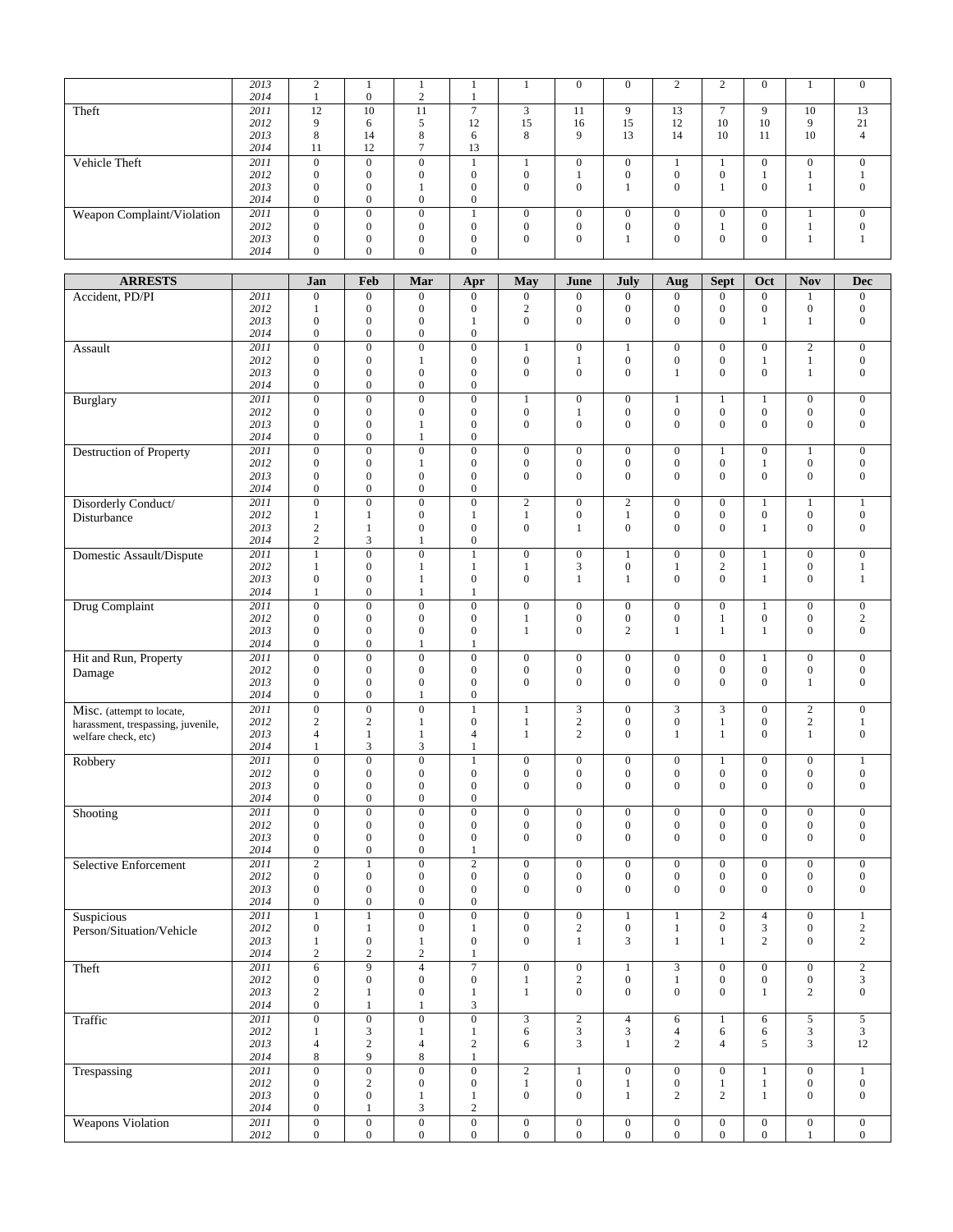|              | 2013<br>2014                 |                               |                                 |    |                   | 0                    |                        |                       |                   |    |                |                      |                |
|--------------|------------------------------|-------------------------------|---------------------------------|----|-------------------|----------------------|------------------------|-----------------------|-------------------|----|----------------|----------------------|----------------|
| <b>TOTAL</b> | 2011<br>2012<br>2013<br>2014 | 10<br>$\mathbf b$<br>13<br>14 | 11<br>$\bf{o}$<br>$\cdot$<br>19 | 22 | 12<br>$-1$<br>-11 | 10<br>15<br>$\Omega$ | $\mathbf o$<br>14<br>8 | 10<br>$\Omega$<br>. . | 14<br>$\mathbf o$ | 11 | 16<br>13<br>13 | 12<br>$\overline{ }$ | 11<br>12<br>15 |

## **NAC 9 FPD STATS**

| <b>CALL TYPE</b>               |              | Jan                                  | Feb                                  | Mar                                  | Apr                                  | <b>May</b>                           | June                                 | July                                 | Aug                                  | <b>Sept</b>                          | Oct                                  | <b>Nov</b>                           | <b>Dec</b>                           |
|--------------------------------|--------------|--------------------------------------|--------------------------------------|--------------------------------------|--------------------------------------|--------------------------------------|--------------------------------------|--------------------------------------|--------------------------------------|--------------------------------------|--------------------------------------|--------------------------------------|--------------------------------------|
| <b>Calls For Service</b>       | 2011         | 258                                  | 263                                  | 316                                  | 356                                  | 230                                  | 288                                  | 368                                  | 382                                  | 378                                  | 348                                  | 300                                  | 326                                  |
|                                | 2012<br>2013 | 266<br>296                           | 333<br>316                           | 363<br>344                           | 347<br>343                           | 425<br>382                           | 372<br>363                           | 392<br>396                           | 363<br>381                           | 332<br>359                           | 406<br>402                           | 318<br>382                           | 344<br>367                           |
|                                | 2014         | 367                                  | 314                                  | 379                                  | 388                                  |                                      |                                      |                                      |                                      |                                      |                                      |                                      |                                      |
| Patrol Checks (proactive)      | 2011         | 28                                   | $\overline{22}$                      | 23                                   | 35                                   | 16                                   | 16                                   | 19                                   | $\overline{22}$                      | $\overline{32}$                      | 34                                   | 24                                   | 23                                   |
|                                | 2012<br>2013 | 19                                   | 28<br>41                             | 32<br>24                             | 40                                   | 56                                   | 44<br>25                             | 62                                   | 48                                   | 53<br>41                             | 36<br>51                             | 36<br>50                             | 36<br>32                             |
|                                | 2014         | 29<br>40                             | 34                                   | 39                                   | 31<br>56                             | 45                                   |                                      | 38                                   | 36                                   |                                      |                                      |                                      |                                      |
| Traffic Stops (proactive)      | 2011         | 66                                   | 75                                   | 89                                   | 79                                   | 49                                   | 71                                   | 97                                   | 85                                   | 113                                  | 84                                   | 74                                   | 97                                   |
|                                | 2012         | 65                                   | 95                                   | 106                                  | 83                                   | 85                                   | 57                                   | 56                                   | 76                                   | 74                                   | 119                                  | 96                                   | 111                                  |
|                                | 2013<br>2014 | 101<br>73                            | 103<br>68                            | 108<br>93                            | 82<br>94                             | 98                                   | 56                                   | 69                                   | 90                                   | 70                                   | 95                                   | 98                                   | 79                                   |
| <b>Calls Minus Above</b>       | 2011         | 164                                  | 166                                  | 204                                  | 242                                  | 165                                  | 201                                  | 252                                  | 275                                  | 233                                  | 230                                  | 202                                  | 206                                  |
| (proactive)                    | 2012         | 182                                  | 210                                  | 225                                  | 224                                  | 284                                  | 271                                  | 274                                  | 239                                  | 205                                  | 251                                  | 186                                  | 197                                  |
|                                | 2013         | 166                                  | 172                                  | 212                                  | 230                                  | 239                                  | 282                                  | 289                                  | 255                                  | 248                                  | 256                                  | 234                                  | 256                                  |
|                                | 2014<br>2011 | 254<br>5                             | 212<br>5                             | 247<br>$\tau$                        | 238<br>8                             | 5                                    | $\boldsymbol{7}$                     | 8                                    | 9                                    | 8                                    | $\,8\,$                              | $\tau$                               | $\boldsymbol{7}$                     |
| <b>Average Calls Per Day</b>   | 2012         | 6                                    | $\tau$                               | $\tau$                               | $\tau$                               | 9                                    | 8                                    | 8                                    | 8                                    | $\tau$                               | 8                                    | 6                                    | 6                                    |
|                                | 2013         | 5                                    | 5                                    | 6                                    | $\tau$                               | 8                                    | 9                                    | 9                                    | 8                                    | 8                                    | 8                                    | 8                                    | 8                                    |
|                                | 2014         | 8                                    | $\tau$                               | 8                                    | 8                                    |                                      |                                      |                                      |                                      |                                      |                                      |                                      |                                      |
| 911                            | 2011<br>2012 | 19<br>25                             | 18<br>35                             | 24<br>33                             | 26<br>25                             | 24<br>43                             | 20<br>31                             | 28<br>30                             | 32<br>31                             | 20<br>36                             | 31<br>32                             | 28<br>17                             | 27<br>$30\,$                         |
|                                | 2013         | 16                                   | 14                                   | 22                                   | 40                                   | 27                                   | 52                                   | 41                                   | 28                                   | 30                                   | 24                                   | 27                                   | 31                                   |
|                                | 2014         | 12                                   | 16                                   | 18                                   | 26                                   |                                      |                                      |                                      |                                      |                                      |                                      |                                      |                                      |
| Misc. (funerals, Noise, etc.)  | 2011         | 24                                   | 29                                   | 36                                   | 42                                   | 18                                   | 22                                   | 38                                   | 39                                   | 37                                   | 29                                   | 22                                   | 26                                   |
|                                | 2012<br>2013 | 14<br>10                             | 21<br>11                             | 19<br>19                             | 17<br>25                             | 20<br>31                             | 16<br>21                             | 17<br>28                             | 10<br>26                             | 13<br>28                             | 14<br>17                             | 10<br>16                             | 17<br>11                             |
|                                | 2014         | 17                                   | 19                                   | 22                                   | 19                                   |                                      |                                      |                                      |                                      |                                      |                                      |                                      |                                      |
| Accident, Personal Injury      | 2011         | 3                                    | $\mathbf{1}$                         | $\theta$                             | $\overline{c}$                       | $\overline{4}$                       | $\overline{4}$                       | $\mathbf{1}$                         | $\mathbf{1}$                         | $\mathbf{1}$                         | $\mathbf{1}$                         | $\overline{c}$                       | $\mathbf{0}$                         |
|                                | 2012         | $\boldsymbol{0}$                     | $\boldsymbol{0}$                     | 1                                    | $\boldsymbol{0}$                     | $\mathbf{1}$                         | $\overline{c}$                       | $\boldsymbol{2}$                     | $\boldsymbol{0}$                     | $\boldsymbol{0}$                     | $\mathbf{1}$                         | $\mathbf{1}$                         | $\boldsymbol{0}$                     |
|                                | 2013<br>2014 | $\overline{c}$<br>6                  | $\boldsymbol{0}$<br>1                | $\boldsymbol{0}$<br>$\boldsymbol{0}$ | $\mathbf{1}$<br>$\overline{c}$       | $\mathbf{1}$                         | 3                                    | $\overline{c}$                       | $\boldsymbol{0}$                     | 3                                    | $\mathbf{1}$                         | $\boldsymbol{0}$                     | $\boldsymbol{0}$                     |
| Accident, Property Damage      | 2011         | $\overline{3}$                       | $\overline{4}$                       | $\overline{\mathbf{3}}$              | $\overline{4}$                       | $\,1$                                | $\overline{4}$                       | 3                                    | $\overline{4}$                       | 3                                    | $\overline{4}$                       | $\mathfrak{Z}$                       | $\overline{8}$                       |
|                                | 2012         | $\boldsymbol{0}$                     | 5                                    | 8                                    | 3                                    | $\boldsymbol{7}$                     | 7                                    | 5                                    | $\tau$                               | $\tau$                               | 10                                   | 8                                    | 6                                    |
|                                | 2013         | $\,$ 8 $\,$                          | $\mathbf{1}$                         | 7                                    | 6                                    | 5                                    | 5                                    | $\overline{4}$                       | 3                                    | 6                                    | 12                                   | 8                                    | 10                                   |
| Accident, Vehicle              | 2014<br>2011 | $\overline{4}$<br>$\tau$             | 3<br>$\overline{8}$                  | 4<br>$\overline{7}$                  | 4<br>13                              | $\boldsymbol{8}$                     | 9                                    | $\overline{7}$                       | $\overline{7}$                       | 9                                    | 12                                   | 9                                    | 10                                   |
|                                | 2012         | 15                                   | 9                                    | 15                                   | 12                                   | 21                                   | 16                                   | 13                                   | 16                                   | 9                                    | 18                                   | 16                                   | 11                                   |
|                                | 2013         | 13                                   | 12                                   | 13                                   | 12                                   | 9                                    | 16                                   | 11                                   | 10                                   | 17                                   | 20                                   | 13                                   | 16                                   |
|                                | 2014         | 15                                   | 11                                   | 15                                   | 13                                   |                                      |                                      |                                      |                                      |                                      |                                      |                                      |                                      |
| <b>Alcohol Complaint</b>       | 2011<br>2012 | $\overline{0}$<br>$\mathbf{0}$       | $\overline{0}$<br>$\boldsymbol{0}$   | $\mathbf{1}$<br>$\overline{0}$       | $\overline{0}$<br>$\boldsymbol{0}$   | $\boldsymbol{0}$<br>$\boldsymbol{0}$ | $\boldsymbol{0}$<br>$\mathbf{1}$     | $\boldsymbol{0}$<br>$\boldsymbol{0}$ | $\mathbf{0}$<br>$\boldsymbol{0}$     | $\boldsymbol{0}$<br>$\boldsymbol{0}$ | $\boldsymbol{0}$<br>$\boldsymbol{0}$ | $\overline{0}$<br>$\boldsymbol{0}$   | $\boldsymbol{0}$<br>$\boldsymbol{0}$ |
|                                | 2013         | $\boldsymbol{0}$                     | $\boldsymbol{0}$                     | $\mathbf{0}$                         | $\boldsymbol{0}$                     | $\boldsymbol{0}$                     | $\overline{0}$                       | $\overline{0}$                       | $\mathbf{1}$                         | $\overline{0}$                       | $\mathbf{0}$                         | $\mathbf{0}$                         | $\mathbf{0}$                         |
|                                | 2014         | $\boldsymbol{0}$                     | $\boldsymbol{0}$                     | $\boldsymbol{0}$                     | $\boldsymbol{0}$                     |                                      |                                      |                                      |                                      |                                      |                                      |                                      |                                      |
| Assault                        | 2011<br>2012 | $\boldsymbol{0}$<br>3                | $\boldsymbol{0}$<br>$\overline{4}$   | $\mathbf{1}$<br>$\overline{c}$       | $\mathbf{1}$<br>$\boldsymbol{0}$     | $\mathbf{1}$<br>$\mathbf{1}$         | $\overline{c}$<br>$\boldsymbol{0}$   | $\overline{2}$<br>3                  | $\mathbf{0}$<br>$\mathbf{2}$         | $\overline{2}$<br>$\overline{4}$     | $\mathbf{1}$<br>$\boldsymbol{0}$     | $\mathbf{1}$<br>3                    | $\mathbf{1}$<br>$\overline{4}$       |
|                                | 2013         | $\mathbf{1}$                         | $\mathfrak{Z}$                       | $\mathbf{2}$                         | 3                                    | $\overline{4}$                       | 2                                    | 6                                    | 3                                    | $\mathbf{1}$                         | $\overline{4}$                       | $\boldsymbol{0}$                     | $\mathbf{1}$                         |
|                                | 2014         | $\mathbf{1}$                         | $\overline{c}$                       | $\boldsymbol{0}$                     | $\sqrt{2}$                           |                                      |                                      |                                      |                                      |                                      |                                      |                                      |                                      |
| Burglary, B&E In Progress      | 2011         | $\boldsymbol{0}$                     | $\boldsymbol{0}$                     | $\boldsymbol{0}$                     | $\boldsymbol{0}$                     | $\mathbf{0}$                         | $\boldsymbol{0}$                     | $\boldsymbol{0}$                     | $\boldsymbol{0}$                     | $\boldsymbol{0}$                     | $\boldsymbol{0}$                     | $\overline{0}$                       | $\boldsymbol{0}$                     |
|                                | 2012<br>2013 | $\boldsymbol{0}$<br>$\boldsymbol{0}$ | $\boldsymbol{0}$<br>$\boldsymbol{0}$ | $\mathbf{0}$<br>$\boldsymbol{0}$     | $\boldsymbol{0}$<br>$\boldsymbol{2}$ | $\boldsymbol{0}$<br>$\boldsymbol{0}$ | $\mathbf{1}$<br>$\boldsymbol{0}$     | $\boldsymbol{0}$<br>$\boldsymbol{0}$ | $\boldsymbol{0}$<br>$\boldsymbol{0}$ | $\boldsymbol{0}$<br>$\mathbf{0}$     | $\boldsymbol{0}$<br>$\overline{0}$   | $\boldsymbol{0}$<br>$\boldsymbol{0}$ | $\boldsymbol{0}$<br>$\mathbf{1}$     |
|                                | 2014         | $\boldsymbol{0}$                     | $\boldsymbol{0}$                     | $\overline{0}$                       | $\boldsymbol{0}$                     |                                      |                                      |                                      |                                      |                                      |                                      |                                      |                                      |
| Burglary, Commercial           | 2011         | 1                                    | $\bf{0}$                             | 0                                    | $\bf{0}$                             | $\bf{0}$                             | $\theta$                             | $\boldsymbol{0}$                     | 2                                    | $\theta$                             | $\theta$                             |                                      | $\bf{0}$                             |
|                                | 2012         | $\boldsymbol{0}$                     | $\boldsymbol{0}$                     | $\boldsymbol{0}$                     | $\boldsymbol{0}$                     | $\,2$                                | $\boldsymbol{0}$                     | $\boldsymbol{0}$                     | $\boldsymbol{0}$                     | $\boldsymbol{0}$                     | $\boldsymbol{0}$                     | $\boldsymbol{0}$                     | $\boldsymbol{0}$                     |
|                                | 2013<br>2014 | $\mathbf{1}$<br>$\sqrt{2}$           | $\boldsymbol{0}$<br>$\boldsymbol{0}$ | $\boldsymbol{0}$<br>$\boldsymbol{0}$ | $\boldsymbol{0}$<br>$\boldsymbol{0}$ | $\overline{0}$                       | $\boldsymbol{0}$                     | $\boldsymbol{0}$                     | $\overline{c}$                       | $\mathbf{1}$                         | $\mathbf{0}$                         | $\mathbf{0}$                         | $\boldsymbol{0}$                     |
| Burglary, Residential          | 2011         | $\overline{0}$                       | $\overline{0}$                       | $\overline{0}$                       | $\overline{0}$                       | $\boldsymbol{0}$                     | $\mathbf{1}$                         | $\mathbf{1}$                         | $\mathbf{1}$                         | $\mathbf{1}$                         | $\overline{2}$                       | $\overline{0}$                       | $\mathbf{0}$                         |
|                                | 2012         | $\boldsymbol{0}$                     | $\boldsymbol{0}$                     | $\overline{c}$                       | $\boldsymbol{0}$                     | $\boldsymbol{0}$                     | $\boldsymbol{0}$                     | $\boldsymbol{0}$                     | $\boldsymbol{0}$                     | $\mathbf{1}$                         | $\mathbf{1}$                         | $\boldsymbol{0}$                     | $\boldsymbol{0}$                     |
|                                | 2013         | $\mathbf{1}$                         | $\mathbf{1}$                         | $\boldsymbol{0}$                     | 3                                    | 3                                    | $\overline{c}$                       | $\boldsymbol{0}$                     | $\mathbf{1}$                         | $\mathbf{1}$                         | $\boldsymbol{0}$                     | $\boldsymbol{0}$                     | $\mathbf{1}$                         |
| <b>Destruction of Property</b> | 2014<br>2011 | $\boldsymbol{0}$<br>$\overline{0}$   | $\sqrt{2}$<br>$\overline{4}$         | $\boldsymbol{0}$<br>$\overline{0}$   | $\boldsymbol{0}$<br>$\overline{4}$   | $\overline{2}$                       | $\overline{4}$                       | $\overline{5}$                       | $\sqrt{5}$                           | 6                                    | $\,8\,$                              | $\ensuremath{\mathfrak{Z}}$          | 6                                    |
|                                | 2012         | 3                                    | $\overline{4}$                       | 1                                    | 6                                    | $\boldsymbol{2}$                     | $\boldsymbol{0}$                     | $\overline{\mathcal{L}}$             | 5                                    | 3                                    | $\mathbf{1}$                         | $\boldsymbol{0}$                     | $\boldsymbol{0}$                     |
|                                | 2013         | $\,1$                                | $\sqrt{2}$                           | $\mathbf{1}$                         | 3                                    | $\mathbf{1}$                         | $\overline{c}$                       | 3                                    | $\overline{c}$                       | 5                                    | $\mathbf{1}$                         | $\overline{c}$                       | $\boldsymbol{0}$                     |
|                                | 2014         | $\ensuremath{\mathfrak{Z}}$          | $\mathbf{1}$                         | $\overline{c}$                       | $\mathbf{1}$                         |                                      |                                      |                                      |                                      |                                      |                                      |                                      |                                      |
| <b>Discharging Firearm</b>     | 2011<br>2012 | $\overline{0}$<br>$\boldsymbol{0}$   | $\overline{0}$<br>$\boldsymbol{0}$   | $\overline{0}$<br>$\boldsymbol{0}$   | $\overline{0}$<br>$\boldsymbol{0}$   | $\overline{0}$<br>$\boldsymbol{0}$   | $\boldsymbol{0}$<br>$\boldsymbol{0}$ | $\overline{0}$<br>$\boldsymbol{0}$   | $\boldsymbol{0}$<br>$\boldsymbol{0}$ | $\boldsymbol{0}$<br>$\boldsymbol{0}$ | $\mathbf{0}$<br>$\boldsymbol{0}$     | $\overline{0}$<br>$\boldsymbol{0}$   | $\mathbf{0}$<br>$\boldsymbol{0}$     |
|                                | 2013         | $\boldsymbol{0}$                     | $\boldsymbol{0}$                     | $\boldsymbol{0}$                     | $\boldsymbol{0}$                     | $\mathbf{1}$                         | $\boldsymbol{0}$                     | $\boldsymbol{0}$                     | $\boldsymbol{0}$                     | $\overline{c}$                       | $\mathbf{0}$                         | $\boldsymbol{0}$                     | $\overline{0}$                       |
|                                | 2014         | $\boldsymbol{0}$                     | $\boldsymbol{0}$                     | $\boldsymbol{0}$                     | $\boldsymbol{0}$                     |                                      |                                      |                                      |                                      |                                      |                                      |                                      |                                      |
| Disorderly Conduct /           | 2011         | $\overline{2}$                       | $\mathbf{1}$                         | $\boldsymbol{0}$                     | $\overline{0}$                       | $\mathbf{1}$                         | $\boldsymbol{0}$                     | $\overline{2}$                       | $\overline{c}$                       | $\boldsymbol{0}$                     | $\overline{2}$                       | 1                                    | $\mathbf{1}$                         |
| Fights/Disturbance             | 2012<br>2013 | $\mathbf{1}$<br>$\overline{c}$       | $\boldsymbol{2}$<br>$\boldsymbol{0}$ | $\boldsymbol{0}$<br>$\overline{c}$   | 3<br>$\boldsymbol{0}$                | $\boldsymbol{0}$<br>$\mathbf{1}$     | $\overline{c}$<br>$\overline{c}$     | $\mathbf{1}$<br>$\overline{c}$       | $\boldsymbol{0}$<br>3                | $\overline{c}$<br>$\overline{0}$     | $\mathbf{1}$<br>$\mathbf{1}$         | $\boldsymbol{0}$<br>$\mathbf{1}$     | $\mathbf{1}$<br>$\boldsymbol{0}$     |
|                                | 2014         | $\mathbf{1}$                         | $\sqrt{2}$                           | $\mathbf{1}$                         | $\mathbf{2}$                         |                                      |                                      |                                      |                                      |                                      |                                      |                                      |                                      |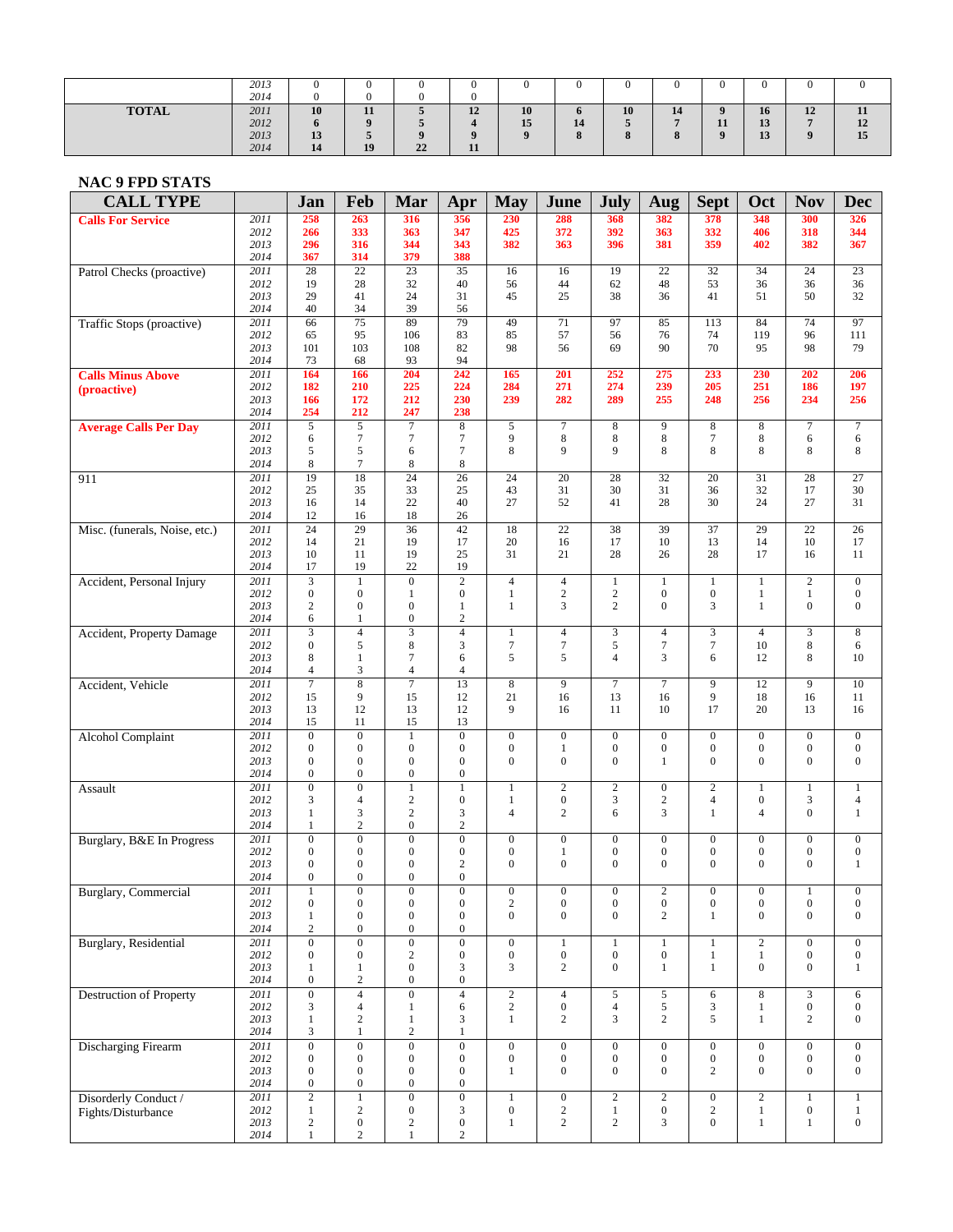| Domestic Assault/Dispute      | 2011<br>2012 | $\mathbf{0}$<br>$\mathbf{1}$         | $\mathbf{1}$<br>$\boldsymbol{0}$     | $\boldsymbol{0}$<br>$\boldsymbol{0}$ | $\boldsymbol{0}$<br>$\mathbf{0}$          | $\mathbf{1}$<br>$\mathbf{1}$         | $\mathbf{1}$<br>$\boldsymbol{0}$     | $\mathbf{1}$<br>$\mathbf{0}$         | $\mathbf{1}$<br>$\boldsymbol{0}$     | $\boldsymbol{0}$<br>1                | $\sqrt{2}$<br>$\mathbf{1}$           | $\boldsymbol{0}$<br>$\boldsymbol{0}$ | $\mathbf{0}$<br>$\boldsymbol{0}$     |
|-------------------------------|--------------|--------------------------------------|--------------------------------------|--------------------------------------|-------------------------------------------|--------------------------------------|--------------------------------------|--------------------------------------|--------------------------------------|--------------------------------------|--------------------------------------|--------------------------------------|--------------------------------------|
|                               | 2013<br>2014 | $\mathbf{1}$<br>$\boldsymbol{0}$     | $\boldsymbol{0}$<br>$\mathbf{1}$     | $\boldsymbol{0}$<br>$\boldsymbol{0}$ | 1<br>$\mathbf{0}$                         | $\boldsymbol{0}$                     | $\boldsymbol{0}$                     | $\boldsymbol{0}$                     | $\mathbf{0}$                         | $\mathbf{1}$                         | $\mathbf{0}$                         | $\boldsymbol{0}$                     | $\mathbf{1}$                         |
| Drug Complaint                | 2011         | $\mathbf{1}$                         | 1                                    | $\boldsymbol{0}$                     | $\mathbf{0}$                              | $\boldsymbol{0}$                     | $\mathbf{1}$                         | $\mathbf{1}$                         | $\mathbf{0}$                         | $\boldsymbol{0}$                     | $\boldsymbol{0}$                     | $\boldsymbol{0}$                     | $\mathbf{0}$                         |
|                               | 2012<br>2013 | $\boldsymbol{0}$<br>$\boldsymbol{0}$ | $\boldsymbol{0}$<br>$\mathbf{0}$     | $\boldsymbol{0}$<br>$\boldsymbol{0}$ | $\mathbf{0}$<br>$\mathbf{0}$              | $\mathfrak{Z}$<br>$\mathbf{1}$       | $\boldsymbol{0}$<br>$\boldsymbol{0}$ | $\mathbf{1}$<br>$\boldsymbol{0}$     | $\mathbf{1}$<br>$\boldsymbol{0}$     | $\mathbf{1}$<br>3                    | $\mathbf{1}$<br>$\mathbf{0}$         | $\mathbf{1}$<br>$\boldsymbol{0}$     | $\mathbf{1}$<br>$\mathbf{0}$         |
|                               | 2014         | $\boldsymbol{0}$                     |                                      | $\boldsymbol{0}$                     | $\boldsymbol{0}$                          |                                      |                                      |                                      |                                      |                                      |                                      |                                      |                                      |
| Fraud                         | 2011<br>2012 | $\overline{2}$<br>$\mathbf{1}$       | $\boldsymbol{0}$<br>$\mathbf{1}$     | $\mathbf{1}$<br>1                    | $\mathbf{0}$<br>$\mathbf{0}$              | 1<br>$\mathbf{0}$                    | $\boldsymbol{0}$<br>$\sqrt{2}$       | $\mathbf{1}$<br>$\mathbf{1}$         | $\boldsymbol{0}$<br>$\sqrt{2}$       | $\boldsymbol{0}$<br>$\mathfrak{Z}$   | $\boldsymbol{0}$<br>$\sqrt{2}$       | $\overline{c}$<br>$\overline{c}$     | $\mathbf{0}$<br>$\boldsymbol{0}$     |
|                               | 2013         | $\mathbf{2}$                         | $\mathbf{1}$                         | $\boldsymbol{0}$                     | $\mathbf{0}$                              | $\boldsymbol{0}$                     | $\boldsymbol{0}$                     | $\boldsymbol{0}$                     | $\mathbf{1}$                         | $\mathbf{0}$                         | $\mathbf{1}$                         | $\overline{c}$                       | 5                                    |
| Graffiti                      | 2014<br>2011 | 3<br>$\overline{0}$                  | $\mathbf{1}$<br>$\mathbf{1}$         | $\boldsymbol{0}$<br>$\overline{0}$   | 3<br>$\overline{0}$                       | $\mathbf{1}$                         | $\boldsymbol{0}$                     | $\boldsymbol{0}$                     | $\boldsymbol{0}$                     | $\boldsymbol{0}$                     | $\mathbf{1}$                         | $\overline{0}$                       | $\mathbf{0}$                         |
|                               | 2012         | $\boldsymbol{0}$                     | $\boldsymbol{0}$                     | $\boldsymbol{0}$                     | 5                                         | $\sqrt{6}$                           | $\boldsymbol{0}$                     | $\mathbf{0}$                         | $\mathbf{1}$                         | $\boldsymbol{0}$                     | $\boldsymbol{0}$                     | $\boldsymbol{0}$                     | $\mathbf{1}$                         |
|                               | 2013<br>2014 | $\boldsymbol{0}$<br>1                | $\boldsymbol{0}$<br>$\boldsymbol{0}$ | $\boldsymbol{0}$<br>1                | $\mathbf{0}$<br>3                         | $\mathbf{0}$                         | $\boldsymbol{0}$                     | $\boldsymbol{0}$                     | $\mathbf{0}$                         | $\mathbf{0}$                         | $\mathbf{0}$                         | $\mathbf{1}$                         | $\boldsymbol{0}$                     |
| Harassment                    | 2011         | $\overline{0}$                       | $\overline{0}$                       | $\boldsymbol{0}$                     | $\overline{0}$                            | $\overline{0}$                       | $\boldsymbol{0}$                     | $\overline{0}$                       | $\boldsymbol{0}$                     | $\boldsymbol{0}$                     | $\boldsymbol{0}$                     | $\overline{0}$                       | $\mathbf{1}$                         |
|                               | 2012<br>2013 | $\boldsymbol{0}$<br>$\boldsymbol{0}$ | $\boldsymbol{0}$<br>$\mathbf{1}$     | $\boldsymbol{0}$<br>$\mathbf{1}$     | $\mathbf{0}$<br>$\mathbf{0}$              | 1<br>$\mathbf{1}$                    | $\boldsymbol{2}$<br>$\mathbf{0}$     | 1<br>$\mathbf{0}$                    | $\boldsymbol{0}$<br>$\boldsymbol{0}$ | $\boldsymbol{0}$<br>$\mathbf{0}$     | $\boldsymbol{0}$<br>$\mathbf{1}$     | 1<br>$\boldsymbol{0}$                | $\mathbf{0}$<br>$\boldsymbol{0}$     |
|                               | 2014         | $\boldsymbol{0}$                     | $\boldsymbol{0}$                     | 1                                    | $\boldsymbol{0}$                          |                                      |                                      |                                      |                                      |                                      |                                      |                                      |                                      |
| Hit and Run, Property         | 2011<br>2012 | $\overline{3}$<br>3                  | $\overline{5}$<br>$\mathfrak{Z}$     | $\boldsymbol{0}$<br>5                | $\mathbf{1}$<br>$\mathfrak{Z}$            | $\sqrt{2}$<br>$\mathbf{1}$           | $\overline{3}$<br>$\mathfrak{Z}$     | $\overline{2}$<br>$\sqrt{2}$         | $\sqrt{2}$<br>$\mathfrak{Z}$         | 1<br>$\boldsymbol{0}$                | $\overline{4}$<br>$\overline{4}$     | 3<br>$\overline{\mathbf{4}}$         | 3<br>$1\,$                           |
| Damage/PI                     | 2013         | $\mathbf{1}$                         | $\overline{4}$                       | 3                                    | $\sqrt{2}$                                | $\mathbf{0}$                         | $\mathbf{1}$                         | $\overline{c}$                       | 3                                    | $\overline{c}$                       | $\sqrt{2}$                           | 3                                    | $\overline{4}$                       |
|                               | 2014<br>2011 | $\mathbf{1}$<br>$\mathbf{1}$         | $\overline{4}$<br>$\overline{\bf 8}$ | 5<br>$\overline{4}$                  | $\overline{4}$<br>$\overline{\mathbf{3}}$ | $\mathfrak{Z}$                       | 6                                    | $\boldsymbol{7}$                     | $\overline{7}$                       | $\overline{4}$                       | $\sqrt{2}$                           | 3                                    | 3                                    |
| Juvenile Complaint            | 2012         | $\mathbf{1}$                         | 3                                    | 6                                    | 5                                         | $\overline{4}$                       | $\overline{c}$                       | $\mathfrak{Z}$                       | $\,$ 8 $\,$                          | $\tau$                               | $\sqrt{2}$                           | $\boldsymbol{0}$                     | $\boldsymbol{0}$                     |
|                               | 2013<br>2014 | $\boldsymbol{0}$<br>1                | $\boldsymbol{0}$<br>2                | 1<br>1                               | 3<br>5                                    | 3                                    | $\mathbf{1}$                         | 3                                    | $\mathbf{1}$                         | $\mathbf{0}$                         | 1                                    | $\overline{0}$                       | $\mathbf{0}$                         |
| Noise Complaint               | 2011         | $\boldsymbol{0}$                     | $\boldsymbol{0}$                     | $\boldsymbol{0}$                     | $\overline{0}$                            | $\boldsymbol{0}$                     | $\boldsymbol{0}$                     | $\boldsymbol{0}$                     | $\boldsymbol{0}$                     | $\boldsymbol{0}$                     | $\boldsymbol{0}$                     | $\boldsymbol{0}$                     | $\boldsymbol{0}$                     |
|                               | 2012<br>2013 | $\mathbf{1}$<br>$\boldsymbol{0}$     | $\boldsymbol{0}$<br>$\boldsymbol{0}$ | $\boldsymbol{0}$<br>$\boldsymbol{0}$ | $\mathbf{0}$<br>$\mathbf{0}$              | $\boldsymbol{0}$<br>$\overline{0}$   | $\boldsymbol{0}$<br>$\mathbf{0}$     | $\boldsymbol{0}$<br>$\mathbf{0}$     | $\boldsymbol{0}$<br>$\mathbf{0}$     | $\boldsymbol{0}$<br>$\mathbf{0}$     | $\boldsymbol{0}$<br>$\overline{0}$   | $\boldsymbol{0}$<br>$\mathbf{0}$     | $\boldsymbol{0}$<br>$\boldsymbol{0}$ |
|                               | 2014         | $\boldsymbol{0}$                     | $\boldsymbol{0}$                     | $\boldsymbol{0}$                     | $\mathbf{1}$                              |                                      |                                      |                                      |                                      |                                      |                                      |                                      |                                      |
| Parking Complaint/Violation   | 2011         | $\boldsymbol{0}$                     | $\mathbf{1}$                         | $\boldsymbol{0}$                     | $\mathbf{1}$                              | $\boldsymbol{0}$                     | $\boldsymbol{0}$                     | $\boldsymbol{0}$                     | $\boldsymbol{0}$                     | $\boldsymbol{0}$                     | $\boldsymbol{0}$                     | $\boldsymbol{0}$                     | $\mathbf{0}$                         |
|                               | 2012<br>2013 | $\mathbf{2}$<br>$\boldsymbol{0}$     | $\boldsymbol{0}$<br>$\mathbf{1}$     | $\overline{c}$<br>1                  | 3<br>$\mathbf{0}$                         | 1<br>$\mathbf{1}$                    | $\boldsymbol{0}$<br>$\mathbf{1}$     | $\sqrt{2}$<br>$\mathbf{1}$           | $\mathbf{1}$<br>$\mathbf{0}$         | $\boldsymbol{0}$<br>$\mathbf{0}$     | $\boldsymbol{0}$<br>$\mathbf{0}$     | $\boldsymbol{0}$<br>$\mathbf{1}$     | $\mathbf{1}$<br>$\mathbf{0}$         |
|                               | 2014         | $\boldsymbol{0}$                     | $\mathbf{1}$                         | $\boldsymbol{0}$                     | $\mathbf{0}$                              |                                      |                                      |                                      |                                      |                                      |                                      |                                      |                                      |
| Robbery, Armed                | 2011<br>2012 | $\mathbf{1}$<br>$\boldsymbol{0}$     | $\boldsymbol{0}$<br>$\mathbf{1}$     | $\boldsymbol{0}$<br>$\boldsymbol{0}$ | $\overline{0}$<br>$\boldsymbol{0}$        | $\boldsymbol{0}$<br>1                | $\boldsymbol{0}$<br>$\boldsymbol{0}$ | $\boldsymbol{0}$<br>$\boldsymbol{0}$ | $\mathbf{0}$<br>$\boldsymbol{0}$     | $\boldsymbol{0}$<br>$\boldsymbol{0}$ | $\boldsymbol{0}$<br>$\boldsymbol{0}$ | $\boldsymbol{0}$<br>$\boldsymbol{0}$ | $\mathbf{0}$<br>$\mathbf{1}$         |
|                               | 2013         | $\boldsymbol{0}$                     | $\boldsymbol{0}$                     | $\boldsymbol{0}$                     | $\mathbf{0}$                              | $\boldsymbol{0}$                     | $\boldsymbol{0}$                     | $\mathbf{0}$                         | $\mathbf{1}$                         | $\mathbf{0}$                         | $\overline{0}$                       | $\boldsymbol{0}$                     | $\boldsymbol{0}$                     |
| Robbery, Occurred Earlier     | 2014<br>2011 | $\boldsymbol{0}$<br>$\boldsymbol{0}$ | $\boldsymbol{0}$<br>$\boldsymbol{0}$ | $\boldsymbol{0}$<br>$\boldsymbol{0}$ | $\mathbf{0}$<br>$\overline{0}$            | $\boldsymbol{0}$                     | $\boldsymbol{0}$                     | $\boldsymbol{0}$                     | $\mathbf{0}$                         | $\boldsymbol{0}$                     | $\boldsymbol{0}$                     | $\boldsymbol{0}$                     | $\mathbf{0}$                         |
|                               | 2012         | $\boldsymbol{0}$                     | $\boldsymbol{0}$                     | $\boldsymbol{0}$                     | $\mathbf{0}$                              | $\boldsymbol{0}$                     | 1                                    | $\boldsymbol{0}$                     | $\boldsymbol{0}$                     | $\boldsymbol{0}$                     | $\boldsymbol{0}$                     | $\boldsymbol{0}$                     | $\boldsymbol{0}$                     |
|                               | 2013<br>2014 | $\mathbf{1}$<br>$\boldsymbol{0}$     | $\boldsymbol{0}$<br>$\boldsymbol{0}$ | $\boldsymbol{0}$<br>1                | $\mathbf{0}$<br>$\mathbf{0}$              | $\boldsymbol{0}$                     | $\boldsymbol{0}$                     | $\mathbf{1}$                         | $\mathbf{0}$                         | $\mathbf{0}$                         | $\mathbf{0}$                         | $\boldsymbol{0}$                     | $\boldsymbol{0}$                     |
| Robbery in Progress           | 2011         | $\boldsymbol{0}$                     | $\boldsymbol{0}$                     | $\mathbf{0}$                         | $\overline{0}$                            | $\boldsymbol{0}$                     | $\mathbf{0}$                         | $\boldsymbol{0}$                     | $\boldsymbol{0}$                     | $\boldsymbol{0}$                     | $\mathbf{0}$                         | $\overline{0}$                       | $\mathbf{0}$                         |
|                               | 2012<br>2013 | $\boldsymbol{0}$<br>$\boldsymbol{0}$ | $\mathbf{1}$<br>$\boldsymbol{0}$     | $\boldsymbol{0}$<br>$\boldsymbol{0}$ | 1<br>$\mathbf{0}$                         | $\boldsymbol{0}$<br>$\boldsymbol{0}$ | $\boldsymbol{0}$<br>$\boldsymbol{0}$ | $\mathbf{1}$<br>$\mathbf{1}$         | $\mathbf{1}$<br>$\boldsymbol{0}$     | 1<br>$\mathbf{1}$                    | $\boldsymbol{0}$<br>$\mathbf{0}$     | $\boldsymbol{0}$<br>$\mathbf{0}$     | $\boldsymbol{0}$<br>$\mathbf{0}$     |
|                               | 2014         | $\boldsymbol{0}$                     | $\boldsymbol{0}$                     | $\boldsymbol{0}$                     | $\mathbf{0}$                              |                                      |                                      |                                      |                                      |                                      |                                      |                                      |                                      |
| Robbery, Strong Arm           | 2011<br>2012 | $\overline{0}$<br>$\boldsymbol{0}$   | $\boldsymbol{0}$<br>$\boldsymbol{0}$ | $\overline{0}$<br>$\boldsymbol{0}$   | $\mathbf{0}$<br>$\mathbf{0}$              | $\boldsymbol{0}$<br>$\boldsymbol{0}$ | $\mathbf{1}$<br>$\boldsymbol{0}$     | $\boldsymbol{0}$<br>$\mathbf{0}$     | $\mathbf{0}$<br>$\boldsymbol{0}$     | $\boldsymbol{0}$<br>$\boldsymbol{0}$ | $\boldsymbol{0}$<br>$\boldsymbol{0}$ | $\overline{0}$<br>$\boldsymbol{0}$   | $\mathbf{0}$<br>$\mathbf{0}$         |
|                               | 2013         | $\boldsymbol{0}$                     | $\boldsymbol{0}$                     | $\mathbf{0}$                         | $\mathbf{0}$                              | $\mathbf{0}$                         | $\mathbf{0}$                         | $\boldsymbol{0}$                     | $\mathbf{0}$                         | $\mathbf{0}$                         | $\mathbf{0}$                         | $\boldsymbol{0}$                     | $\mathbf{0}$                         |
| Sex Offense/Rape              | 2014<br>2011 | $\boldsymbol{0}$<br>$\boldsymbol{0}$ | $\boldsymbol{0}$<br>$\boldsymbol{0}$ | $\boldsymbol{0}$<br>$\boldsymbol{0}$ | $\mathbf{0}$<br>$\boldsymbol{0}$          | $\mathbf{0}$                         | $\boldsymbol{0}$                     | $\boldsymbol{0}$                     | $\mathbf{0}$                         | $\boldsymbol{0}$                     | $\boldsymbol{0}$                     | $\boldsymbol{0}$                     | $\boldsymbol{0}$                     |
|                               | 2012         | $\mathbf{1}$                         | $\mathbf{0}$                         | 1                                    | $\mathbf{0}$                              | $\mathbf{0}$                         | $\mathbf{0}$                         | $\mathbf{0}$                         | $\mathbf{0}$                         | $\mathbf{0}$                         | $\mathbf{0}$                         | $\mathbf{0}$                         | 1                                    |
|                               | 2013<br>2014 | $\boldsymbol{0}$<br>$\mathbf{1}$     | $\boldsymbol{0}$<br>$\boldsymbol{0}$ | $\boldsymbol{0}$<br>$\boldsymbol{0}$ | $\boldsymbol{0}$<br>$\boldsymbol{0}$      | $\mathbf{1}$                         | $\boldsymbol{0}$                     | $\boldsymbol{0}$                     | $\boldsymbol{0}$                     | $\boldsymbol{0}$                     | $\boldsymbol{0}$                     | $\boldsymbol{0}$                     | $\mathbf{1}$                         |
| Shooting                      | 2011         | $\overline{0}$                       | $\overline{0}$                       | $\overline{0}$                       | $\overline{0}$                            | $\boldsymbol{0}$                     | $\boldsymbol{0}$                     | $\overline{0}$                       | $\boldsymbol{0}$                     | $\overline{0}$                       | $\boldsymbol{0}$                     | $\overline{0}$                       | $\boldsymbol{0}$                     |
|                               | 2012<br>2013 | $\boldsymbol{0}$<br>$\boldsymbol{0}$ | $\boldsymbol{0}$<br>$\boldsymbol{0}$ | $\boldsymbol{0}$<br>$\boldsymbol{0}$ | $\boldsymbol{0}$<br>$\boldsymbol{0}$      | $\boldsymbol{0}$<br>$\mathbf{0}$     | $\boldsymbol{0}$<br>$\boldsymbol{0}$ | $\boldsymbol{0}$<br>$\mathbf{0}$     | $\boldsymbol{0}$<br>$\mathbf{0}$     | $\boldsymbol{0}$<br>$\overline{0}$   | $\boldsymbol{0}$<br>$\overline{0}$   | $\boldsymbol{0}$<br>$\boldsymbol{0}$ | $\overline{0}$<br>$\boldsymbol{0}$   |
|                               | 2014         | $\boldsymbol{0}$                     | $\boldsymbol{0}$                     | $\boldsymbol{0}$                     |                                           |                                      |                                      |                                      |                                      |                                      |                                      |                                      |                                      |
| Suspicious Activity/          | 2011<br>2012 | $\overline{21}$<br>28                | $\overline{12}$<br>19                | 16<br>25                             | 39<br>19                                  | 19<br>30                             | $\overline{32}$<br>36                | $\overline{24}$<br>29                | 37<br>30                             | $\overline{32}$<br>14                | 37<br>$23\,$                         | 26<br>24                             | 31<br>20                             |
| Person/Situation/Vehicle      | 2013         | 23                                   | 10                                   | 20                                   | 34                                        | 20                                   | 18                                   | 26                                   | 40                                   | 32                                   | 21                                   | 29                                   | 19                                   |
|                               | 2014<br>2011 | 26<br>$\boldsymbol{0}$               | 14<br>$\overline{0}$                 | 23<br>$\overline{0}$                 | 26<br>$\boldsymbol{0}$                    | $\boldsymbol{0}$                     | $\boldsymbol{0}$                     | $\boldsymbol{0}$                     | $\boldsymbol{0}$                     | $\boldsymbol{0}$                     | $\boldsymbol{0}$                     | $\overline{0}$                       | $\boldsymbol{0}$                     |
| Tampering with a vehicle      | 2012         | $\mathbf{1}$                         | $\mathbf{1}$                         | $\boldsymbol{0}$                     | $\boldsymbol{0}$                          | $\boldsymbol{0}$                     | $\mathbf{1}$                         | $\boldsymbol{0}$                     | $\,1\,$                              | $\boldsymbol{0}$                     | $\boldsymbol{0}$                     | $\boldsymbol{0}$                     | $\mathbf{0}$                         |
|                               | 2013<br>2014 | $\mathbf{1}$<br>$\boldsymbol{0}$     | $\boldsymbol{0}$<br>$\boldsymbol{0}$ | 1<br>$\mathbf{1}$                    | 1<br>$\boldsymbol{0}$                     | $\mathbf{1}$                         | $\boldsymbol{0}$                     | $\boldsymbol{0}$                     | $\mathbf{1}$                         | $\mathbf{1}$                         | 5                                    | $\overline{c}$                       | $\overline{c}$                       |
| Theft                         | 2011         | $\overline{3}$                       | $\overline{\mathbf{5}}$              | 9                                    | $\overline{9}$                            | $\overline{4}$                       | $\overline{7}$                       | 6                                    | 10                                   | $\bf 8$                              | 6                                    | $\overline{7}$                       | 14                                   |
|                               | 2012         | $\sqrt{5}$                           | $\sqrt{5}$                           | 6                                    | $\overline{4}$                            | $10\,$                               | $\,$ 8 $\,$                          | $10\,$                               | 9                                    | 5                                    | $\overline{4}$                       | $\mathbf{1}$                         | $\overline{4}$                       |
|                               | 2013<br>2014 | 6<br>6                               | $\boldsymbol{0}$<br>$\overline{4}$   | 9<br>$\sqrt{2}$                      | $\mathfrak{Z}$<br>$\overline{7}$          | 8                                    | 9                                    | 8                                    | 13                                   | 11                                   | $\overline{4}$                       | 8                                    | 6                                    |
| Vehicle Theft                 | 2011         | $\overline{1}$                       | $\overline{0}$                       | $\overline{2}$                       | $\overline{2}$                            | $\boldsymbol{0}$                     | $\overline{0}$                       | $\mathbf{1}$                         | $\mathbf{1}$                         | $\mathbf{1}$                         | $\overline{0}$                       | $\overline{0}$                       | $\overline{0}$                       |
|                               | 2012<br>2013 | $\boldsymbol{0}$<br>$\boldsymbol{0}$ | $\mathbf{1}$<br>$\boldsymbol{0}$     | $\boldsymbol{0}$<br>$\boldsymbol{0}$ | $\boldsymbol{0}$<br>$\mathbf{0}$          | $\boldsymbol{0}$<br>$\mathbf{0}$     | $\mathbf{1}$<br>$\boldsymbol{0}$     | $\boldsymbol{0}$<br>$\sqrt{2}$       | $\boldsymbol{0}$<br>$\mathbf{1}$     | $\boldsymbol{0}$<br>$\mathbf{1}$     | $\boldsymbol{0}$<br>$\boldsymbol{0}$ | $\mathbf{1}$<br>$\boldsymbol{0}$     | $\overline{0}$<br>$\mathbf{0}$       |
|                               | 2014         | $\boldsymbol{0}$                     | $\boldsymbol{0}$                     | $\boldsymbol{0}$                     | $\boldsymbol{0}$                          |                                      |                                      |                                      |                                      |                                      |                                      |                                      |                                      |
| Weapon<br>Complaint/Violation | 2011<br>2012 | $\overline{0}$<br>$\boldsymbol{0}$   | $\overline{0}$<br>1                  | $\overline{0}$<br>$\boldsymbol{0}$   | $\boldsymbol{0}$<br>$\boldsymbol{0}$      | $\overline{0}$<br>$\boldsymbol{0}$   | $\overline{0}$<br>$\boldsymbol{0}$   | $\overline{0}$<br>$\boldsymbol{0}$   | $\mathbf{1}$<br>$\mathbf{1}$         | $\boldsymbol{0}$<br>$\boldsymbol{0}$ | $\overline{0}$<br>$\boldsymbol{0}$   | $\overline{0}$<br>$\boldsymbol{0}$   | $\overline{0}$<br>$\mathbf{1}$       |
|                               | 2013         | $\boldsymbol{0}$                     | $\boldsymbol{0}$                     | $\boldsymbol{0}$                     | $\boldsymbol{0}$                          | $\boldsymbol{0}$                     | $\mathbf{1}$                         | $\boldsymbol{0}$                     | $\mathbf{1}$                         | $\boldsymbol{0}$                     | $\boldsymbol{0}$                     | $\boldsymbol{0}$                     | $\overline{0}$                       |
|                               | 2014         | $\boldsymbol{0}$                     | $\boldsymbol{0}$                     | $\boldsymbol{0}$                     | $\boldsymbol{0}$                          |                                      |                                      |                                      |                                      |                                      |                                      |                                      |                                      |